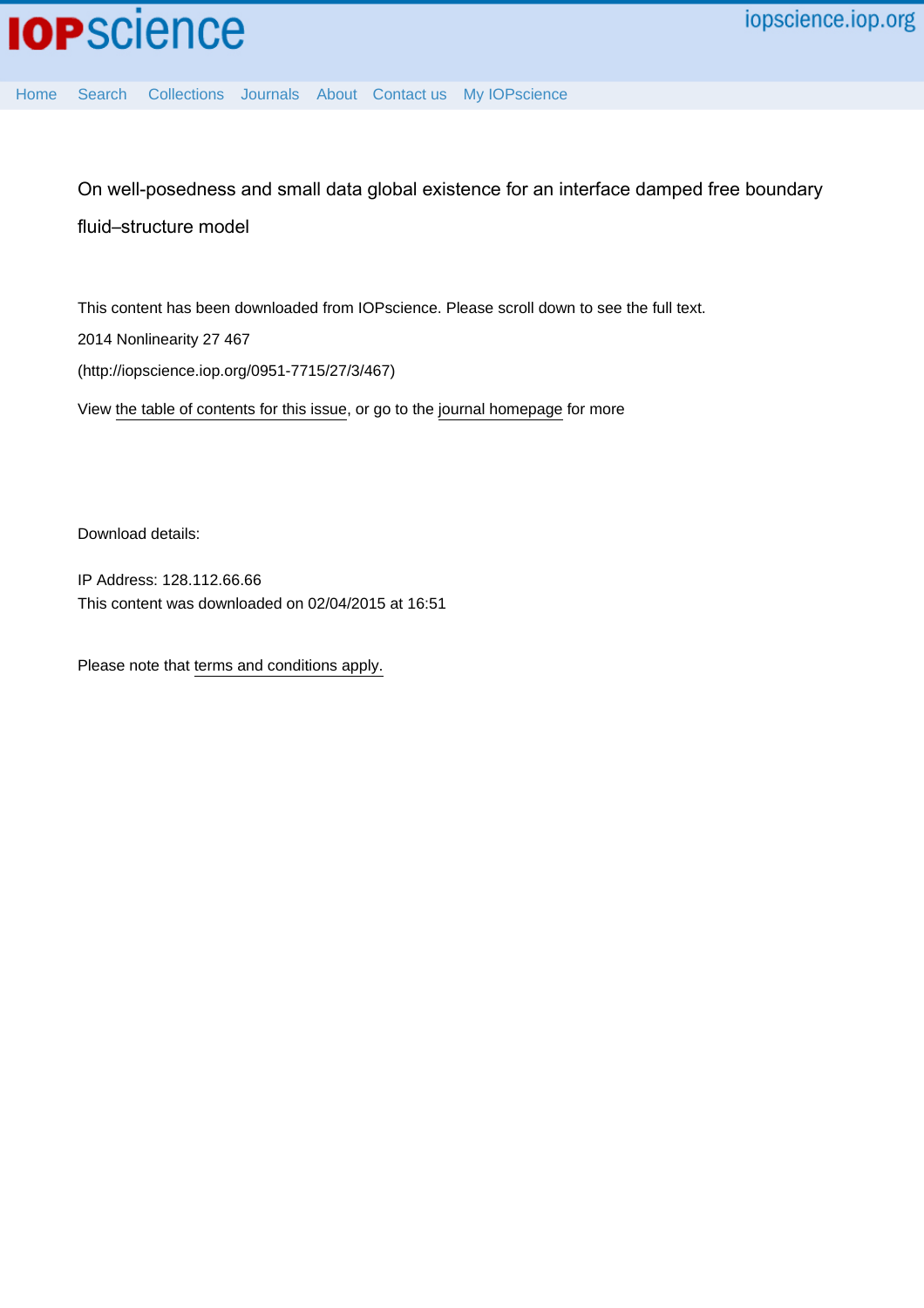Nonlinearity **27** (2014) 467–499 [doi:10.1088/0951-7715/27/3/467](http://dx.doi.org/10.1088/0951-7715/27/3/467)

# **On well-posedness and small data global existence for an interface damped free boundary fluid–structure model**

# **Mihaela Ignatova**1**, Igor Kukavica**2**, Irena Lasiecka**3*,*<sup>4</sup> **and Amjad Tuffaha**<sup>5</sup>

<sup>1</sup> Department of Mathematics, Stanford University, Stanford, CA 94305, USA

<sup>2</sup> Department of Mathematics, University of Southern California, Los Angeles, CA 90089, USA

<sup>3</sup> Department of Mathematical Sciences, University of Memphis, Memphis, TN 38152, USA

<sup>5</sup> Department of Mathematics, The Petroleum Institute, Abu Dhabi, UAE

E-mail: [mihaelai@stanford.edu,](mailto: mihaelai@stanford.edu) [kukavica@usc.edu,](mailto: kukavicachar ) [lasiecka@memphis.edu](mailto: lasiecka@memphis.edu) and [atuffaha@pi.ac.ae](mailto: atuffahachar )

Received 1 June 2013, revised 9 December 2013 Accepted for publication 10 January 2014 Published 14 February 2014

Recommended by A L Bertozzi

#### **Abstract**

We address a fluid–structure system which consists of the incompressible Navier–Stokes equations and a damped linear wave equation defined on two dynamic domains. The equations are coupled through transmission boundary conditions and additional boundary stabilization effects imposed on the free moving interface separating the two domains. Given sufficiently small initial data, we prove the global-in-time existence of solutions by establishing a key energy inequality which in addition provides exponential decay of solutions.

Keywords: Navier–Stokes equations, fluid–structure interaction, long time behaviour, global solutions, damped wave equation Mathematics Subject Classification: 35R35, 35Q30, 76D05

#### **1. Introduction**

In this paper, we consider a coupled system of PDEs modelling the interaction of an incompressible viscous fluid with an elastic structure on a free moving interface when subjected to additional boundary stabilization effects. Well-posedness of the free boundary model was first established in [\[CS1\]](#page-32-0), while other local-in-time existence of solutions results, with and without damping, have been addressed in several more recent works [\[IKLT,](#page-32-0) [KT1,](#page-32-0) [KT2\]](#page-32-0). In

<sup>4</sup> IBS, Polish Academy of Sciences, Warsaw, Poland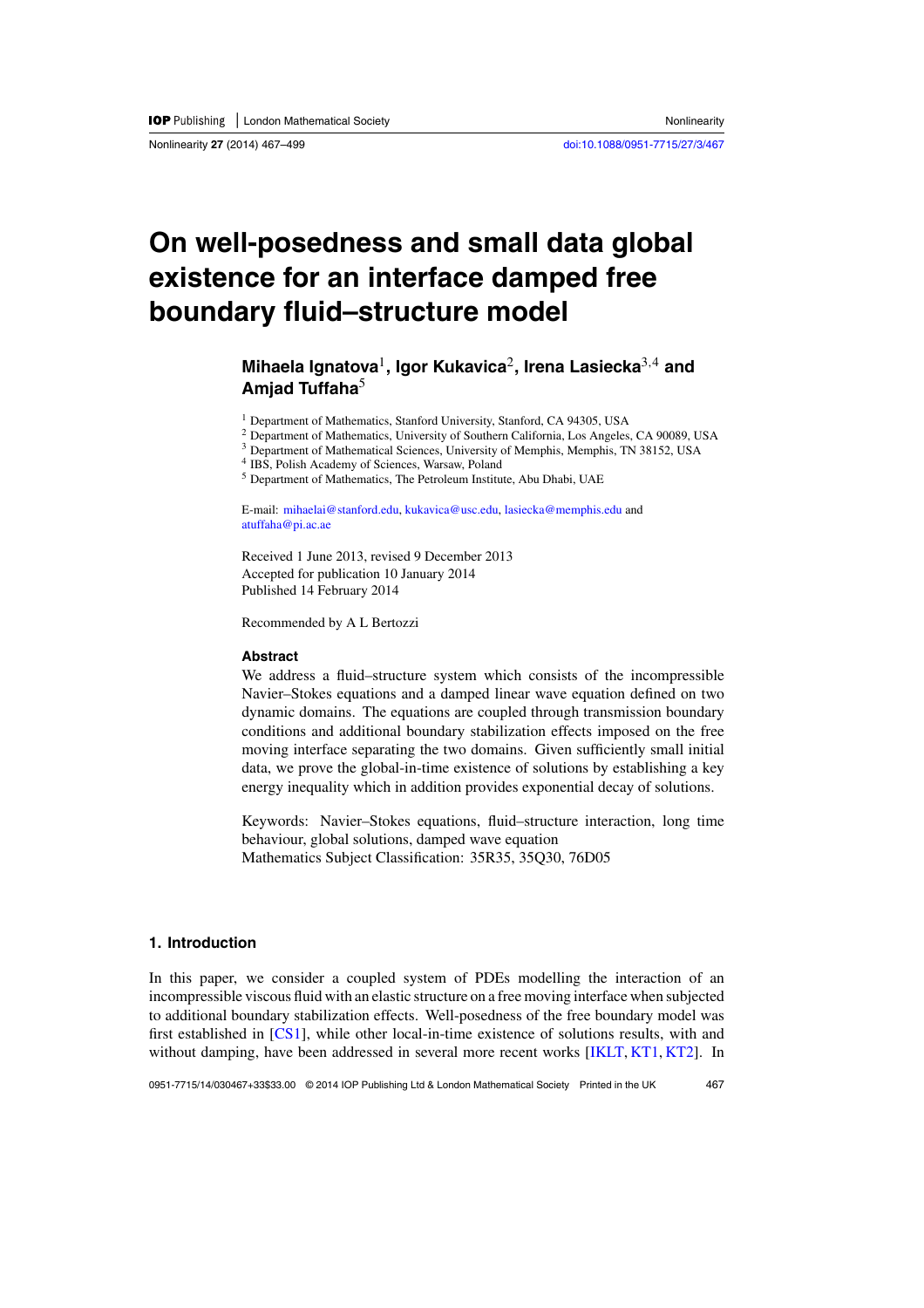this paper, we establish global-in-time existence and exponential decay of the solutions to the system given sufficiently small initial data, subject to boundary stabilization terms.

The model in consideration is formulated in Lagrangian coordinates on the initial domain and consists of the Navier–Stokes equations and a damped wave equation, with additional boundary stabilization terms incorporated in the transmission boundary conditions at the free moving interface. (The methods can be easily adapted to the case of equations of linear elasticity with damping as in [\[KTZ3\]](#page-33-0) for instance.) Standard energy estimates on time derivatives, usually sufficient to obtain local-in-time results, are insufficient by themselves for controlling the wave potential energy due to the coupling dynamics and the quasilinear nature of the variable coefficients Stokes system. For this reason, a combination of equipartition and flux multipliers techniques developed especially to address energy decay and stabilization of waves is used to control the growth of potential energy in the elastic component. The higher regularity requirement stemming from the presence of the variable coefficients requires several levels of these estimates to obtain the key energy inequality [\(5.15\)](#page-19-0) from which global existence and exponential decay can be inferred.

One of the main obstacles for obtaining the decay is that the resulting *a priori* estimates allow norms to grow exponentially in time. However, the terms with exponential increase appear as super-quadratic on the right side and are thus controlled by the nonnegative terms on the left which are only quadratic. We note that the exponential decay of the norms is essential for obtaining that the Lagrangian coefficients are close to the identity for all time. As shown in [\[ZZ\]](#page-33-0), the uniform decay of solutions cannot be expected even in the case of coupling of the linear heat equation with the linear undamped wave equation. In such a case one obtains the so-called *strong* stability, which can be quantified by at most rational decay rates, obtained for smoother initial data taken from the domain of the generator. The above negative result was also known in the case of linear coupled system consisting of the *Stokes* and the wave equation. In fact, the presence of the pressure in the equation changes the picture substantially. It is shown in [\[AT1\]](#page-32-0) that even strong stability *fails*for the linear Stokes-undamped wave system unless the domain  $\Omega_e$  satisfies special geometric condition (guaranteed by partial flatness of the domain). For instance, the case of spherical domains  $\Omega_e$  provides a known counterexample to strong stability [\[AT1\]](#page-32-0). In view of the above, we do not expect exponential decay without (i) the static damping term  $\beta w$  in the wave equation (without the effect of this term, the elastic body is expected to shift and rotate) and (ii) without either velocity internal damping  $\alpha > 0$ or boundary stabilizing term  $\gamma > 0$ . On a positive side, strong stability was shown in [\[AT1\]](#page-32-0) for the Stokes-undamped wave model defined on the domain  $\Omega_e$  that is partially flat and with the initial data satisfying an additional compatibility condition whose aim is to eliminate zero eigenvalue from the spectrum of the generator (a phenomenon specific to the presence of the pressure and therefore not present in the treatment of heat and wave equation alone). As for uniform or exponential decay rates, these hold for the Stokes-wave system with both static  $\beta$  > 0 and dynamic  $\alpha$  > 0 damping active, as shown in [\[AT2\]](#page-32-0). The above results motivate the framework for our study of global existence of free boundary interaction with damped wave equation.

In our analysis, we have considerably benefited from the wealth of tools used to study stabilization and control of damped hyperbolic dynamics [\[LT,](#page-33-0) [LTr1,](#page-33-0) [LTr2\]](#page-33-0), and more recent works on coupled systems where equipartition of energy tools were employed successfully [\[LL1,LL2\]](#page-33-0). We note that the incorporation of the stabilization term with  $\gamma \geq 0$  in the velocity matching condition can serve as a regularization of the physical model, and provide a possible tool for establishing existence of solutions to the internally damped wave equation in the limiting physical case  $\gamma = 0$ . However, establishing the exponential decay result for the limiting case requires new estimates and possibly further assumptions, and we hope to address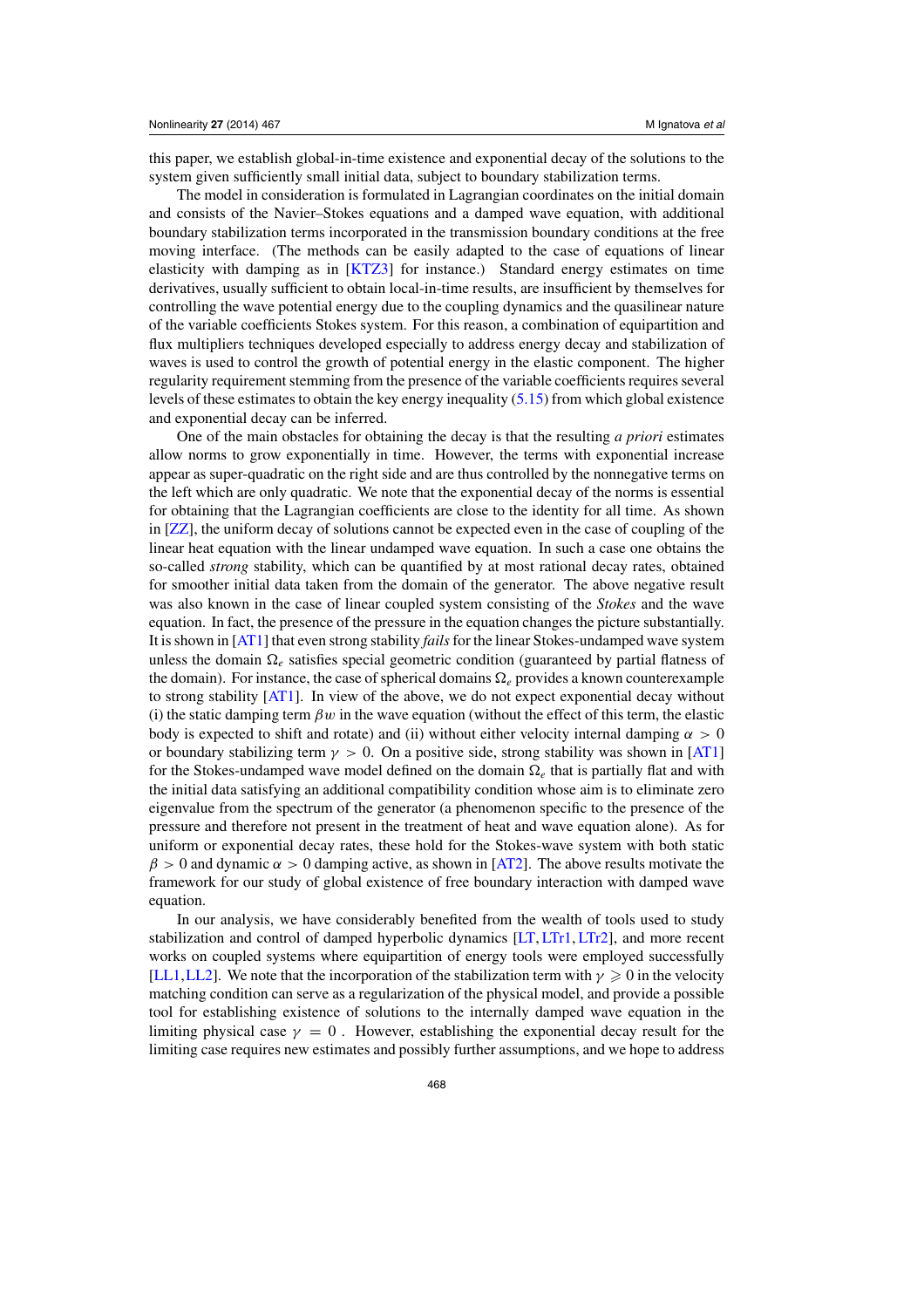<span id="page-3-0"></span>it in a future work. The corresponding results in the linear case and the static interface case have been already obtained in [\[AT2,](#page-32-0) [LL2\]](#page-33-0).

The paper is organized as follows. In section 2, we formulate the mathematical model and the assumptions and then state the main theorem. In section [3,](#page-6-0) we provide certain preliminary properties on the Lagrangian fluid flow map and the variable coefficients in the Navier–Stokes equation, as well as standard elliptic and Stokes estimates utilized in later sections. In section [4,](#page-8-0) we derive the energy and equipartition estimates at several levels, and in section [5,](#page-18-0) we collect these estimates to obtain the key energy inequality [\(5.15\)](#page-19-0) and show that it leads to the desired global existence and exponential decay. In section [6,](#page-21-0) we construct solutions of the fluid– structure model by an iteration method. As shown in [\[KT1,](#page-32-0) [KT2\]](#page-32-0) (see also [\[CS1\]](#page-32-0)), it is sufficient to construct local solutions for a linear problem, i.e. the problem with the coefficients  $a(x, t)$  given and smooth, satisfying the postulated compatibility conditions. The construction of solutions for the linear problem is obtained as follows. First, we address the problem where *a* is smooth and independent of *t*. The solution to this problem is obtained by a Galerkin procedure. The main difficulty in using a Galerkin procedure in this situation is that it is not known whether there exists a basis consisting of functions with matching regularity on the common boundary. To overcome this difficulty, we take advantage of the Neumann boundary conditions in order to find a Galerkin formulation which does not necessitate such matching basis. Then we prove that the system is indeed equivalent to the original set of equations. After establishing the local existence of solutions for the time-independent coefficients, we then obtain the existence of solutions with coefficients  $a = a(x, t)$  depending on x and t by a perturbation (fixed point) technique.

#### **2. The main results**

We consider the free boundary fluid–structure system which models the motion of an elastic body moving and interacting with an incompressible viscous fluid (see [\[CS1,CS2,KT1,KT2,B,BG1\]](#page-32-0)). This parabolic–hyperbolic system couples the Navier– Stokes equation

$$
\partial_t u - \Delta u + (u \cdot \nabla)u + \nabla p = 0 \qquad \text{in } \Omega_f(t) \tag{2.1}
$$

$$
\nabla \cdot u = 0 \qquad \text{in } \Omega_f(t) \tag{2.2}
$$

and a damped wave equation

$$
w_{tt} - \Delta w + \alpha w_t + \beta w = 0 \qquad \text{in } \Omega_e \tag{2.3}
$$

for  $\alpha$ ,  $\beta > 0$ . The Navier–Stokes equation is posed in the Eulerian framework and in a dynamic domain  $\Omega_f(t)$ , with  $\Omega_f(0) = \Omega_f$ , while the wave equation is posed in the domain  $\Omega_e$ . The geometry is such that  $\partial \Omega_e = \Gamma_c$  is the common boundary of the domains, and  $\partial \Omega_f = \Gamma_c \cup \Gamma_f$ . Both domains  $\Omega_f$  and  $\Omega_e$  are assumed bounded and smooth (see [\[CS1,](#page-32-0) [KT1,](#page-32-0) [KT2\]](#page-32-0) for more details). The interaction is captured by natural velocity and stress matching conditions on the free moving interface between the fluid and the elastic body.

It is more convenient to consider the system formulated in the Lagrangian coordinates (see [\[CS1,](#page-32-0) [KT2\]](#page-32-0)). With  $\eta: \Omega_f \to \Omega_f(t)$  the position function, the incompressible Navier– Stokes equation may be written as

$$
v_t^i - \partial_j (a_t^j a_t^k \partial_k v^i) + \partial_k (a_t^k q) = 0 \qquad \text{in } \Omega_f \times (0, T), \qquad i = 1, 2, 3 \tag{2.4}
$$
  

$$
a_t^k \partial_k v^i = 0 \qquad \text{in } \Omega_f \times (0, T), \tag{2.5}
$$

where  $v(x, t)$  and  $q(x, t)$  denote the Lagrangian velocity and the pressure of the fluid over the initial domain  $\Omega_f$ , i.e.  $v(x, t) = \eta_t(x, t) = u(\eta(x, t), t)$  and  $q(x, t) = p(\eta(x, t), t)$  in  $\Omega_f$ .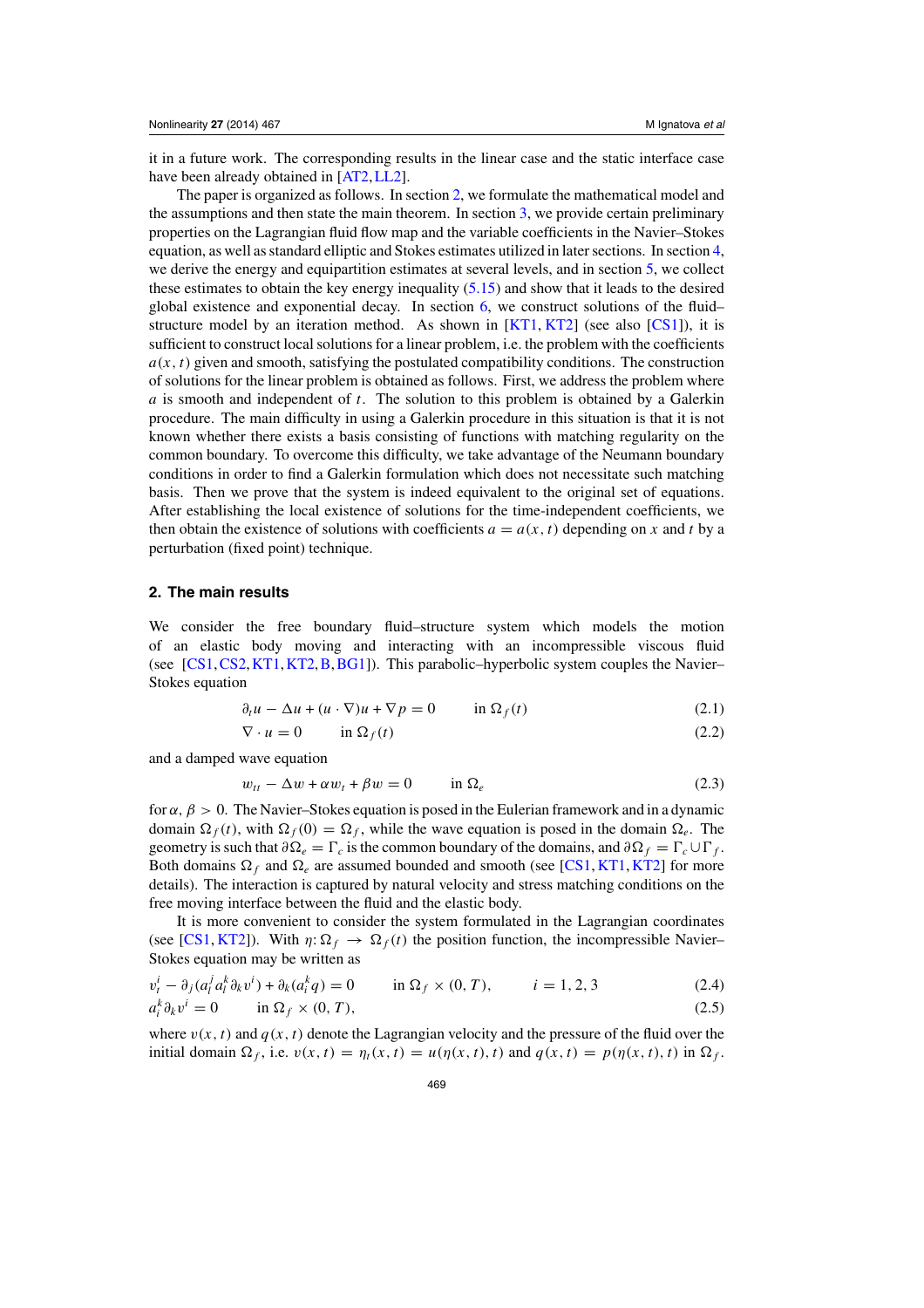<span id="page-4-0"></span>The matrix *a* with *ij* entry  $a_j^i$  is defined by  $a(x, t) = (\nabla \eta(x, t))^{-1}$  in  $\Omega_f$ , i.e.  $\partial_m \eta_i a_j^m = \delta_{ij}$ for all *i*,  $j = 1, 2, 3$ . The elastic equation for the displacement function  $w(x, t) = \eta(x, t) - x$ is formulated in the Lagrangian framework as

$$
w_{tt}^{i} - \Delta w^{i} + \alpha w_{t}^{i} + \beta w^{i} = 0 \qquad \text{in } \Omega_e \times (0, T), \quad i = 1, 2, 3 \tag{2.6}
$$

over the initial domain  $\Omega_e$ . We thus seek a solution  $(v, w, q, a, \eta)$  to the system [\(2.4\)](#page-3-0)–(2.6), where the coefficients  $a_j^i$  for *i*,  $j = 1, 2, 3$  and  $\eta$  are determined from

$$
a_t = -a : \nabla v : a \qquad \text{in } \Omega_f \times (0, T) \tag{2.7}
$$

$$
\eta_t = v \qquad \text{in } \Omega_f \times (0, T) \tag{2.8}
$$

with the initial conditions  $a(x, 0) = I$  and  $\eta(x, 0) = x$  in  $\Omega_f$ ; here, the symbol: denotes matrix multiplication. On the interface  $\Gamma_c$  between  $\Omega_f$  and  $\Omega_e$ , we assume transmission boundary condition

$$
w_t^i = v^i - \gamma \partial_j w^i N_j \qquad \text{on } \Gamma_c \times (0, T), \tag{2.9}
$$

where  $\gamma > 0$ , and the matching of stresses

$$
\partial_j w^i N_j = a_i^j a_i^k \partial_k v^i N_j - a_i^k q N_k \qquad \text{on } \Gamma_c \times (0, T), \tag{2.10}
$$

while on the outside fluid boundary  $\Gamma_f$ , we assume the non-slip boundary condition

$$
v^i = 0 \qquad \text{on } \Gamma_f \times (0, T) \tag{2.11}
$$

for  $i = 1, 2, 3$ , where  $N = (N_1, N_2, N_3)$  is the unit outward normal with respect to  $\Omega_e$ . Note that we are working with the (Eulerian) stress ∇*u*; the modifications for the more physical stress  $\frac{1}{2}(\nabla u + \nabla u^T)$  are notationally more challenging and follow [\[KTZ3\]](#page-33-0). We supplement the system [\(2.4\)](#page-3-0)–(2.6) with the initial conditions  $v(x, 0) = v_0(x)$  and  $(w(x, 0), w_t(x, 0)) = (0, w_1(x))$ on  $\Omega_f$  and  $\Omega_e$ , respectively. We also use the classical spaces  $H = \{v \in L^2(\Omega_f) : \text{div } v = 0, \}$  $v \cdot N|_{\Gamma_f} = 0$ } and  $V = \{v \in H^1(\Omega_f) : \text{div } v = 0, v|_{\Gamma_f} = 0\}$ . Based on  $v_0$ , we determine the initial pressure by solving the problem

$$
\Delta q_0 = -\partial_i v_0^k \partial_k v_0^i \quad \text{in } \Omega_f
$$
  
\n
$$
\nabla q_0 \cdot N = \Delta v_0 \cdot N \quad \text{on } \Gamma_f
$$
  
\n
$$
-q_0 = -\partial_j v_0^i N_j N_i + \partial_j w_0^i N_j N_i \quad \text{on } \Gamma_c.
$$
\n(2.12)

Our main result provides global-in-time existence for fluid–structure system with damping, given small data. Namely, the following assertion holds.

**Theorem 2.1.** *Let*  $\alpha, \beta, \gamma > 0$ *. Assume that*  $v_0 \in V \cap H^4(\Omega_f)$ *,*  $w_0 \in H^3(\Omega_e)$  *and*  $w_1 \in H^2(\Omega_e)$  *are sufficiently small and that they satisfy the compatibility conditions* 

$$
w_1 = v_0 - \gamma \nabla w_0 \cdot N,
$$
  
\n
$$
\Delta w_0 - \alpha w_1 - \beta w_0 + \gamma \nabla w_1 \cdot N = \Delta v_0 - \nabla q_0,
$$
  
\n
$$
\Delta w_1 - \alpha w_{tt}(0) - \beta w_1 + \gamma \nabla w_{tt}(0) \cdot N = \Delta v_t(0) - \nabla q_t(0)
$$
\n(2.13)

*on*  $\Gamma_c$ *,* 

$$
\frac{\partial w_0}{\partial N} \cdot \tau = \frac{\partial v_0}{\partial N} \cdot \tau, \n\frac{\partial w_1}{\partial N} \cdot \tau = \frac{\partial}{\partial N} (\Delta v_0 - \nabla q_0) \cdot \tau, \n\frac{\partial w_{tt}(0)}{\partial N} \cdot \tau = \frac{\partial}{\partial N} (\Delta v_t(0) - \nabla q_t(0)) \cdot \tau
$$
\n(2.14)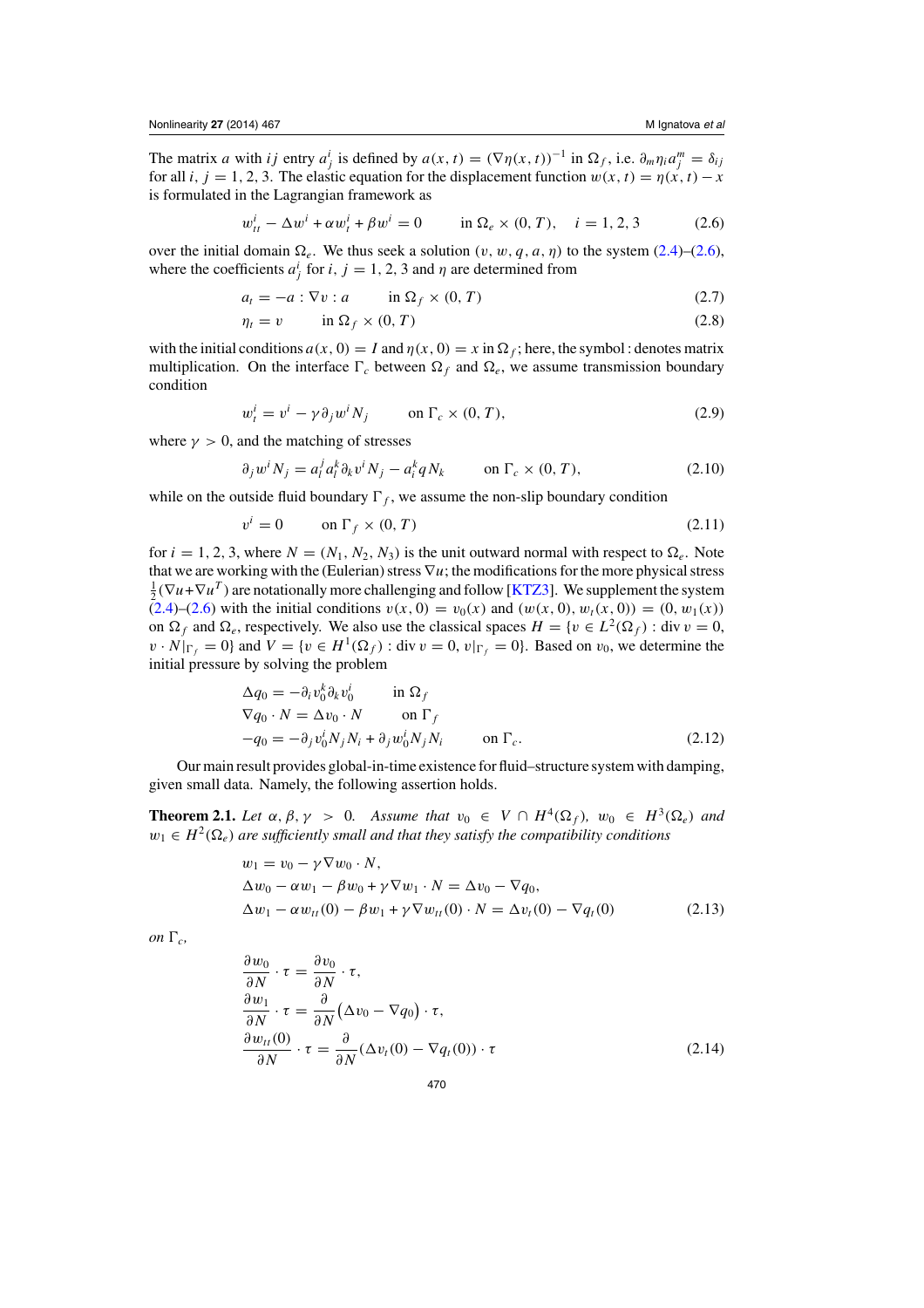*also on*  $\Gamma_c$ *, for tangential vectors*  $\tau$ *, and* 

$$
v_0 = 0,
$$
  
\n
$$
\Delta v_0 - \nabla q_0 = 0,
$$
  
\n
$$
-\partial_t a_k^j(0)\partial_{jk}v_0^i - \partial_j(\partial_t a_j^k(0)\partial_k v^i(0)) - \Delta \partial_t v^i(0) + \partial_t a_i^k(0)\partial_k q(0) + \partial_{it} q(0) = 0
$$
\n(2.15)

*on*  $\Gamma_f$ . Then there exists a unique global smooth solution  $(v, w, q, a, \eta)$  which satisfies

$$
v \in L^{\infty}([0,\infty); H^3(\Omega_f))
$$
\n(2.16)

$$
v_t \in L^{\infty}([0,\infty); H^2(\Omega_f))
$$
\n
$$
v_t \in L^{\infty}([0,\infty); H^2(\Omega_f))
$$
\n
$$
(2.17)
$$

$$
v_{tt} \in L^{\infty}([0,\infty); L^2(\Omega_f))
$$
\n(2.18)

$$
\nabla v_{tt} \in L^2([0,\infty); L^2(\Omega_f))
$$
\n(2.19)

$$
\partial_t^j w \in C([0, \infty); H^{3-j}(\Omega_e)), \qquad j = 0, 1, 2, 3 \tag{2.20}
$$

with  $q \in L^{\infty}([0,\infty); H^2(\Omega_f))$ ,  $q_t \in L^{\infty}([0,\infty); H^1(\Omega_f))$ ,  $a, a_t \in L^{\infty}([0,\infty); H^2(\Omega_f))$ ,  $a_{tt} \in L^{\infty}([0,\infty); H^1(\Omega_f))$ ,  $a_{ttt} \in L^2([0,\infty); L^2(\Omega_f))$  and  $\eta|_{\Omega_f} \in C([0,\infty); H^3(\Omega_f))$ . *When*  $\alpha = 0$  *the result remains valid provided the star-shaped condition* 

$$
(x - x_0) \cdot N(x) > 0, \qquad x \in \Gamma_c \tag{2.21}
$$

*for some*  $x_0 \in \Omega$ <sub>e</sub> *is imposed.* 

In section [4,](#page-8-0) we present *a priori* estimates for the system. In section [5,](#page-18-0) we gather all the *a priori* estimates and show how they lead to global existence of solutions. In section [6,](#page-21-0) we carry out a complete construction of solutions based on *a priori* estimates in the earlier sections.

**Remark 2.2.** Note that we need to derive  $q_t(0)$ ,  $w_{tt}(0)$  and  $v_{tt}(0)$  from the system [\(2.4\)](#page-3-0)– [\(2.11\)](#page-4-0). Indeed, we have

$$
w_{tt}(0) = \Delta w_0 - \alpha w_1(0) - \beta w_0
$$
  
\n
$$
w_{ttt}(0) = \Delta w_1 - \alpha w_{tt}(0) - \beta w_1
$$
  
\n
$$
v_{tt}(0) = \Delta v_t(0) - a_t(0)\Delta v_0 - \nabla q_t(0)
$$

and  $q_t(0)$  is determined as a solver of the elliptic problem

$$
\Delta q_t(0) = \text{div}(\Delta v_t(0) + a_t(0)\Delta v_0) \quad \text{in } \Omega_f
$$
  
\n
$$
\nabla q_t(0) \cdot N = \Delta v_t(0) \cdot N + a_t(0)\Delta v_0 \cdot N \text{ on } \Gamma_f
$$
  
\n
$$
-q_t(0) = \frac{\partial w_1}{\partial N} - \frac{\partial v_t(0)}{\partial N} \quad \text{on } \Gamma_c,
$$

with  $v_t(0) = \Delta v_0 - \nabla q_0$  and  $a_t(0) = -\nabla v_0$ .

Also note that the first condition in  $(2.14)$  is interpreted as

$$
\partial_j w_0^i N_j \tau_i = \partial_j v_0^i N_j \tau_i \tag{2.22}
$$

for all tangent vectors *τ* .

The proof of theorem [2.1](#page-4-0) shows that the assumption  $v_0 \in V \cap H^4(\Omega_f)$  may be replaced  $\text{with } v(0) \in V \cap H^3(\Omega_f), v_t(0) \in V \text{ and } v_{tt}(0) \in H.$ 

The proof of theorem [2.1](#page-4-0) is given in sections [5](#page-18-0) and [6.](#page-21-0)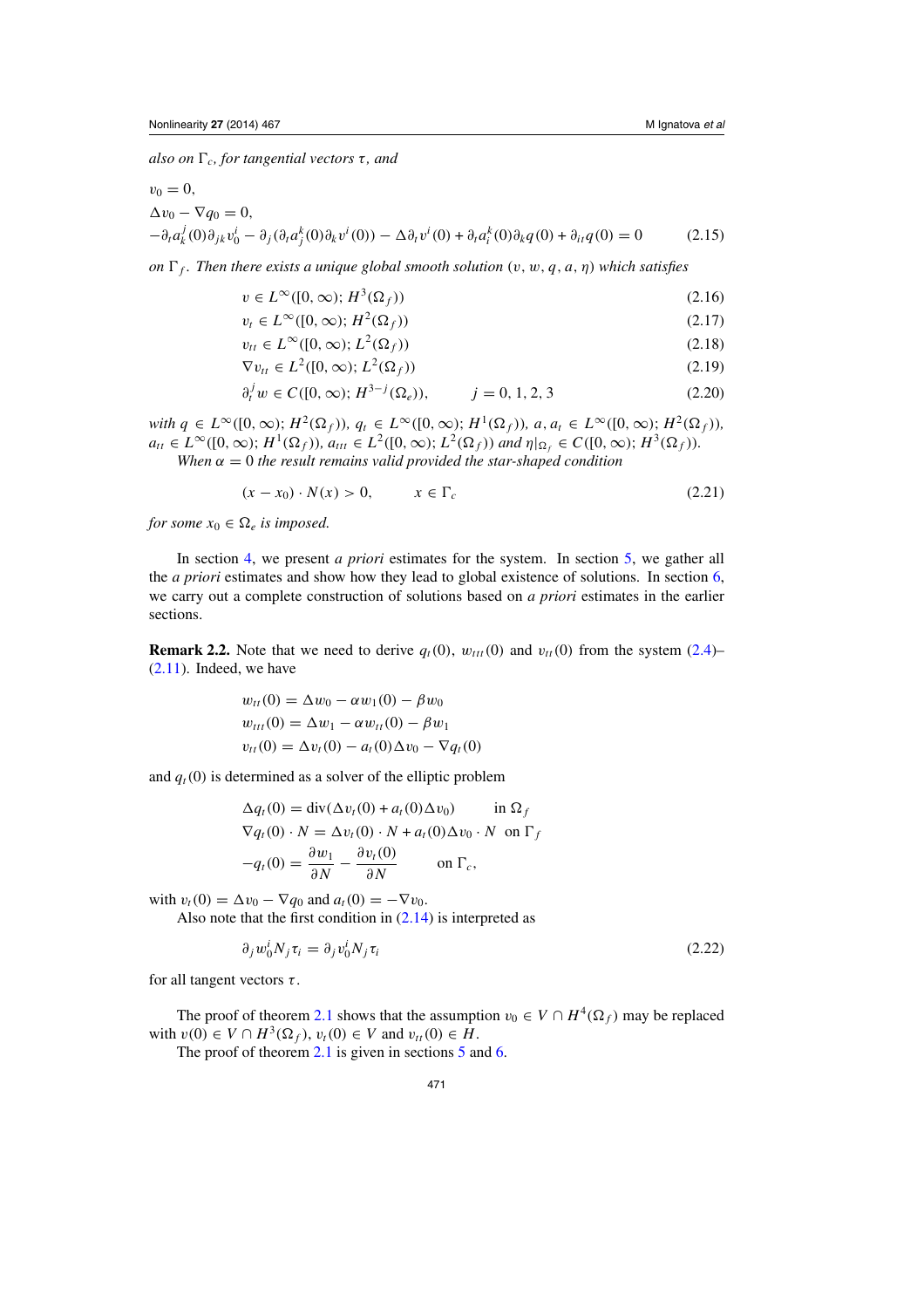<span id="page-6-0"></span>In this section, we provide formal *a priori* estimates on the time derivatives of the unknown functions needed in the proof of theorem [2.1.](#page-4-0) We begin with an auxiliary result providing bounds on the coefficients of the matrix  $a$ . In the whole paper, the symbol  $C$  denotes a sufficiently large constant depending on the domains  $\Omega_e$  and  $\Omega_f$  as well as on the parameters *α*, *β* and *γ* .

**Lemma 3.1 ([\[IKLT\]](#page-32-0)**). Assume that  $\|\nabla v\|_{L^{\infty}([0,T];H^2(\Omega_f))} \leq M$ . Let  $p \in [1,\infty]$  and  $i, j = 1, 2, 3$ *. With*  $T \in [0, 1/CM]$ *, where C* is a sufficiently large constant, the following *statements hold:*

- $(i)$   $\|\nabla \eta\|_{H^2(\Omega_f)} \leq C$  *for*  $t \in [0, T]$ *;*
- $(iii)$   $||a||_{H^2(\Omega_f)} \le C$  *for*  $t \in [0, T]$ *;*
- $(iii)$   $||a_t||_{L^p(\Omega_f)} \leq C ||\nabla v||_{L^p(\Omega_f)}$  for  $t \in [0, T]$ ;
- $(iv)$   $\|\partial_i a_t\|_{L^p(\Omega_f)} \leq C \|\nabla v\|_{L^{p_1}(\Omega_f)} \|\partial_i a\|_{L^{p_2}(\Omega_f)} + C \|\nabla \partial_i v\|_{L^p(\Omega_f)}$  for  $i = 1, 2, 3$  and  $t \in [0, T]$ *where*  $1 \leq p, p_1, p_2 \leq \infty$  *are such that*  $1/p = 1/p_1 + 1/p_2$ *;*
- $(v)$   $\|\partial_{ij}a_t\|_{L^2(\Omega_f)} \leqslant C \|\nabla v\|_{H^1(\Omega)}^{1/2}$  $H^{1/2}_{H^{1}(\Omega_{f})}$   $\|\nabla v\|_{H^{2}(\Omega_{f})}^{1/2}$  +  $C\|\nabla v\|_{H^{2}(\Omega_{f})}$  *for i, j* = 1, 2, 3 *and t* ∈ [0*, T* ]*;*
- $(vi)\,\|a_{tt}\|_{L^2(\Omega_f)} \leq C \|\nabla v\|_{L^2(\Omega_f)} \|\nabla v\|_{L^\infty(\Omega_f)} + C \|\nabla v_t\|_{L^2(\Omega_f)}\, and \, \|a_{tt}\|_{L^3(\Omega_f)} \leq C \|v\|_{H^2(\Omega_f)}^2 +$  $C \|\nabla v_t\|_{L^3(\Omega_t)}$  *for*  $t \in [0, T]$ *;*
- $(vii)$   $||a_{ttt}||_{L^2(\Omega_f)} \leq C||\nabla v||^3_{H^1(\Omega_f)} + C||\nabla v_t||_{L^2(\Omega_f)} ||\nabla v||_{L^{\infty}(\Omega_f)} + C||\nabla v_{tt}||_{L^2(\Omega_f)}$  for  $t \in [0, T]$ ; *(viii) for every*  $\epsilon \in (0, 1/2]$  *and all*  $t \leq T^* = \min{\{\epsilon/CM^2, T\}}$ *, we have*

$$
\|\delta_{jk} - a_l^j a_l^k\|_{H^2(\Omega_f)}^2 \le \epsilon, \qquad j, k = 1, 2, 3 \tag{3.1}
$$

*and*

$$
\|\delta_{jk} - a_k^j\|_{H^2(\Omega_f)}^2 \le \epsilon, \qquad j, k = 1, 2, 3. \tag{3.2}
$$

In particular, the form  $a_l^j a_l^k \xi_j^i \xi_k^i$  satisfies the ellipticity estimate

$$
a_l^j a_l^k \xi_j^i \xi_k^i \ge \frac{1}{C} |\xi|^2, \qquad \xi \in \mathbb{R}^3 \times \mathbb{R}^3 \tag{3.3}
$$

*for all*  $t \in [0, T^*]$  *and*  $x \in \Omega_f$ , provided  $\epsilon \leq 1/C$  with *C* sufficiently large.

This lemma was established in [\[IKLT,](#page-32-0) lemma 3.1].

From [\[IKLT\]](#page-32-0), we also recall *a priori* estimates for the variable coefficient Stokes system.

**Lemma 3.2 ( [\[IKLT\]](#page-32-0)).** *Assume that v and q are solutions to the system*

$$
v_t^i - \partial_j (a_l^j a_l^k \partial_k v^i) + \partial_k (a_l^k q) = 0 \qquad \text{in } \Omega_f \tag{3.4}
$$

$$
a_i^k \partial_k v^i = 0 \qquad \text{in } \Omega_f \tag{3.5}
$$

$$
v = 0 \qquad \text{on } \Gamma_f \tag{3.6}
$$

$$
a_l^j a_l^k \partial_k v^i N_j - a_i^k q N_k = \partial_j w^i N_j \qquad \text{on } \Gamma_c \tag{3.7}
$$

*for given coefficients*  $a_j^i \in L^\infty(\Omega_f)$  *with i, j = 1, 2, 3 satisfying lemma 3.1 with a sufficiently small constant*  $\epsilon = 1/C$ *. Then the estimate* 

$$
||v||_{H^{s+2}(\Omega_f)} + ||q||_{H^{s+1}(\Omega_f)} \leq C ||v_t||_{H^s(\Omega_f)} + C \left\|\frac{\partial w}{\partial N}\right\|_{H^{s+1/2}(\Gamma_c)}
$$
(3.8)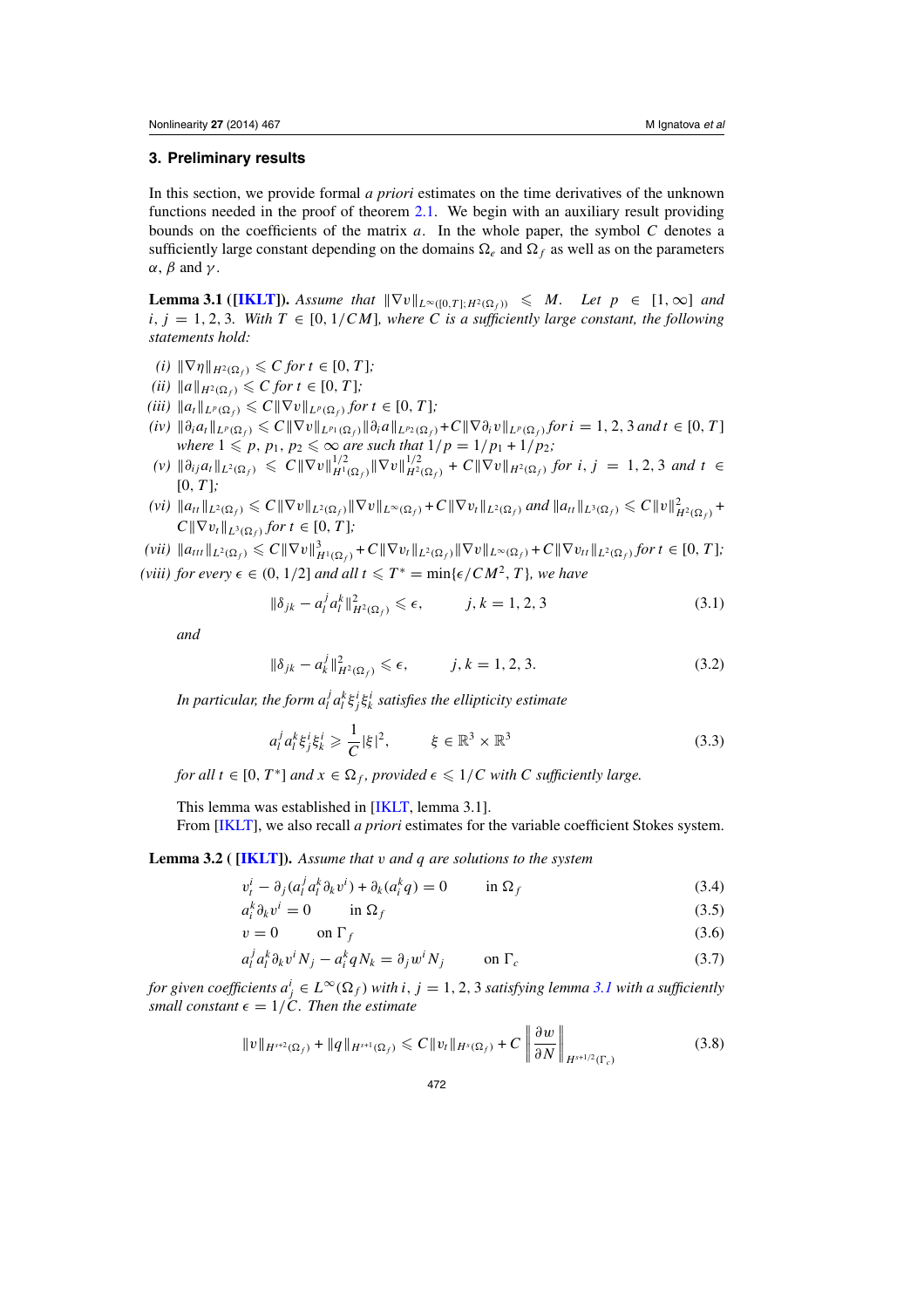<span id="page-7-0"></span>*holds for*  $s = 0$ , 1 *and for all*  $t \in (0, T)$ *. Moreover, the time derivatives*  $v_t$  *and*  $q_t$  *satisfy* 

$$
\|v_t\|_{H^2(\Omega_f)} + \|q_t\|_{H^1(\Omega_f)}
$$
  
\$\leq C \|v\_{tt}\|\_{L^2(\Omega\_f)} + C \left\| \frac{\partial w\_t}{\partial N} \right\|\_{H^{1/2}(\Gamma\_c)} + C \|v\|\_{H^2(\Omega\_f)}^{1/2} \|v\|\_{H^3(\Omega\_f)}^{1/2} \left( \|v\|\_{H^2(\Omega\_f)} + \|q\|\_{H^1(\Omega\_f)} \right) \tag{3.9}

*for all*  $t \in (0, T)$ *, where*  $T \leq 1/CM$  *for a sufficiently large constant*  $C$ *.* 

From here on, for simplicity, we omit specifying the domains  $\Omega_f$  and  $\Omega_e$  in the norms involving the velocity *v* and the displacement *w*. Thus, for example, we write  $||v_0||_{H^3}$  and  $||w_0||_{H^3}$  for  $||v_0||_{H^3(\Omega_f)}$  and  $||w_0||_{H^3(\Omega_g)}$ . However, we continue specifying the boundary domains  $\Gamma_c$  and  $\Gamma_f$ .

Now, let *w* be a solution to the wave equation [\(2.6\)](#page-4-0) satisfying the condition [\(2.9\)](#page-4-0) on the common boundary  $\Gamma_c$ . Then, we may write

$$
\frac{\partial w}{\partial N} = \frac{1}{\gamma} (v - w_t). \tag{3.10}
$$

Hence, we obtain the elliptic estimate from  $\Delta w = w_{tt} + \alpha w_t + \beta w$  with Neumann boundary data

$$
||w||_{H^3} \leq C||w_{tt}||_{H^1} + C\alpha ||w_t||_{H^1} + C\beta ||w||_{H^1} + C\gamma^{-1} ||(v - w_t)||_{H^{3/2}(\Gamma_c)}
$$
  
\n
$$
\leq C||w_{tt}||_{H^1} + C\alpha ||w_t||_{H^1} + C\beta ||w||_{H^1} + C\gamma^{-1} ||v||_{H^2} + C\gamma^{-1} ||w_t||_{H^2}
$$
(3.11)

for all  $t \in (0, T)$ . Differentiating [\(2.6\)](#page-4-0) and [\(2.9\)](#page-4-0) in time, we also have by the ellipticity of  $\Delta w_t = w_{ttt} + \alpha w_{tt} + \beta w_t$  with  $\partial w_t / \partial N = \gamma^{-1}(v_t - w_{tt})$ 

$$
||w_t||_{H^2} \leq C||w_{ttt}||_{L^2} + C\alpha||w_{tt}||_{L^2} + C\beta||w_t||_{L^2} + C\gamma^{-1}||v_t||_{H^1} + C\gamma^{-1}||w_{tt}||_{H^1}
$$
 (3.12)

for all  $t \in (0, T)$ .

From  $(3.8)$  with  $s = 1$ ,  $(3.10)$  and  $(3.12)$ , we conclude that the Stokes type estimate

$$
||v||_{H^3} + ||q||_{H^2} \leq C||v_t||_{H^1} + C \left\| \frac{\partial w}{\partial N} \right\|_{H^{3/2}(\Gamma_c)} \leq C||v_t||_{H^1} + C\gamma^{-1}||v||_{H^2} + C\gamma^{-1}||w_t||_{H^2}
$$
  
\n
$$
\leq C||v_t||_{H^1} + C\gamma^{-1}||v||_{H^2}
$$
  
\n
$$
+C\gamma^{-1} (||w_{ttt}||_{L^2} + \alpha ||w_{tt}||_{L^2} + \beta ||w_t||_{L^2})
$$
  
\n
$$
+ \gamma^{-1}||v_t||_{H^1} + \gamma^{-1}||w_{tt}||_{H^1})
$$
\n(3.13)

holds for all  $t \in (0, T)$ , where  $T \leq 1/CM$ .

Using  $(3.8)$  with  $s = 0$  and  $(3.10)$ , we also have

$$
||v||_{H^2} + ||q||_{H^1} \leq C||v_t||_{L^2} + C\gamma^{-1}||v||_{H^1} + C\gamma^{-1}||w_t||_{H^1}.
$$
 (3.14)

By  $(3.9)$ ,  $(3.12)$  and  $(3.14)$ , we also obtain

$$
\|v_t\|_{H^2} + \|q_t\|_{H^1}
$$
  
\n
$$
\leq C \|v_{tt}\|_{L^2} + C \|w_t\|_{H^2} + C \|v\|_{H^2}^{1/2} \|v\|_{H^3}^{1/2} (||v||_{H^2} + ||q||_{H^1})
$$
  
\n
$$
\leq C \|v_{tt}\|_{L^2} + C \|w_{ttt}\|_{L^2} + C\alpha \|w_{tt}\|_{L^2} + C\beta \|w_t\|_{L^2} + C\gamma^{-1} \|v_t\|_{H^1} + C\gamma^{-1} \|w_{tt}\|_{H^1}
$$
  
\n
$$
+ C \|v\|_{H^3}^{1/2} (||v_t||_{L^2} + \gamma^{-1} ||v||_{H^1} + \gamma^{-1} ||w_t||_{H^1})
$$
  
\n(3.15)

for all  $t \in (0, T)$ , where  $T \leq 1/CM$ .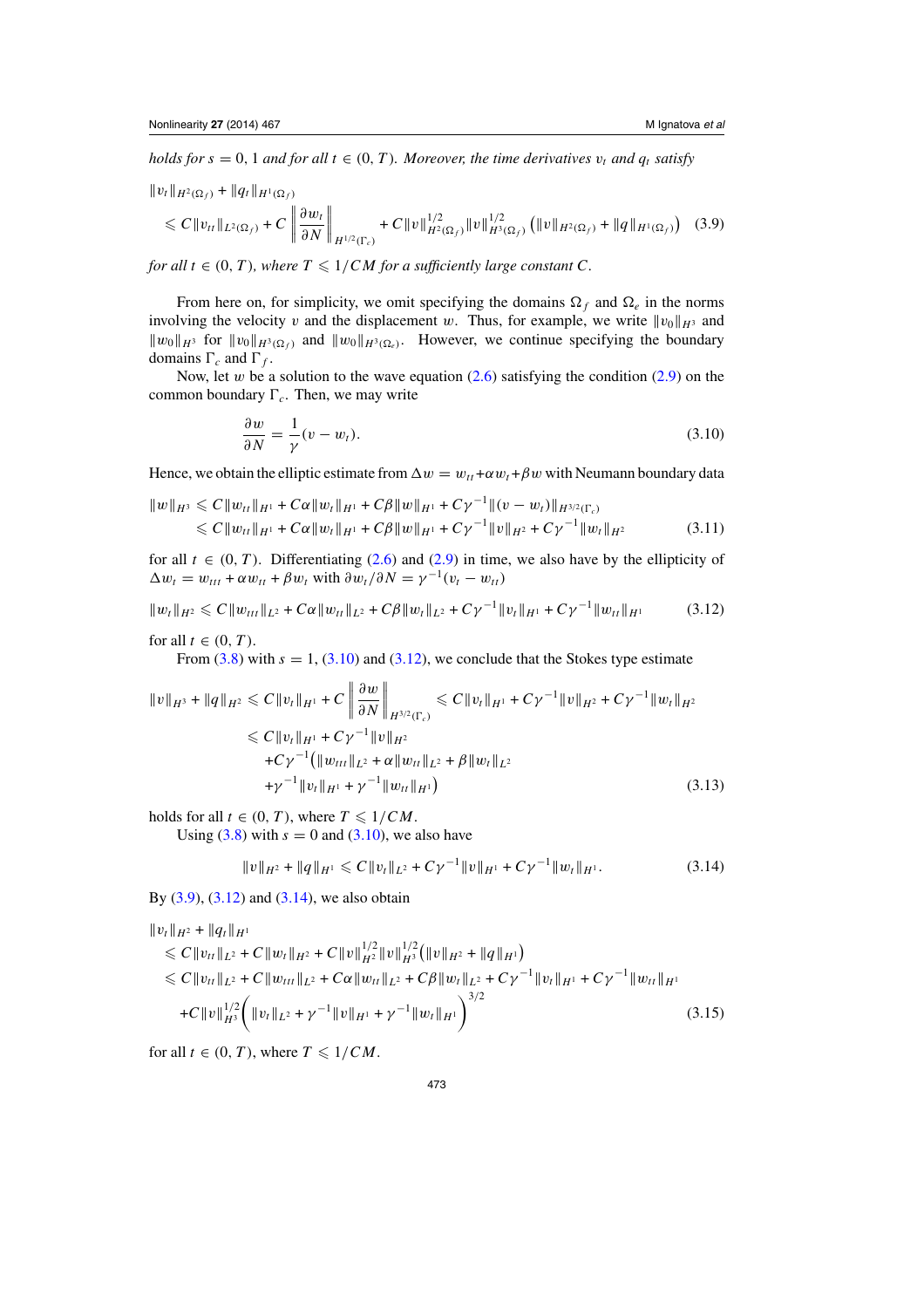#### <span id="page-8-0"></span>**4. Global in time solutions**

In this section, we establish *a priori* estimates for the global in time existence of the unique smooth solution to the damped fluid–structure system  $(2.4)$ – $(2.6)$  provided the initial data are sufficiently small.

Assume that

$$
||v_0||_{H^3}^2, ||v_t(0)||_{H^1}^2, ||v_{tt}(0)||_{L^2}^2, ||w_0||_{H^3}^2, ||w_1||_{H^2}^2 \leq \epsilon,
$$
\n(4.1)

where  $\epsilon > 0$  is a small parameter.

We need several auxiliary estimates involving different levels of energy.

# *4.1. First level estimates*

First, denote by

$$
E(t) = \frac{1}{2} \left( \|v(t)\|_{L^2}^2 + \beta \|w(t)\|_{L^2}^2 + \|w_t(t)\|_{L^2}^2 + \|\nabla w(t)\|_{L^2}^2 \right)
$$
 (4.2)

the energy of the system.

**Lemma 4.1.** *The energy inequality*

$$
E(t) + \int_0^t D(s) ds \leqslant E(0)
$$
\n(4.3)

*holds for all*  $t \in [0, T]$ *, where* 

$$
D(t) = \frac{1}{C} \|\nabla v(t)\|_{L^2}^2 + \alpha \|w_t(t)\|_{L^2}^2 + \gamma \left\| \frac{\partial w}{\partial N}(t) \right\|_{L^2(\Gamma_c)}^2
$$
 (4.4)

*denotes the dissipative term.*

**Proof of lemma 4.1** (sketch). In order to obtain  $(4.3)$ , we take the  $L^2$ -inner product of  $(2.4)$ with  $v^i$  and [\(2.6\)](#page-4-0) with  $w^i_t$ , respectively, and sum in *i*. Adding the resulting equalities and using the divergence-free condition  $(2.5)$  and boundary conditions  $(2.9)$ – $(2.11)$  with  $(3.3)$  in lemma [3.1](#page-6-0) then gives the result. □

The next useful lemma asserts the equipartition of the energy for the wave equation.

**Lemma 4.2.** *We have*

$$
\frac{\alpha}{2} \|w(t)\|_{L^2}^2 + \int_0^t \|\nabla w\|_{L^2}^2 ds + \beta \int_0^t \|w\|_{L^2}^2 ds \n\leq \int_0^t \|w_t\|_{L^2}^2 ds + CE(t) + CE(0) + \int_0^t \int_{\Gamma_c} w \cdot \frac{\partial w}{\partial N} d\sigma ds
$$
\n(4.5)

*for all*  $t \in [0, T]$ *.* 

**Proof of lemma 4.2.** Multiplying the wave equation [\(2.6\)](#page-4-0) with *w* and integrating in the space variable leads to

$$
\frac{\mathrm{d}}{\mathrm{d}t} \int_{\Omega_e} w_t \cdot w - \int_{\Omega_e} |w_t|^2 + \int_{\Omega_e} \partial_j w \cdot \partial_j w - \int_{\Gamma_e} \partial_j w \cdot w N_j + \frac{\alpha}{2} \frac{\mathrm{d}}{\mathrm{d}t} \int_{\Omega_e} |w|^2 + \beta \int_{\Omega_e} |w|^2 = 0. \tag{4.6}
$$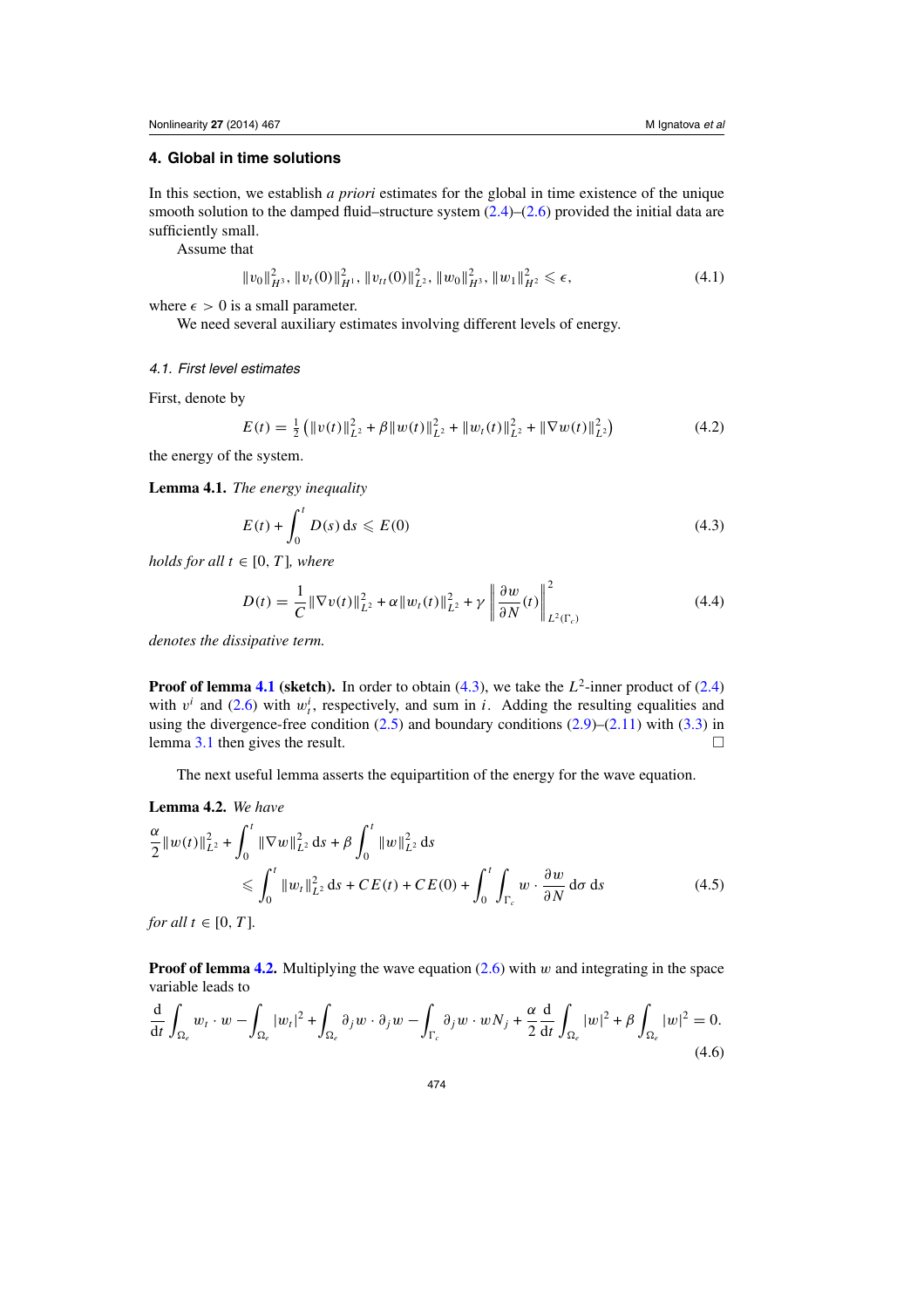<span id="page-9-0"></span>Integrating also in the time variable then yields

$$
\frac{\alpha}{2} \|w(t)\|_{L^2}^2 + \int_0^t \|\nabla w\|_{L^2}^2 ds + \beta \int_0^t \|w\|_{L^2}^2 ds
$$
\n
$$
= \int_0^t \|w_t\|_{L^2}^2 ds - \int_{\Omega_e} w_t \cdot w \Big|_0^t + \frac{\alpha}{2} \|w(0)\|_{L^2}^2 + \int_0^t \int_{\Gamma_e} \partial_j w \cdot w N_j d\sigma ds \tag{4.7}
$$
\nand the lemma follows.

**Lemma 4.3.** *For any α, β, γ >* 0*, there exists C >* 0 *such that*

$$
E(t) + \int_0^t E(s) ds \leqslant CE(0)
$$
\n(4.8)

*where*  $C = C_{\alpha,\beta,\gamma}$ *. If*  $\Omega_e$  *is star-shaped, then the above inequality is valid for all*  $\alpha \geq 0$ *. In particular,*  $E(t) \leqslant CE(0)$ *.* 

**Proof of lemma 4.3.** First we start with a general  $\Omega_e$ . From lemma [4.2](#page-8-0) and using the inequality

$$
\int_{\Gamma_c} w \cdot \frac{\partial w}{\partial N} d\sigma(x) \leq \epsilon \|w\|_{L^2(\Gamma_c)}^2 + C_{\epsilon} \left\| \frac{\partial w}{\partial N} \right\|_{L^2(\Gamma_c)}^2 \tag{4.9}
$$

with  $\epsilon = \min\{1/C, \beta/C\}$ , where *C* is sufficiently large, it follows that

$$
\frac{\alpha}{2} \|w(t)\|_{L^{2}}^{2} + \frac{1}{2} \int_{0}^{t} \|\nabla w\|_{L^{2}}^{2} ds + \frac{\beta}{2} \int_{0}^{t} \|w\|_{L^{2}}^{2} ds
$$
\n
$$
\leq \int_{0}^{t} \|w_{t}\|_{L^{2}}^{2} ds + CE(t) + CE(0) + C \int_{0}^{t} \int_{\Gamma_{c}} \left|\frac{\partial w}{\partial N}\right|^{2} d\sigma ds
$$
\n
$$
\leq CE(t) + CE(0) + C \left(\frac{1}{\alpha} + \frac{1}{\gamma}\right) \int_{0}^{t} D(s) ds. \tag{4.10}
$$

Multiplying  $(4.10)$  with a small constant and adding to the energy equation  $(4.3)$  leads to

$$
E(t) + \int_0^t E(s) ds \leqslant CE(0)
$$
\n(4.11)

for all  $t \in [0, T]$  with a constant *C* which does not depend on *T*, but depends on  $\alpha$ ,  $\beta$  and  $\gamma$ . (Note that the constant blows up as  $\alpha \to 0$ .)

Now, we consider the case when  $\Omega_e$  is star-shaped. In this case we use a *flux multiplier*, which is used in boundary stabilization-controllability of waves. At this point, we could have taken  $\alpha = 0$ ; however, since the approach works also for a sufficiently small positive  $\alpha$  and since we believe that the result is of independent interest, we assume that  $\alpha \geq 0$ . (Note that combined with the first part of the proof, in the case of the star-shaped domain, the inequality (4.8) holds for all  $\alpha \geq 0$ .) The constants  $C_0$  and  $C_0(\epsilon)$  used in this derivation only depend on the domains but not on parameters  $\alpha$ ,  $\beta$  and  $\gamma$ .

With  $x_0 \in \Omega_e$  fixed, denote  $h(x) = x - x_0$  for  $x \in \Omega_e$ . Taking the  $L^2$ -inner product of [\(2.6\)](#page-4-0) with  $h_k \partial_k w^i$  and summing in *i*, we obtain the identity

$$
-\left(\frac{n}{2} - 1\right) \int_0^t \|\nabla w\|_{L^2}^2 ds - \frac{n\beta}{2} \int_0^t \|w\|_{L^2}^2 ds + \frac{n}{2} \int_0^t \|w_t\|_{L^2}^2 ds - \frac{1}{2} \int_0^t \int_{\Gamma_c} |w_t|^2 h \cdot N \, d\sigma \, ds + \frac{1}{2} \int_0^t \int_{\Gamma_c} |\nabla w|^2 h \cdot N \, d\sigma \, ds - \int_0^t \int_{\Gamma_c} \frac{\partial w}{\partial N} h \cdot \nabla w \, d\sigma \, ds + \frac{\beta}{2} \int_0^t \int_{\Gamma_c} |w|^2 h \cdot N \, d\sigma \, ds = -(w_t, h \cdot \nabla w)|_0^t - \alpha \int_0^t (w_t, h \cdot \nabla w) \, ds,
$$
\n(4.12)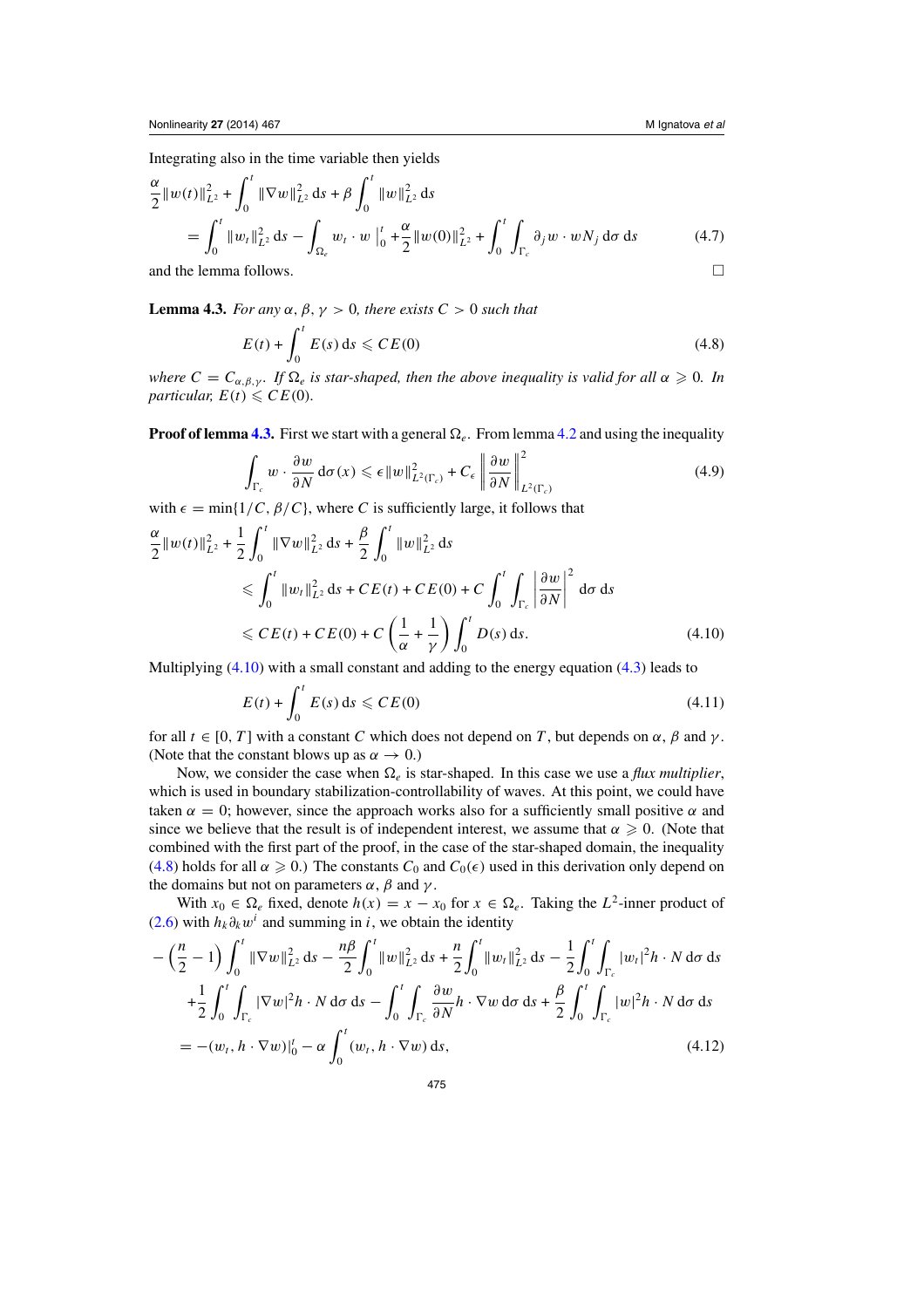which is valid for any solution to the wave equation (without the boundary conditions). Here we used

$$
\int_0^t \int_{\Omega_e} w_{tt}^i h_k \partial_k w^i dx ds
$$
\n
$$
= \frac{n}{2} \int_0^t \|w_t\|_{L^2}^2 ds - \frac{1}{2} \int_0^t \int_{\Gamma_e} |w_t|^2 h \cdot N d\sigma(x) ds + (w_t, h \cdot \nabla w) \Big|_0^t \quad (4.13)
$$

with

$$
-\int_0^t \int_{\Omega_e} \Delta w^i h_k \partial_k w^i dx ds
$$
  
= 
$$
-\left(\frac{n}{2} - 1\right) \int_0^t \|\nabla w\|_{L^2}^2 ds + \frac{1}{2} \int_0^t \int_{\Gamma_e} |\nabla w|^2 h \cdot N d\sigma(x) ds - \int_0^t \left(\frac{\partial w}{\partial N}, h \cdot \nabla w\right)_{\Gamma_e} ds,
$$
(4.14)

and

$$
\beta \int_0^t \int_{\Omega_e} w^i h_k \partial_k w^i = -\frac{n\beta}{2} \int_0^t \|w\|_{L^2}^2 ds + \frac{\beta}{2} \int_0^t \int_{\Gamma_e} |w|^2 h \cdot N d\sigma(x) ds.
$$
 (4.15)

From  $(4.12)$ , we obtain *t*

$$
\frac{n}{2} \int_0^t \left( \|w_t\|_{L^2}^2 - \|\nabla w\|_{L^2}^2 - \beta \|w\|_{L^2}^2 \right) ds + \int_0^t \|\nabla w\|_{L^2}^2 ds
$$
\n
$$
- \frac{1}{2} \int_0^t \int_{\Gamma_c} |w_t|^2 h \cdot N d\sigma(x) ds + \frac{1}{2} \int_0^t \int_{\Gamma_c} \left( |\nabla w|^2 + \beta |w|^2 \right) h \cdot N d\sigma(x) ds
$$
\n
$$
\leq \epsilon \int_0^t \int_{\Gamma_c} |h \cdot \nabla w|^2 d\sigma(x) ds + C_\epsilon \int_0^t \int_{\Gamma_c} \left| \frac{\partial w}{\partial N} \right|^2 d\sigma(x) ds
$$
\n
$$
+ C E(t) + C E(0) + \epsilon \alpha \int_0^t \|h \cdot \nabla w\|_{L^2}^2 ds + C_0(\epsilon) \alpha \int_0^t \|w_t\|_{L^2}^2 ds, \qquad (4.16)
$$

where  $\epsilon > 0$  is a small parameter. By the star-shaped condition, we have  $h \cdot N \ge \gamma_0$  for some  $\gamma_0$  > 0. Taking  $\epsilon$  small, this leads to

$$
\frac{n}{2} \int_0^t \left( \|w_t\|_{L^2}^2 - \|\nabla w\|_{L^2}^2 - \beta \|w\|_{L^2}^2 \right) ds + \frac{1}{2} \int_0^t \|\nabla w\|_{L^2}^2 ds \n+ \frac{\gamma_0}{4} \int_0^t \int_{\Gamma_c} \left( |\nabla w|^2 + \beta |w|^2 \right) d\sigma(x) ds \n\leq \frac{1}{2} \int_0^t \int_{\Gamma_c} |w_t|^2 h \cdot N d\sigma(x) ds + C \int_0^t \int_{\Gamma_c} \left| \frac{\partial w}{\partial N} \right|^2 d\sigma(x) ds \n+ C_0 \alpha \int_0^t \|w_t\|_{L^2}^2 ds + C E(t) + C E(0). \tag{4.17}
$$

Now, multiplying [\(4.5\)](#page-8-0) with  $n/2 - \epsilon$ , where  $\epsilon \in (0, 1)$  is a small parameter, and omitting the first term on the left-hand side, gives

$$
\left(\frac{n}{2} - \epsilon\right) \int_0^t \|\nabla w\|_{L^2}^2 ds + \beta \left(\frac{n}{2} - \epsilon\right) \int_0^t \|w\|_{L^2}^2 ds
$$
\n
$$
\leqslant \left(\frac{n}{2} - \epsilon\right) \int_0^t \|w_t\|_{L^2}^2 ds + \frac{\gamma_0}{8} \beta \int_0^t \int_{\Gamma_c} |w|^2 d\sigma(x) ds + C \int_0^t \int_{\Gamma_c} \left|\frac{\partial w}{\partial N}\right|^2 d\sigma ds
$$
\n
$$
+ CE(t) + CE(0). \tag{4.18}
$$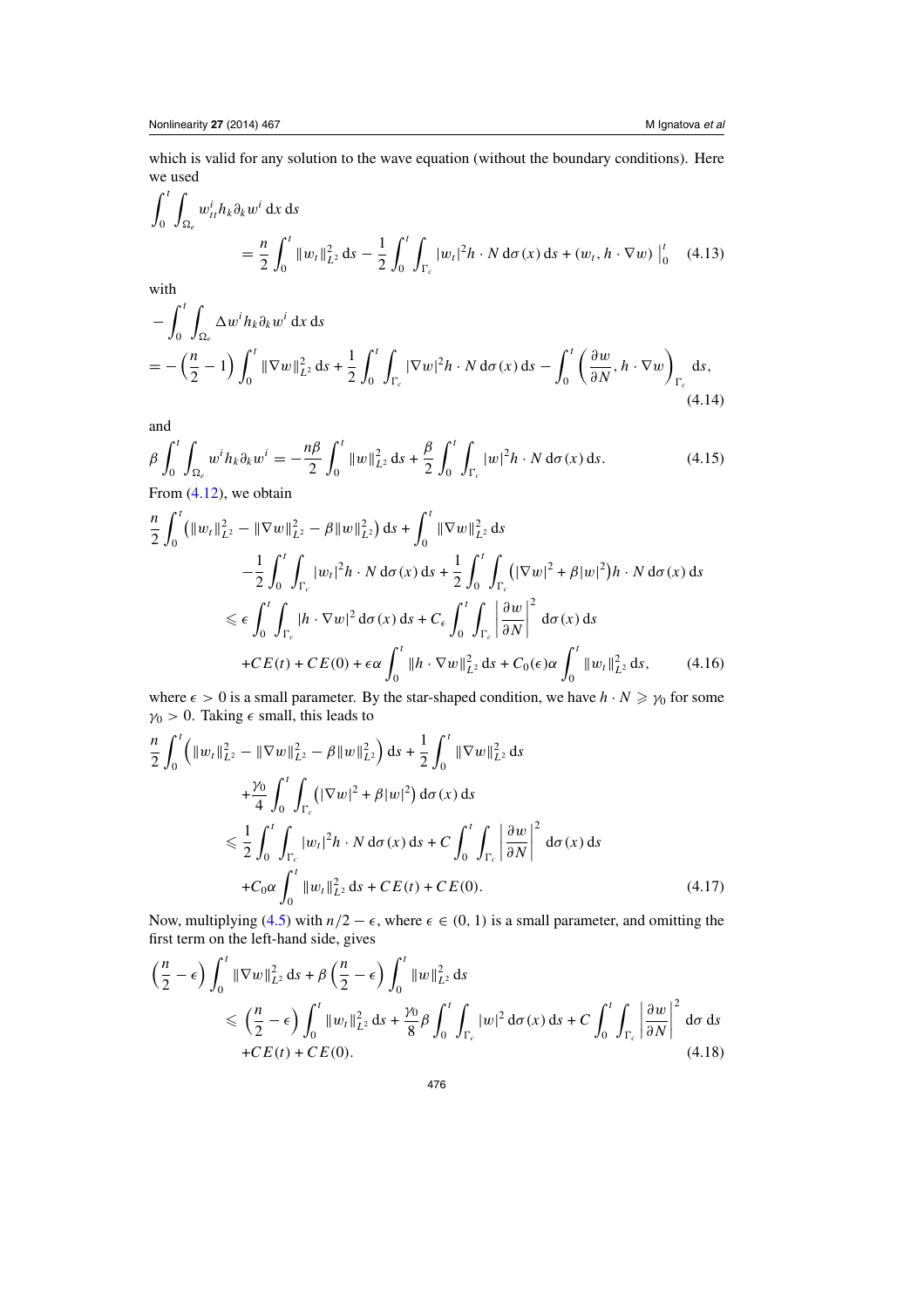<span id="page-11-0"></span>By adding the last two inequalities, we obtain

$$
\left(\frac{1}{2} - \epsilon\right) \int_0^t \|\nabla w\|_{L^2}^2 ds + \epsilon \int_0^t \|w_t\|_{L^2}^2 ds + \frac{\gamma_0}{8} \int_0^t \int_{\Gamma_c} \left(|\nabla w|^2 + \beta |w|^2\right) d\sigma(x) ds
$$
  
\$\leqslant \beta \epsilon \int\_0^t \|w\|\_{L^2}^2 ds + C \int\_0^t \int\_{\Gamma\_c} |w\_t|^2 d\sigma(x) ds + C \int\_0^t \int\_{\Gamma\_c} \left|\frac{\partial w}{\partial N}\right|^2 d\sigma(x) ds\$  
 + C\_0 \alpha \int\_0^t \|w\_t\|\_{L^2}^2 ds + C E(t) + C E(0). \tag{4.19}

Choosing  $\epsilon > 0$  sufficiently small, using the Poincaré inequality

$$
||w||_{L^{2}}^{2} \leq C||\nabla w||_{L^{2}}^{2} + C \int_{\Gamma_{c}} |w|^{2} d\sigma(x),
$$
\n(4.20)

and assuming that  $\alpha \leqslant \epsilon/C_0$  with a sufficiently large  $C_0$  so that the fourth term on the right-hand side of (4.19) may be absorbed in the second term on the left-hand side, we obtain

$$
\int_0^t \left( \|\nabla w\|_{L^2}^2 + \beta \|w\|_{L^2}^2 + \|w_t\|_{L^2}^2 \right) ds
$$
\n
$$
\leq C \int_0^t \int_{\Gamma_c} \left( |w_t|^2 + \left| \frac{\partial w}{\partial N} \right|^2 \right) d\sigma(x) ds + CE(t) + CE(0). \tag{4.21}
$$

Now, we use the condition [\(2.9\)](#page-4-0) and obtain

$$
\int_0^t \left( \|\nabla w\|_{L^2}^2 + \beta \|w\|_{L^2}^2 + \|w_t\|_{L^2}^2 \right) ds
$$
\n
$$
\leq C \int_0^t \int_{\Gamma_c} \left( |v|^2 + (\gamma^2 + 1) \left| \frac{\partial w}{\partial N} \right|^2 \right) d\sigma(x) ds + C E(t) + C E(0). \tag{4.22}
$$

Multiplying (4.22) by a small constant and adding the resulting inequality to [\(4.3\)](#page-8-0) with  $t = T$ , we obtain

$$
E(t) + \int_0^t E(s) ds \leqslant CE(0)
$$
\n(4.23)

and the proof is complete.

**Remark 4.4.** If the solution exists for all time, and if *a* stays sufficiently close to the identity matrix so that *a* is uniformly elliptic, then lemma [4.3](#page-9-0) implies the exponential decay rate for the energy  $E(t)$ , which is in the case of a star-shaped domain  $\Omega_e$  independent of  $\alpha \geq 0$  but depends on  $\beta > 0$  and  $\gamma > 0$ . Indeed, any nonnegative measurable function *E* satisfying

$$
E(t_2) + \int_{t_1}^{t_2} E(s) \, ds \leqslant CE(t_1)
$$
\n(4.24)

decays exponentially with the rate depending on the constant on the right-hand side of (4.24). When  $\alpha > 0$  then the first part of the proof of lemma [4.3](#page-9-0) proves the desired conclusion. When  $\alpha = 0$  the second part of the proof asserts the same conclusion under a geometric star-shaped assumption. We have retained the parameter  $\alpha \geq 0$  through the proof of the second part as this allows for further generalizations to variable coefficients  $\alpha(x) \geq 0$  without a uniform bound from below qualifying for the arguments in the first part of the proof.  $\Box$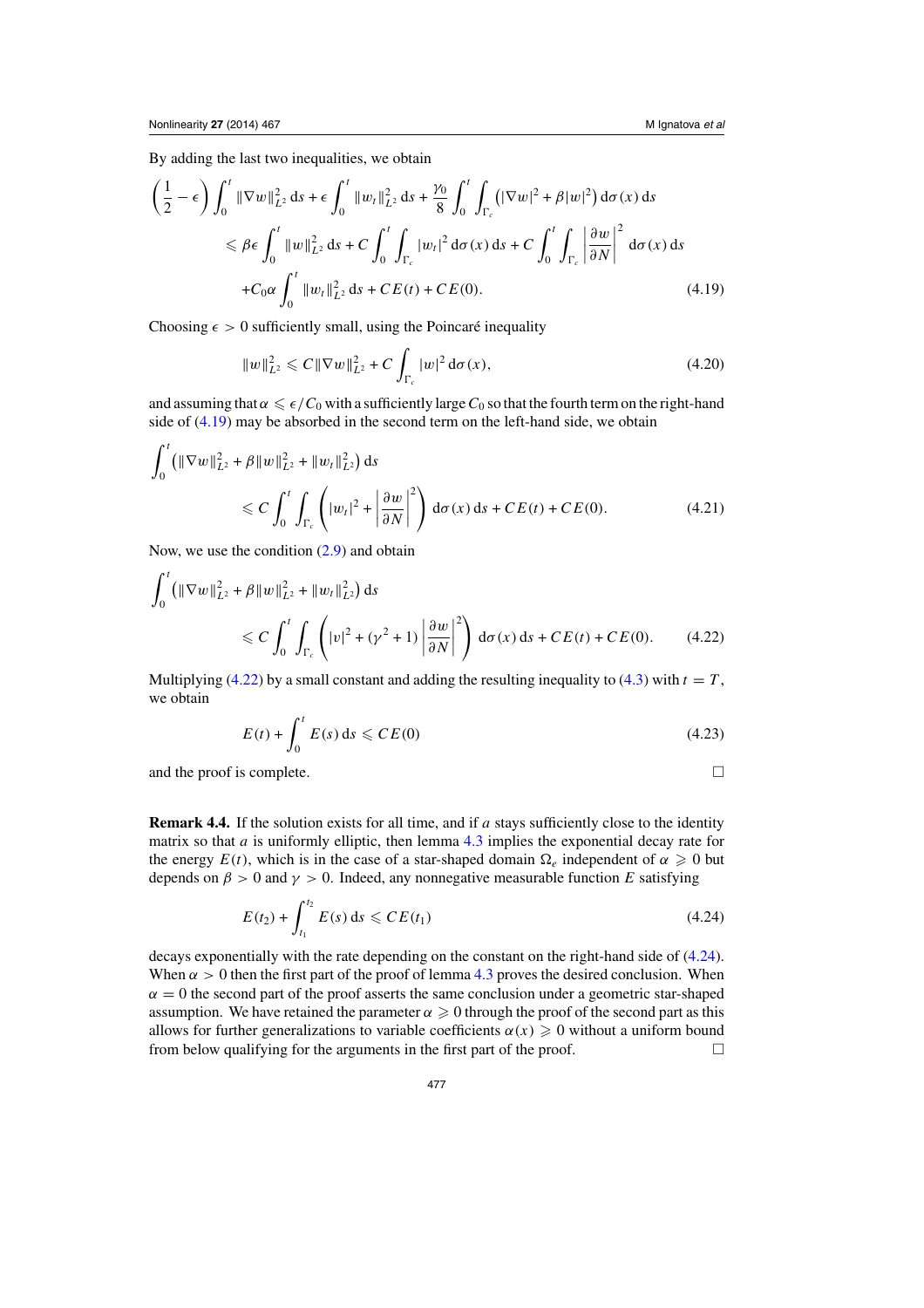#### <span id="page-12-0"></span>*4.2. Second level estimates*

It is clear from the previous subsection that the value of the constant  $\beta > 0$  does not play a role in the global existence, it only influences the size of the constant. Thus, for simplicity of notation, we set

$$
\beta = 1\tag{4.25}
$$

from here on.

We next introduce the second level energy

$$
E_1(t) = \frac{1}{2} \left( \left\| v_t(t) \right\|_{L^2}^2 + \left\| w_t(t) \right\|_{L^2}^2 + \left\| w_{tt}(t) \right\|_{L^2}^2 + \left\| \nabla w_t(t) \right\|_{L^2}^2 \right) \tag{4.26}
$$

of the system with the corresponding dissipation

$$
D_1(t) = \frac{1}{C} \|\nabla v_t(t)\|_{L^2}^2 + \alpha \|w_{tt}(t)\|_{L^2}^2 + \gamma \left\| \frac{\partial w_t}{\partial N}(t) \right\|_{L^2(\Gamma_c)}^2.
$$
 (4.27)

In order to obtain the integral inequality for  $E_1(t)$ , we differentiate the full system in time. We obtain

$$
v_{tt}^i - \partial_t \partial_j (a_t^j a_t^k \partial_k v^i) + \partial_t \partial_k (a_t^k q) = 0 \qquad \text{in } \Omega_f \times (0, T), \quad i = 1, 2, 3 \tag{4.28}
$$

$$
a_i^k \partial_k v_i^i + \partial_i a_i^k \partial_k v^i = 0 \qquad \text{in } \Omega_f \times (0, T) \tag{4.29}
$$

and

$$
w_{ttt}^i - \Delta w_t^i + \alpha w_{tt}^i + w_t^i = 0 \qquad \text{in } \Omega_e \times (0, T), \quad i = 1, 2, 3 \tag{4.30}
$$

since  $\beta$  was set to 1.

**Lemma 4.5.** *The energy inequality*

$$
E_1(t) + \int_0^t D_1(s) \, ds \leqslant E_1(0) + \int_0^t (R_1(s), v_t(s)) \, ds \tag{4.31}
$$

*holds for all*  $t \in [0, T]$ *, where* 

$$
\int_0^t (R_1(s), v_t(s)) ds = -\int_0^t \int_{\Omega_f} \partial_t (a_t^j a_t^k) \partial_k v^i \partial_j v_t^i dx ds + \int_0^t \int_{\Omega_f} \partial_t a_i^k q \partial_k v_t^i dx ds -\int_0^t \int_{\Omega_f} \partial_t a_i^k \partial_i q \partial_k v^i dx ds.
$$
 (4.32)

**Proof of lemma 4.5.** We take the  $L^2$ -inner product of (4.28) with  $v_t^i$  and of (4.30) with  $w_t^i$ , respectively. Summing in *i* and adding the two estimates, we obtain

$$
\frac{1}{2} ||v_t(t)||_{L^2}^2 + \frac{1}{2} ||w_t(t)||_{L^2}^2 + \frac{1}{2} ||\nabla w_t(t)||_{L^2}^2 + \frac{1}{2} ||w_{tt}(t)||_{L^2}^2 \n+ \frac{1}{C} \int_0^t ||\nabla v_t||_{L^2}^2 ds + \alpha \int_0^t ||w_{tt}||_{L^2}^2 ds + \gamma \int_0^t \int_{\Gamma_c} \left| \frac{\partial w_t}{\partial N} \right|^2 d\sigma(x) ds \n\leq \frac{1}{2} ||v_t(0)||_{L^2}^2 + \frac{1}{2} ||w_t(0)||_{L^2}^2 + \frac{1}{2} ||\nabla w_t(0)||_{L^2}^2 + \frac{1}{2} ||w_{tt}(0)||_{L^2}^2 \n- \int_0^t \int_{\Omega_f} \partial_t (a_t^j a_t^k) \partial_k v^i \partial_j v_t^i dx ds + \int_0^t \int_{\Omega_f} \partial_t (a_t^k q) \partial_k v_t^i dx ds, \tag{4.33}
$$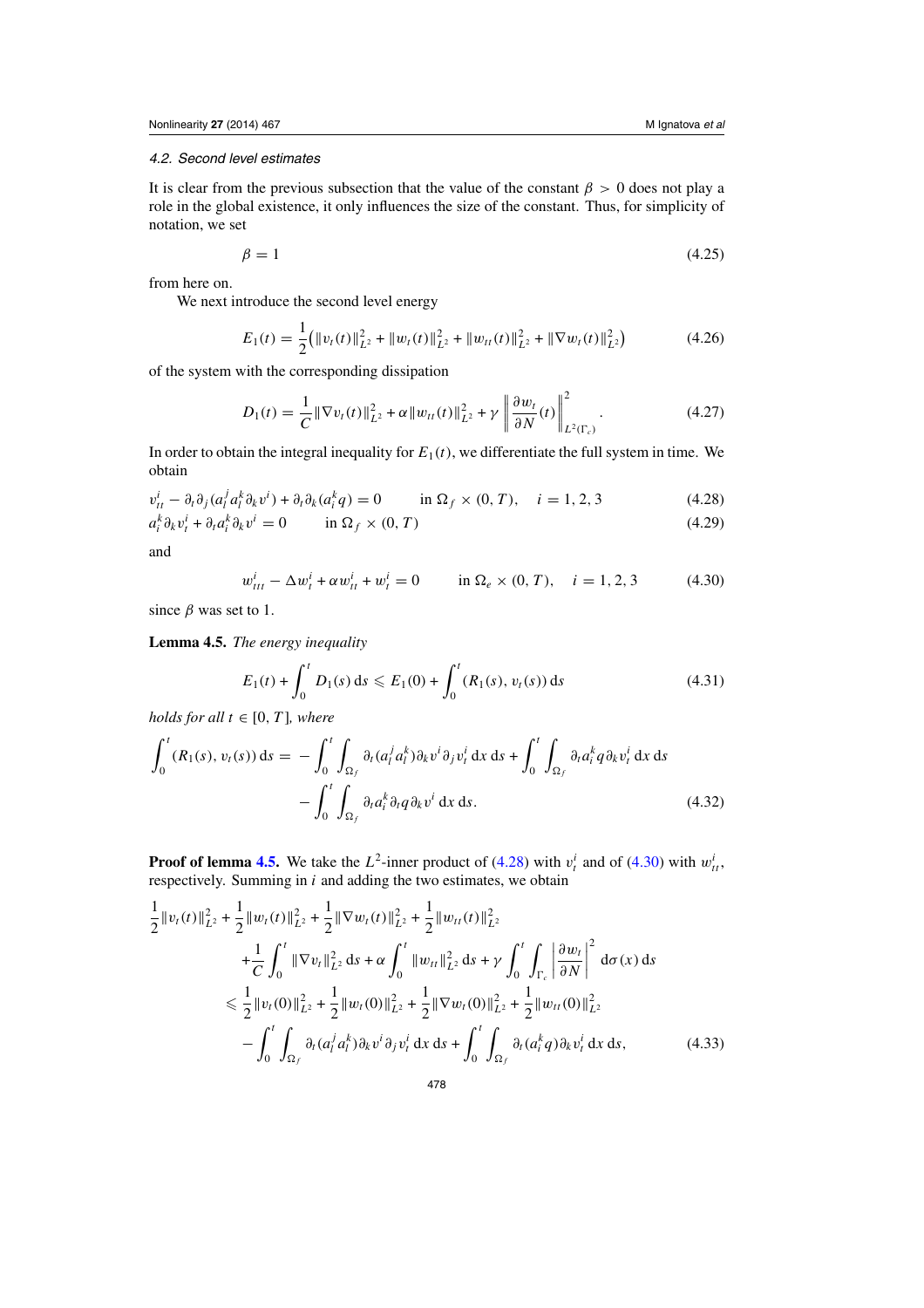<span id="page-13-0"></span>where we utilized the boundary conditions

$$
v_t^i - \gamma \partial_j w_t^i N_j = w_{tt}^i \qquad \text{on } \Gamma_c \times (0, T) \tag{4.34}
$$

$$
\partial_t (a_l^j a_l^k \partial_k v^i) N_j - \partial_t (a_l^k q) N_k = \partial_j w_i^i N_j \qquad \text{on } \Gamma_c \times (0, T) \tag{4.35}
$$

$$
v_t^i = 0 \qquad \text{on } \Gamma_f \times (0, T) \tag{4.36}
$$

for  $i = 1, 2, 3$ . In order to make the last term on the right-hand side of  $(4.33)$  superquadratic, we rewrite it as

$$
\int_0^t \int_{\Omega_f} \partial_t (a_i^k q) \partial_k v_t^i dx ds = \int_0^t \int_{\Omega_f} \partial_t a_i^k q \partial_k v_t^i dx ds + \int_0^t \int_{\Omega_f} a_i^k \partial_t q \partial_k v_t^i dx ds
$$
  
= 
$$
\int_0^t \int_{\Omega_f} \partial_t a_i^k q \partial_k v_t^i dx ds - \int_0^t \int_{\Omega_f} \partial_t a_i^k \partial_t q \partial_k v^i dx ds
$$
 (4.37)

where we used  $(4.29)$  in the last step. The lemma is thus established.

Note that, by lemma [4.5,](#page-12-0) we have

$$
E_1(t) + \int_s^t D_1(\tau) d\tau \leqslant E_1(s) + \int_s^t (R_1(\tau), v_t(\tau)) d\tau
$$
\n(4.38)

for any  $0 \le s \le t$ .

Proceeding in the same manner as for the lower level energy, we obtain the counterparts of lemmas [4.2](#page-8-0) and [4.3.](#page-9-0) The following statement asserts the equipartition of the second level energy.

**Lemma 4.6.** *We have*

$$
\frac{\alpha}{2} \|w_t(t)\|_{L^2}^2 + \int_0^t \|\nabla w_t(s)\|_{L^2}^2 ds + \int_0^t \|w_t(s)\|_{L^2}^2 ds
$$
\n
$$
\leqslant \int_0^t \|w_{tt}\|_{L^2}^2 ds + C E_1(t) + C E_1(0) + C \int_0^t \int_{\Gamma_c} w_t \cdot \frac{\partial w_t}{\partial N} d\sigma(x) ds \qquad (4.39)
$$

*for all*  $t \in [0, T]$ *.* 

From lemmas [4.5](#page-12-0) and 4.6, we conclude that

$$
E_1(t) + \int_0^t E_1(s) \, ds \leqslant CE_1(0) + C \int_0^t (R_1(s), v_t(s)) \, ds \tag{4.40}
$$

for all  $t \in [0, T]$ , where the constant *C* denotes a generic constant which depends on the domains.

When  $0 \le \alpha \le 1/C$ , the flux multiplier argument applied to the differentiated wave equation [\(4.30\)](#page-12-0) gives

$$
\int_0^t \left( \|\nabla w_t\|_{L^2}^2 + \|w_t\|_{L^2}^2 + \|w_{tt}\|_{L^2}^2 \right) ds
$$
\n
$$
\leq C \int_0^t \int_{\Gamma_c} \left( |w_{tt}|^2 + \left| \frac{\partial w_t}{\partial N} \right|^2 \right) d\sigma(x) ds + C E_1(t) + C E_1(0) \tag{4.41}
$$

as the analogue of  $(4.21)$ . Using the boundary condition  $(4.34)$ , we write

$$
||w_{tt}||_{L^2(\Gamma_c)}^2 \leq C||v_t||_{L^2(\Gamma_c)}^2 + C\gamma^2 \left||\frac{\partial w_t}{\partial N}\right||_{L^2(\Gamma_c)}^2 \leq CD_1(t). \tag{4.42}
$$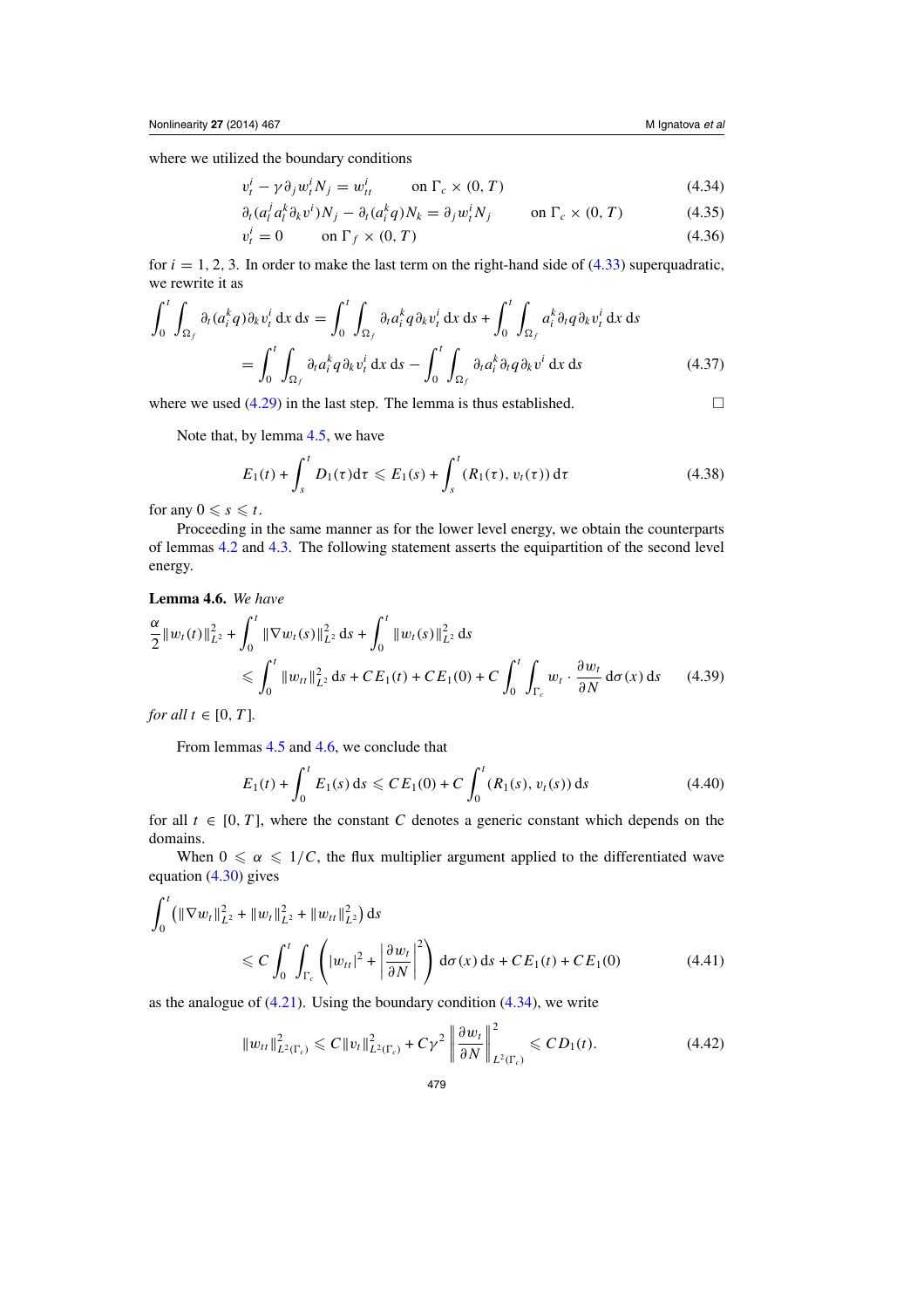<span id="page-14-0"></span>We now substitute [\(4.42\)](#page-13-0) in [\(4.41\)](#page-13-0), multiply the resulting inequality with a small constant and add it to [\(4.31\)](#page-12-0). We obtain

$$
E_1(t) + \int_0^t E_1(s) \, ds \leqslant CE_1(t) + CE_1(0) + C \int_0^t D_1(s) \, ds
$$
  
\$\leqslant CE\_1(0) + C\left(E\_1(0) + \int\_0^t (R\_1(s), v\_t(s)) \, ds\right)\$ (4.43)

when  $0 \le \alpha \le 1/C$  and the domain is star-shaped.

We summarize the estimates in the following statement.

**Lemma 4.7.** *For any*  $\alpha$ ,  $\gamma > 0$ *, we have* 

$$
E_1(t) + \int_0^t E_1(s) \, ds \leq C \left( E_1(0) + \int_0^t (R_1(s), v_t(s)) \, ds \right) \tag{4.44}
$$

*where*  $C = C_{\alpha,\gamma}$ *. If*  $\Omega_e$  *is star-shaped, then the above inequality holds for all*  $\alpha \geq 0$ *.* 

# *4.3. Third level estimates*

Here we repeat the procedure applied to the second time derivatives of the system. We introduce the next level of energy

$$
E_2(t) = \frac{1}{2} \left( \left\| v_{tt}(t) \right\|_{L^2}^2 + \left\| w_{tt}(t) \right\|_{L^2}^2 + \left\| w_{tt}(t) \right\|_{L^2}^2 + \left\| \nabla w_{tt}(t) \right\|_{L^2}^2 \right) \tag{4.45}
$$

with the corresponding dissipation

$$
D_2(t) = \frac{1}{C} \|\nabla v_{tt}(t)\|_{L^2}^2 + \alpha \|w_{ttt}(t)\|_{L^2}^2 + \gamma \left\| \frac{\partial w_{tt}}{\partial N}(t) \right\|_{L^2(\Gamma_c)}^2.
$$
 (4.46)

 $\overline{a}$ 

Differentiating the full system  $(2.4)$ – $(2.6)$  twice in time, we obtain

$$
v_{ttt}^i - \partial_{tt} \partial_j (a_l^j a_l^k \partial_k v^i) + \partial_{tt} \partial_k (a_l^k q) = 0 \qquad \text{in } \Omega_f \times (0, T) \tag{4.47}
$$

$$
a_j^k \partial_k v_{tt}^j + 2 \partial_t a_j^k \partial_k v_t^j + \partial_{tt} a_j^k \partial_k v^j = 0 \qquad \text{in } \Omega_f \times (0, T) \tag{4.48}
$$

$$
w_{tttt}^i - \Delta w_{tt}^i + \alpha w_{ttt}^i + w_{tt}^i = 0 \qquad \text{in } \Omega_e \times (0, T) \tag{4.49}
$$

with the boundary conditions

$$
w_{ttt}^i = v_{tt}^i - \gamma \partial_j w_{tt}^i N_j \qquad \text{on } \Gamma_c \times (0, T)
$$
 (4.50)

$$
\partial_j w_{tt}^i N_j = \partial_{tt} (a_l^j a_l^k \partial_k v^i) N_j - \partial_{tt} (a_l^k q) N_k \qquad \text{on } \Gamma_c \times (0, T) \tag{4.51}
$$

$$
v_{tt}^i = 0 \qquad \text{on } \Gamma_f \times (0, T) \tag{4.52}
$$

for  $i = 1, 2, 3$ .

**Lemma 4.8.** *The inequality*

$$
E_2(t) + \int_0^t D_2(s) \, ds \leqslant E_2(0) + \int_0^t (R_2(s), v_{tt}(s)) \, ds \tag{4.53}
$$

*holds for all*  $t \in [0, T]$ *, where* 

$$
\int_{0}^{t} (R_{2}(s), v_{tt}(s)) ds = 2 \int_{0}^{t} \int_{\Omega_{f}} \partial_{t} (a_{t}^{j} a_{t}^{k}) \partial_{k} v_{t}^{i} \partial_{j} v_{tt}^{i} dx ds \n+ \int_{0}^{t} \int_{\Omega_{f}} \partial_{tt} (a_{t}^{j} a_{t}^{k}) \partial_{k} v^{i} \partial_{j} v_{tt}^{i} dx ds - \int_{0}^{t} \int_{\Omega_{f}} \partial_{tt} (a_{t}^{k} q) \partial_{k} v_{tt}^{i} dx ds
$$
\n(4.54)

 $and E_2(0) = (1/2)(\|v_{tt}(0)\|_{L^2}^2 + \|w_{tt}(0)\|_{L^2}^2 + \|w_{ttt}(0)\|_{L^2}^2 + \|\nabla w_{tt}(0)\|_{L^2}^2).$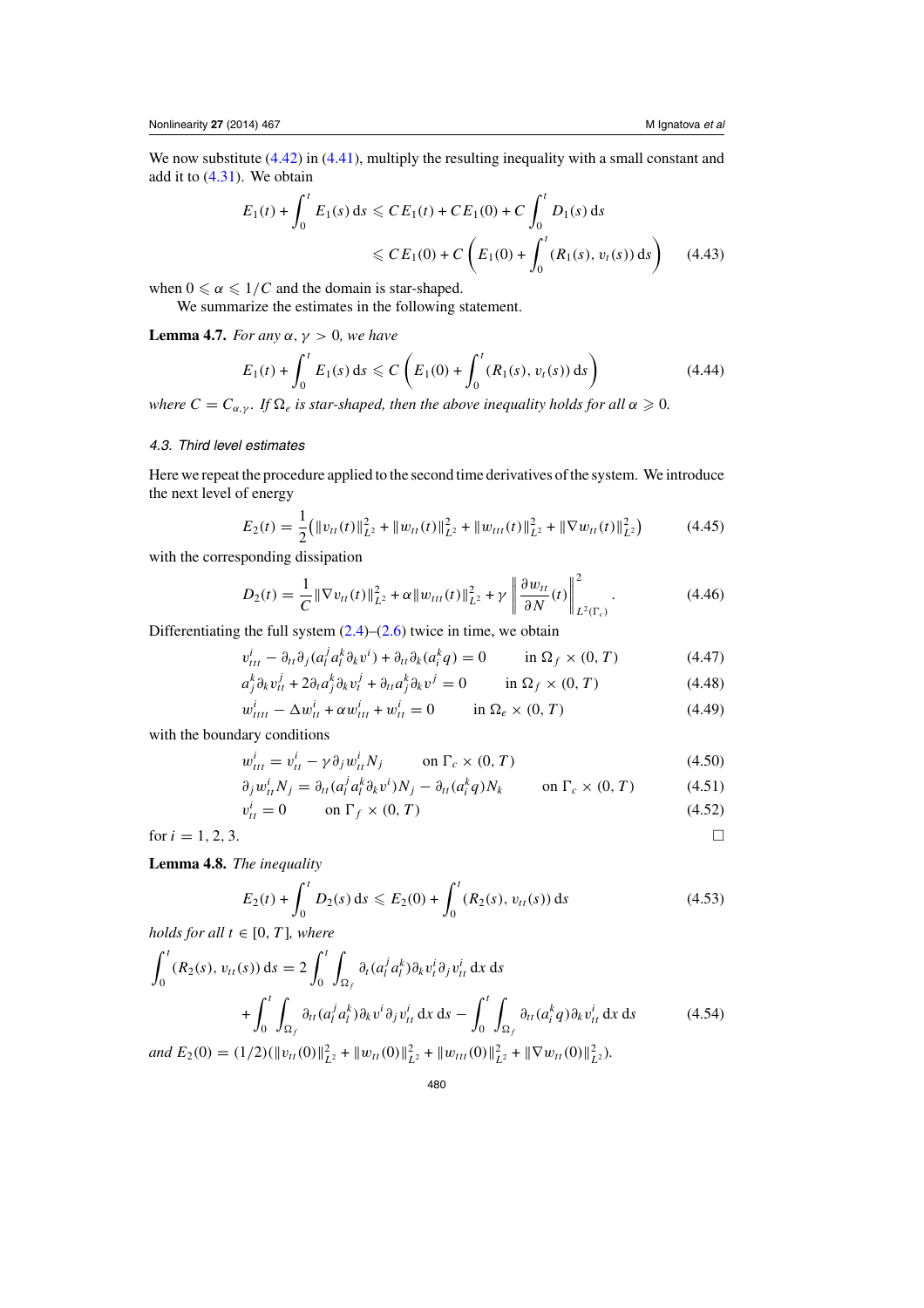<span id="page-15-0"></span>**Proof of lemma [4.8.](#page-14-0)** Multiplying [\(4.47\)](#page-14-0) by  $v_t^i$ , integrating over  $\Omega_f$  and summing for  $i = 1, 2, 3$ , we get

$$
\frac{1}{2}\frac{d}{dt}\|v_{tt}\|_{L^2}^2 + \int_{\Omega_f} \partial_{tt}(a_t^j a_t^k \partial_k v^i) \partial_j v_{tt}^i dx + \int_{\Gamma_c} \partial_{tt}(a_t^j a_t^k \partial_k v^i) v_{tt}^i N_j d\sigma(x) \n- \int_{\Omega_f} \partial_{tt}(a_t^k q) \partial_k v_{tt}^i dx - \int_{\Gamma_c} \partial_{tt}(a_t^k q) v_{tt}^i N_k d\sigma(x) = 0,
$$
\n(4.55)

after integrating by parts. Similarly, we multiply [\(4.49\)](#page-14-0) by  $w_{tt}^i$ , sum for  $i = 1, 2, 3$  and integrate over  $\Omega_e$  to obtain

$$
\frac{1}{2}\frac{d}{dt}\|w_{ttt}\|_{L^2}^2 + \alpha \|w_{ttt}(t)\|_{L^2}^2 + \frac{1}{2}\frac{d}{dt}\|w_{tt}\|_{L^2}^2 + \frac{1}{2}\frac{d}{dt}\|\nabla w_{tt}\|_{L^2}^2 - \int_{\Gamma_c} \partial_k w_{tt}^i w_{ttt}^i N_k d\sigma(x) = 0.
$$
\n(4.56)

Adding (4.55) and (4.56) and applying the boundary conditions [\(4.50\)](#page-14-0) and [\(4.51\)](#page-14-0) leads to

$$
\frac{1}{2} \frac{d}{dt} \left( \|v_{tt}\|_{L^2}^2 + \|w_{ttt}\|_{L^2}^2 + \|\nabla w_{tt}\|_{L^2}^2 + \|w_{tt}\|_{L^2}^2 \right) + \alpha \|w_{ttt}(t)\|_{L^2}^2 + \gamma \left\| \frac{\partial w_{tt}}{\partial N} \right\|_{L^2(\Gamma_c)}^2 + \int_{\Omega_f} a_l^j a_l^k \partial_k v_{tt}^i \partial_j v_{tt}^i dx + 2 \int_{\Omega_f} \partial_t (a_l^j a_l^k) \partial_k v_l^i \partial_j v_{tt}^i dx + \int_{\Omega_f} \partial_{tt} (a_l^j a_l^k) \partial_k v_{tt}^i dx - \int_{\Omega_f} \partial_{tt} (a_i^k q) \partial_k v_{tt}^i dx = 0.
$$
\n(4.57)

The proof is concluded using the ellipticity of *a* and integrating in time.

**Lemma 4.9.** *For any*  $\alpha$ ,  $\gamma > 0$  *there exists*  $C > 0$  *such that* 

$$
\int_0^t E_2(s) \, ds + E_2(t) \leqslant C \left( E_2(0) + \int_0^t (R_2(s), v_{tt}(s)) \, ds \right) \tag{4.58}
$$

*where*  $C = C_{\alpha, \gamma}$ *. If*  $\Omega_e$  *is star-shaped, then the above inequality holds for all*  $\alpha \ge 0$ *.* 

#### *4.4. Superlinear estimates*

The goal in this subsection is to provide estimates on the perturbation terms

$$
\int_0^t (R_1(s), v_t(s)) ds \tag{4.59}
$$

and

$$
\int_0^t (R_2(s), v_{tt}(s)) ds \tag{4.60}
$$

from  $(4.32)$  and  $(4.54)$ , respectively. The first of these two quantities is estimated in the following way.

# **Lemma 4.10.** *We have*

 $|(R_1(t), v_t)| \leq C ||v||_{H^1}^{1/2} ||v_t||_{H^2}^{1/2} ||v_t||_{H^1} (||v||_{H^2} + ||q||_{H^1}) + C ||v||_{H^1}^{3/2} ||v||_{H^2}^{1/2} ||q_t||_{H^1}$  (4.61) *for all*  $t \in [0, T]$ *.*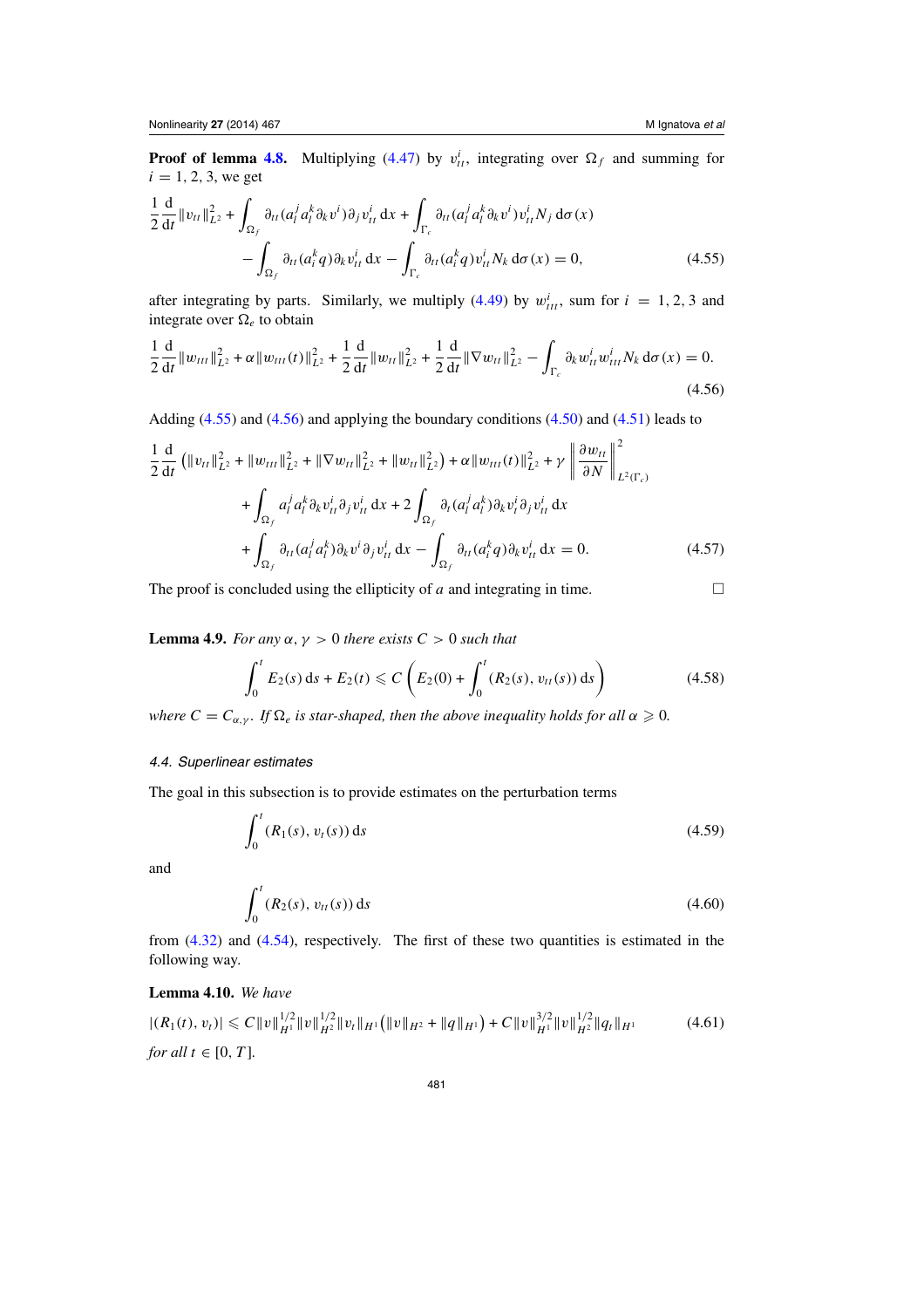<span id="page-16-0"></span>**Proof of lemma [4.10.](#page-15-0)** First, we have

$$
|(R_1, v_t)| \leq C \int_{\Omega_f} |a| |a_t| |\nabla v| |\nabla v_t| \, dx + C \int_{\Omega_f} |a_t| |q| |\nabla v_t| \, dx + C \int_{\Omega_f} |a_t| |q_t| |\nabla v| \, dx
$$
  
=  $R_{11} + R_{12} + R_{13}.$  (4.62)

Using Hölder and Gagliardo–Nirenberg inequalities, we have

$$
R_{11} \leqslant C \|a_t\|_{L^3} \|\nabla v\|_{L^6} \|\nabla v_t\|_{L^2} \leqslant C \|v\|_{H^1}^{1/2} \|v\|_{H^2}^{3/2} \|v_t\|_{H^1}
$$
\n
$$
\tag{4.63}
$$

where we also used  $||a_t||_{L^3} \leq C ||\nabla v||_{L^3} \leq C ||v||_{H^1}^{1/2} ||v||_{H^2}^{1/2}$  resulting from lemma [3.1\(](#page-6-0)iii) in the last inequality. Similarly,

$$
R_{12} \leqslant C \|a_t\|_{L^3} \|q\|_{L^6} \|v_t\|_{H^1} \leqslant C \|v\|_{H^1}^{1/2} \|v\|_{H^2}^{1/2} \|q\|_{H^1} \|v_t\|_{H^1}
$$
\n
$$
\tag{4.64}
$$

and

$$
R_{13} \leqslant C \|a_t\|_{L^3} \|q_t\|_{L^6} \|\nabla v\|_{L^2} \leqslant C \|v\|_{H^1}^{3/2} \|v\|_{H^2}^{1/2} \|q_t\|_{H^1}.
$$
\n
$$
(4.65)
$$

The proof is then concluded by summing the last three inequalities. 
$$
\Box
$$

# **Lemma 4.11.** *For*  $\epsilon_0 \in (0, 1/C]$ *, we have*

$$
\int_{0}^{t} (R_{2}(s), v_{tt}(s)) ds
$$
\n
$$
\leq \epsilon_{0} \int_{0}^{t} \|\nabla v_{tt}\|_{L^{2}}^{2} ds + C_{\epsilon_{0}} \int_{0}^{t} \left( \|v\|_{H^{3}}^{2} + \|q\|_{H^{2}}^{2} \right) \left( \|v\|_{H^{1}}^{5/2} \|v\|_{H^{3}}^{3/2} + \|v_{t}\|_{H^{1}}^{2} \right) ds
$$
\n
$$
+ C_{\epsilon_{0}} \int_{0}^{t} \|v\|_{H^{1}}^{3/2} \|v\|_{H^{3}}^{1/2} \|q_{t}\|_{H^{1}}^{2} ds + \epsilon_{0} \|q_{t}(t)\|_{H^{1}}^{2} + \epsilon_{0} \|v_{t}(t)\|_{H^{2}}^{2} + \epsilon_{0} \|v(t)\|_{H^{3}}^{2}
$$
\n
$$
+ C_{\epsilon_{0}} \|v(t)\|_{H^{1}}^{6} \|v(t)\|_{H^{2}}^{4} + C_{\epsilon_{0}} \|v(t)\|_{H^{1}}^{2} \|v(t)\|_{H^{2}}^{2} \|v_{t}(t)\|_{L^{2}}^{2}
$$
\n
$$
+ C \int_{0}^{t} \left( \|v\|_{H^{2}}^{2} + \|v_{t}\|_{H^{1}}^{1/2} \|v_{t}\|_{H^{2}}^{1/2} \right) \|q_{t}\|_{H^{1}} \|v_{t}\|_{H^{1}} ds
$$
\n
$$
+ C \int_{0}^{t} \left( \|v\|_{H^{2}}^{3} + \|v_{t}\|_{H^{1}} \|v\|_{H^{1}}^{1/2} \|v\|_{H^{3}}^{3/4} \right) \|q_{t}\|_{H^{1}} \|v\|_{H^{1}}^{3/4} \|v\|_{H^{3}}^{1/4} ds
$$
\n
$$
+ C \|v(0)\|_{H^{3}}^{6} + C \|v_{t}(0)\|_{H^{1}}^{4} + C \|q_{t}(0)\|_{H^{1}}^{2}
$$
\n(4.66)

*for all*  $t \in [0, T]$ *.* 

Proof. From  $(4.54)$ , we have

$$
\int_{0}^{t} (R_{2}(s), v_{tt}(s)) ds
$$
\n
$$
\leq C \left| \int_{0}^{t} \int_{\Omega_{f}} \partial_{t} (a_{t}^{j} a_{t}^{k}) \partial_{k} v_{t}^{i} \partial_{j} v_{tt}^{i} dx ds \right| + C \left| \int_{0}^{t} \int_{\Omega_{f}} \partial_{tt} (a_{t}^{j} a_{t}^{k}) \partial_{k} v^{i} \partial_{j} v_{tt}^{i} dx ds \right|
$$
\n
$$
+ C \left| \int_{0}^{t} \int_{\Omega_{f}} \partial_{tt} a_{t}^{k} q \partial_{k} v_{tt}^{i} dx ds \right| + C \left| \int_{0}^{t} \int_{\Omega_{f}} \partial_{t} a_{t}^{k} q_{t} \partial_{k} v_{tt}^{i} dx ds \right|
$$
\n
$$
+ C \left| \int_{0}^{t} \int_{\Omega_{f}} a_{t}^{k} q_{tt} \partial_{k} v_{tt}^{i} dx ds \right|
$$
\n
$$
= R_{21} + R_{22} + R_{23} + R_{24} + R_{25}.
$$
\n(4.67)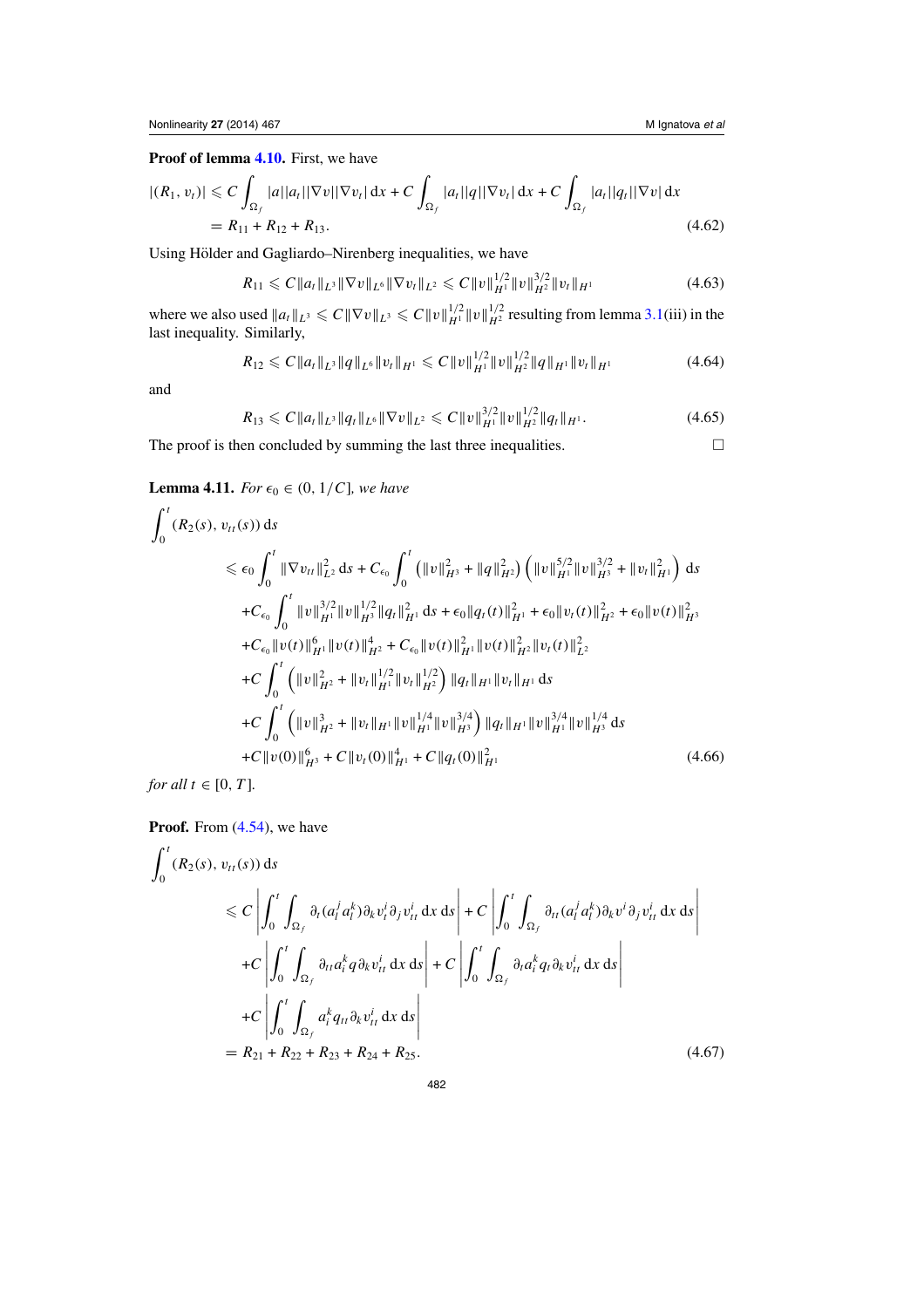Using Hölder's inequality and lemma  $3.1$ , we obtain

$$
R_{21} + R_{22} + R_{23} \leq C \int_0^t (||\nabla v||_{L^{\infty}} + ||q||_{L^{\infty}}) (||\nabla v||_{L^2} ||\nabla v||_{L^{\infty}} + ||\nabla v_t||_{L^2}) ||\nabla v_{tt}||_{L^2} ds
$$
  
\n
$$
\leq C \int_0^t (||v||_{H^3} + ||q||_{H^2}) (||\nabla v||_{L^2} ||\nabla v||_{L^{\infty}} + ||\nabla v_t||_{L^2}) ||\nabla v_{tt}||_{L^2} ds
$$
  
\n
$$
\leq C \int_0^t (||v||_{H^3} + ||q||_{H^2}) (||v||_{H^1}^{5/4} ||v||_{H^3}^{3/4} + ||v_t||_{H^1}) ||\nabla v_{tt}||_{L^2} ds
$$
 (4.68)

and

$$
R_{24} \leqslant C \int_0^t \|\nabla v\|_{L^3} \|q_t\|_{L^6} \|\nabla v_{tt}\|_{L^2} \, \mathrm{d} s \leqslant C \int_0^t \|v\|_{H^1}^{3/4} \|v\|_{H^3}^{1/4} \|q_t\|_{H^1} \|\nabla v_{tt}\|_{L^2} \, \mathrm{d} s,\tag{4.69}
$$

where we also utilized the Sobolev and the interpolation inequalities. In order to treat the term  $R_{25}$ , denote  $I = \int_0^t \int_{\Omega_f} a_i^k q_{tt} \partial_k v_{tt}^i dx$  d*s*. By the time differentiated divergence-free condition [\(4.48\)](#page-14-0)

$$
I = -2 \int_0^t \int_{\Omega_f} \partial_t a_i^k q_{tt} \partial_k v_t^i \, dx \, ds - \int_0^t \int_{\Omega_f} \partial_{tt} a_i^k q_{tt} \partial_k v^i \, dx \, ds,\tag{4.70}
$$

whence, integrating by parts in *t* in both integrals gives

$$
I = 2 \int_{\Omega_f} \partial_t a_i^k(t) q_t(t) \partial_k v_t^i(t) dx + \int_{\Omega_f} \partial_{tt} a_i^k(t) q_t(t) \partial_k v^i(t) dx
$$
  

$$
- 2 \int_{\Omega_f} \partial_t a_i^k(0) q_t(0) \partial_k v_t^i(0) dx - \int_{\Omega_f} \partial_{tt} a_i^k(0) q_t(0) \partial_k v^i(0) dx
$$
  

$$
+ 3 \int_0^t \int_{\Omega_f} \partial_{tt} a_i^k q_t \partial_k v_t^i dx ds + 2 \int_0^t \int_{\Omega_f} \partial_t a_i^k q_t \partial_k v_{tt}^i dx ds + \int_0^t \int_{\Omega_f} \partial_{tt} a_i^k q_t \partial_k v^i dx ds.
$$
(4.71)

Applying lemma [3.1](#page-6-0) along with Hölder's and the Gagliardo–Nirenberg inequalities, we obtain  $R_{25} \le C \|\nabla v(t)\|_{L^{3}} \|q_t(t)\|_{L^{6}} \|\nabla v_t(t)\|_{L^{2}} + C \|a_{tt}(t)\|_{L^{2}} \|q_t(t)\|_{L^{6}} \|\nabla v(t)\|_{L^{3}}$ 

$$
+C\|\nabla v(0)\|_{L^{3}}\|q_{t}(0)\|_{L^{6}}\|\nabla v_{t}(0)\|_{L^{2}}+C\|a_{tt}(0)\|_{L^{2}}\|q_{t}(0)\|_{L^{6}}\|\nabla v(0)\|_{L^{5}}+C\int_{0}^{t}\|a_{tt}\|_{L^{3}}\|q_{t}\|_{L^{6}}\|\nabla v_{t}\|_{L^{2}}\,\mathrm{d} s+C\int_{0}^{t}\|\nabla v\|_{L^{3}}\|q_{t}\|_{L^{6}}\|\nabla v_{tt}\|_{L^{2}}\,\mathrm{d} s+C\int_{0}^{t}\|a_{ttt}\|_{L^{2}}\|q_{t}\|_{L^{6}}\|\nabla v\|_{L^{3}}\,\mathrm{d} s.
$$

The sum of the first two terms on the right-hand side is bounded by

$$
C\|v\|_{H^1}^{1/2}\|v\|_{H^2}^{1/2}\|q_t\|_{H^1}\|v_t\|_{L^2}^{1/2}\|v_t\|_{H^2}^{1/2} + (\|\nabla v\|_{L^2}\|\nabla v\|_{L^\infty} + \|\nabla v_t\|_{L^2})\|q_t\|_{H^1}\|v\|_{H^1}^{1/2}\|v\|_{H^2}^{1/2}
$$
  
\n
$$
\leq C\|v\|_{H^1}^{1/2}\|v\|_{H^2}^{1/2}\|q_t\|_{H^1}\|v_t\|_{L^2}^{1/2}\|v_t\|_{H^2}^{1/2} + C\|v\|_{H^1}^{3/2}\|v\|_{H^2}\|v\|_{H^3}^{1/2}\|q_t\|_{H^1}
$$
  
\n
$$
+C\|v_t\|_{L^2}^{1/2}\|v_t\|_{H^2}^{1/2}\|q_t\|_{H^1}\|v\|_{H^1}^{1/2}\|v\|_{H^2}^{1/2}
$$
  
\n
$$
\leq \epsilon_0\|q_t\|_{H^1}^2 + \epsilon_0\|v_t\|_{H^2}^2 + \epsilon_0\|v\|_{H^3}^2 + C_{\epsilon_0}\|v\|_{H^1}^2\|v\|_{H^2}^2\|v_t\|_{L^2}^2 + C_{\epsilon_0}\|v\|_{H^1}\|v\|_{H^2}^4 \qquad (4.72)
$$

using parts (vi) and (vii) of lemma [3.1.](#page-6-0) Therefore, using in particular Agmon's inequality  $||u||_{L^{\infty}} \leq C ||u||_{H^1}^{1/2} ||u||_{H^2}^{1/2}$ , we obtain

$$
R_{25} \leq \epsilon_0 \|q_t(t)\|_{H^1}^2 + \epsilon_0 \|v_t\|_{H^2}^2 + \epsilon_0 \|v\|_{H^3}^2 + C_{\epsilon_0} \|v\|_{H^1}^2 \|v\|_{H^2}^2 \|v_t\|_{L^2}^2 + C_{\epsilon_0} \|v\|_{H^1}^6 \|v\|_{H^2}^4
$$
  
+
$$
C \|v(0)\|_{H^3}^6 + C \|v_t(0)\|_{H^1}^4 + C \|q_t(0)\|_{H^1}^2
$$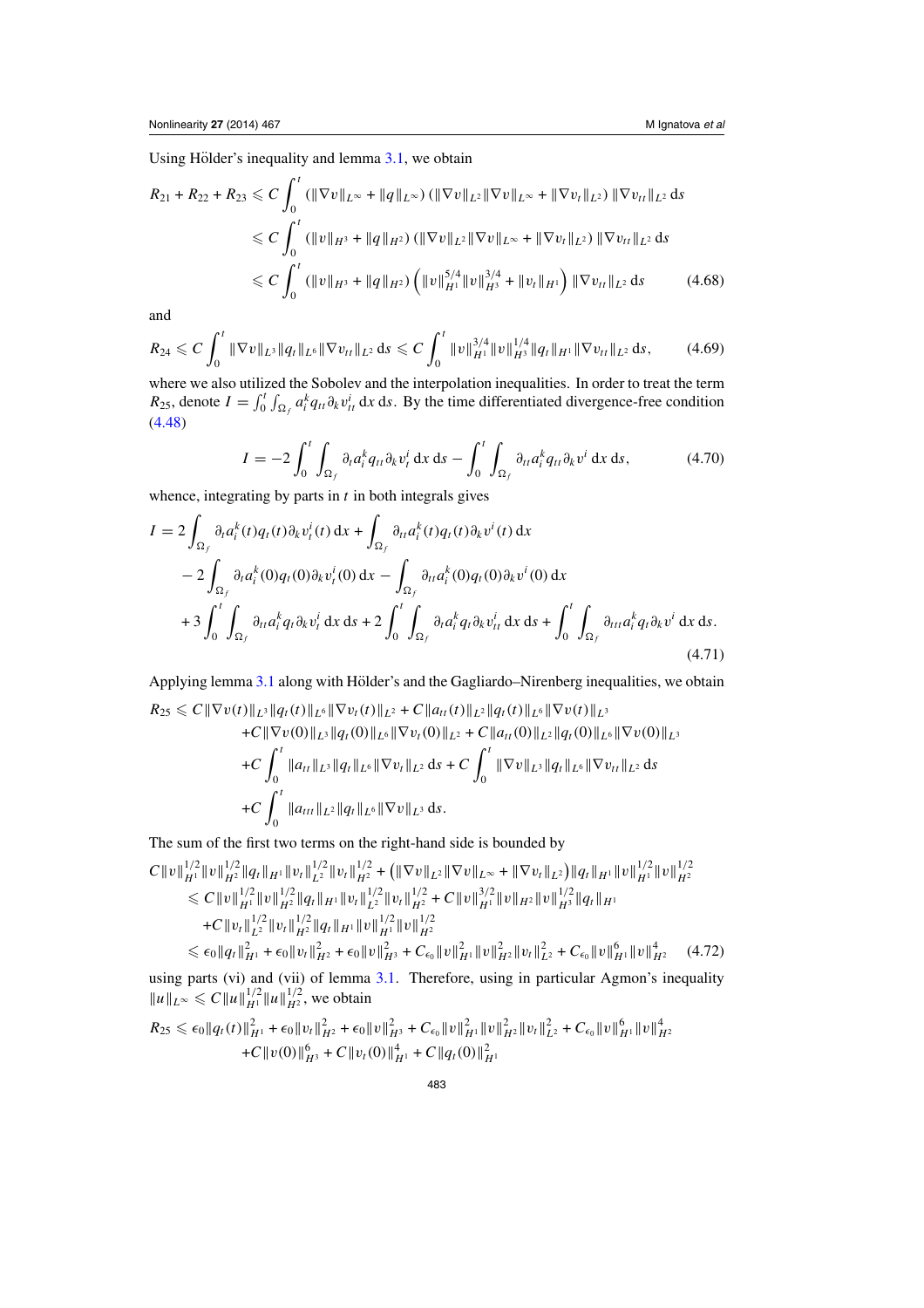<span id="page-18-0"></span>
$$
+C\int_0^t \left( \|v\|_{H^2}^2 + \|\nabla v_t\|_{L^2}^{1/2} \|\nabla v_t\|_{H^1}^{1/2} \right) \|q_t\|_{H^1} \|\nabla v_t\|_{L^2} ds
$$
  
+
$$
+C\int_0^t \|\nabla v\|_{L^2}^{3/4} \|\nabla v\|_{H^2}^{1/4} \|q_t\|_{H^1} \|\nabla v_{tt}\|_{L^2} ds
$$
  
+
$$
+C\int_0^t \left( \|v\|_{H^2}^3 + \|\nabla v_t\|_{L^2} \|\nabla v\|_{L^\infty} + \|\nabla v_{tt}\|_{L^2} \right) \|q_t\|_{H^1} \|\nabla v\|_{L^3} ds.
$$

Thus the proof of the lemma is complete.

# **5. Proof of theorem [2.1](#page-4-0)**

We introduce the norm

$$
X(t) = E(t) + E_1(t) + E_2(t) + \epsilon_1 \|\nabla v(t)\|_{L^2}^2 + \epsilon_1 \|\nabla v_t(t)\|_{L^2}^2
$$
\n(5.1)

where  $\epsilon_1 > 0$  is a small parameter which is to be determined. In order to control the terms  $\|\nabla v(t)\|_{L^2}$  and  $\|\nabla v_t(t)\|_{L^2}$ , we use the estimates

$$
\|\nabla v(t)\|_{L^2}^2 - \|\nabla v(0)\|_{L^2}^2 = \int_0^t \frac{d}{ds} \|\nabla v(s)\|_{L^2}^2 ds \leq 2 \int_0^t \|\nabla v\|_{L^2} \|\nabla v_t\|_{L^2} ds,
$$
\n(5.2)

whence

$$
\|\nabla v(t)\|_{L^2}^2 \le \|\nabla v(0)\|_{L^2}^2 + C \int_0^t \left(D(s) + D_1(s)\right) ds,
$$
\n(5.3)

and

$$
\|\nabla v_t(t)\|_{L^2}^2 - \|\nabla v_t(0)\|_{L^2}^2 = \int_0^t \frac{d}{ds} \|\nabla v_t(s)\|_{L^2}^2 ds \leq 2 \int_0^t \|\nabla v_t\|_{L^2} \|\nabla v_{tt}\|_{L^2} ds,
$$
 (5.4)

which implies

$$
\|\nabla v_t(t)\|_{L^2}^2 \le \|\nabla v_t(0)\|_{L^2}^2 + C \int_0^t \big(B_1(s) + B_2(s)\big) \,ds. \tag{5.5}
$$

From section [4.1,](#page-8-0) we have

$$
E(t) + \int_0^t E(s) \, ds + \int_0^t D(s) \, ds \leqslant CE(0). \tag{5.6}
$$

Section [4.2,](#page-12-0) combined with lemma [4.10,](#page-15-0) gives

$$
E_1(t) + \int_0^t E_1(s) \, ds + \int_0^t D_1(s) \, ds \leqslant CE_1(0) + \int_0^t P_1(\|v\|_{H^2}, \|q\|_{H^1}, \|v_t\|_{H^1}, \|q_t\|_{H^1}) \, ds,
$$
\n
$$
(5.7)
$$

while from section [4.3,](#page-14-0) combined with lemma [4.11,](#page-16-0)

$$
E_2(t) + \int_0^t E_2(s) \, ds + \int_0^t D_2(s) \, ds
$$
  
\n
$$
\leq C E_2(0) + \epsilon_0 \|v(t)\|_{H^3}^2 + \epsilon_0 \|v_t(t)\|_{H^2}^2 + \epsilon_0 \|q_t(t)\|_{H^1}^2 + \epsilon_0 \int_0^t \|\nabla v_{tt}\|_{L^2}^2 \, ds
$$
  
\n
$$
+ P_2(\|v\|_{H^2}, \|v_t\|_{L^2}) + \int_0^t P_3(\|v\|_{H^3}, \|q\|_{H^2}, \|v_t\|_{H^2}, \|q_t\|_{H^1}) \, ds
$$
  
\n
$$
+ P_4(\|v(0)\|_{H^3}, \|v_t(0)\|_{H^1}, \|q_t(0)\|_{H^1}).
$$
\n(5.8)

In (5.7), (5.8) and below, the symbols  $P_1$ ,  $P_2$ ,  $P_3$  and  $P_4$  denote the superlinear polynomials of their arguments, which are allowed to depend on  $\epsilon_0$  from lemma [4.11.](#page-16-0) Now, multiply (5.3)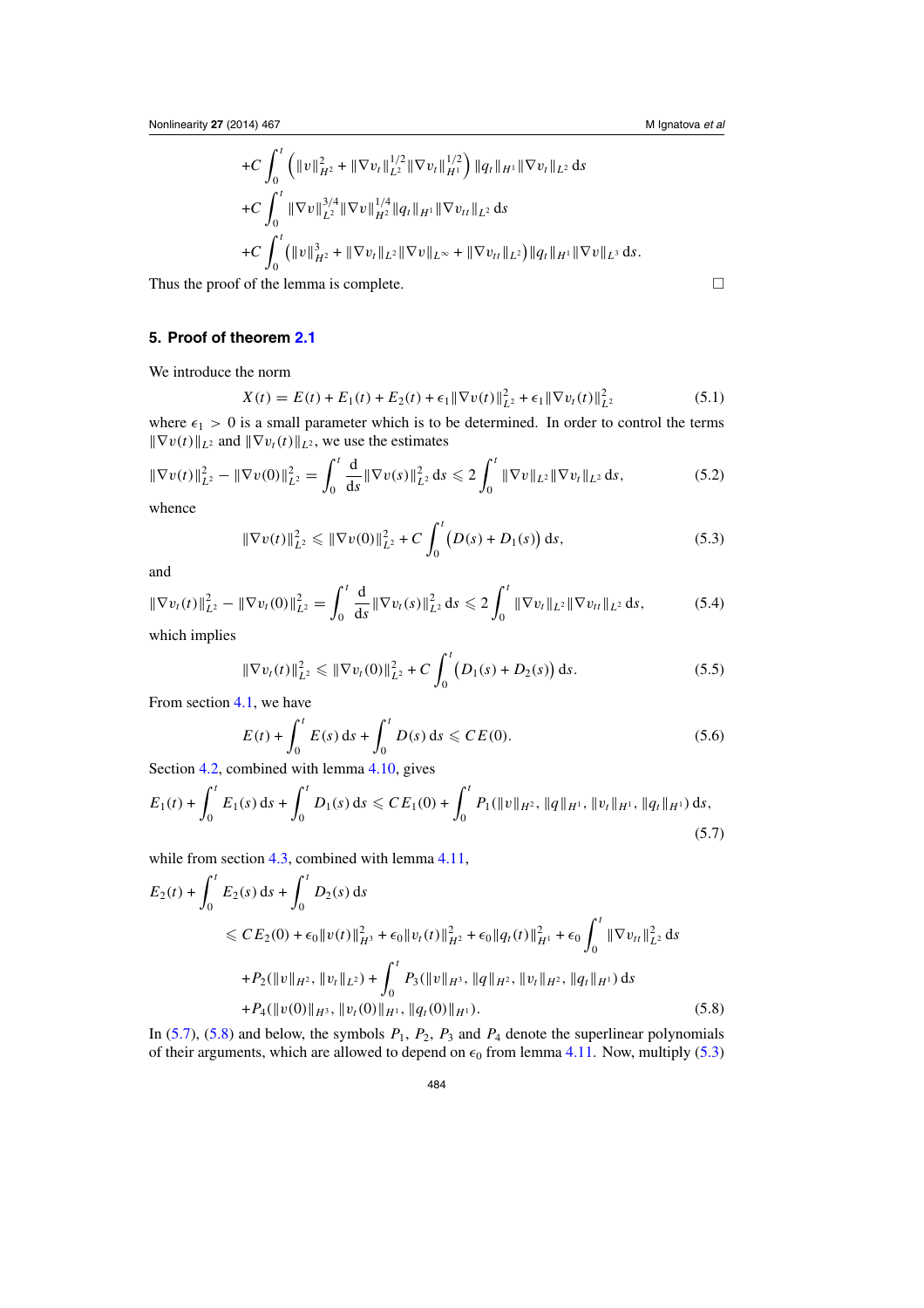*t*

<span id="page-19-0"></span>and [\(5.5\)](#page-18-0) with  $\epsilon_1$  and add the resulting inequalities to the sum of [\(5.6\)](#page-18-0), [\(5.7\)](#page-18-0) and [\(5.8\)](#page-18-0) while choosing (and fixing)  $\epsilon_1$  sufficiently small. We obtain

$$
X(t) + \int_0^t X(s) ds \leq C X(0) + \epsilon_0 \|v(t)\|_{H^3}^2 + \epsilon_0 \|v_t(t)\|_{H^2}^2 + \epsilon_0 \|q_t(t)\|_{H^1}^2
$$
  
+  $P_1(\|v\|_{H^2}, \|v_t\|_{L^2}) + \int_0^t P_2(\|v\|_{H^3}, \|q\|_{H^2}, \|v_t\|_{H^2}, \|q_t\|_{H^1}) ds$   
+  $P_3(\|v(0)\|_{H^3}, \|v_t(0)\|_{H^1}, \|q_t(0)\|_{H^1})$  (5.9)

where  $P_1$ ,  $P_2$  and  $P_3$  are superlinear polynomials different from above.

Now, from  $(3.14)$ , we obtain

$$
||v||_{H^2}^2 + ||q||_{H^1}^2 \le C X(t)
$$
\n(5.10)

and then, using  $(3.13)$  and  $(5.10)$ ,

$$
||v||_{H^3}^2 + ||q||_{H^2}^2 \leqslant CX(t). \tag{5.11}
$$

From  $(3.15)$  and  $(5.11)$ , we obtain

$$
\|v_t\|_{H^2}^2 + \|q_t\|_{H^1}^2 \le C X(t) + C \|v\|_{H^3}^{1/2} X(t)^{3/2} \le C X(t) + C X(t)^2. \tag{5.12}
$$

Using (5.11) and (5.12) and choosing  $\epsilon_0 > 0$  sufficiently small, we obtain from (5.9)

$$
X(t) + \int_0^t X(s) \, ds \leq C X(0) + P(X(t)) + \int_0^t P(X(s)) \, ds + P(X(0)), \tag{5.13}
$$

where *P* is a superlinear polynomial. We may rewrite this as

$$
X(t) + \int_0^t X(s) \, ds \leq C_0 X(0) + C_0 \sum_{j=1}^m \int_0^t X(s)^{\alpha_j} \, ds + C_0 \sum_{k=1}^n X(t)^{\beta_k} + C_0 \sum_{k=1}^n X(0)^{\beta_k},\tag{5.14}
$$

for  $C_0 \geq 1, \alpha_1, \ldots, \alpha_m > 1$  and  $\beta_1, \ldots, \beta_n > 1$ .

The proof of theorem [2.1](#page-4-0) follows from the following auxiliary assertion.

**Lemma 5.1.** *Suppose that*  $X: [0, \infty) \to [0, \infty]$  *is continuous for all t such that*  $X(t)$  *is finite and assume that it satisfies*

$$
X(t) + \int_{\tau}^{t} X(s) ds \leq C_0 \sum_{j=1}^{m} \int_{\tau}^{t} X(s)^{\alpha_j} ds + C_0 \sum_{k=1}^{n} X(t)^{\beta_k} + C_0 \sum_{k=1}^{n} X(\tau)^{\beta_k} + C_0 X(\tau),
$$
\n(5.15)

*where*  $\alpha_1, \ldots, \alpha_m > 1$  *and*  $\beta_1, \ldots, \beta_n > 1$ . Also, assume that  $X(0) \leq \epsilon$ . If  $\epsilon \leq 1/C$ , where *the constant C depends on*  $C_0$ *, m,*  $\alpha_1$ *,...,*  $\alpha_m$ *,*  $\beta_1$ *,...,*  $\beta_n$ *, we have*  $X(t) \leqslant C\epsilon e^{-t/C}$ *.* 

**Remark 5.2.** The global existence is based on the term  $\int_{\tau}^{t} X(s) ds$  on the left-hand side of (5.15) which provides a strong dissipative mechanism which controls the potentially exponential increase in the first two terms on the right-hand side of  $(5.15)$  (note the superlinear character of terms in the sums due to the assumptions  $\alpha_1, \ldots, \alpha_m > 1$  and  $\beta_1, \ldots, \beta_n > 1$ ) when observed on a long enough, but constant size, interval [0, 8 $C_0$ ]. In the first part of the proof, we show that if  $\epsilon > 0$  is sufficiently small, there exists a time  $t_1 \in [4C_0, 8C_0]$ such that  $X(t_1) \leq \epsilon/2$ . Then one may repeat the argument with initial time  $t_1$  and obtain a time  $t_2 \in [t_1 + 4C_0, t_1 + 8C_0]$  such that  $X(t_2) \leq \epsilon/4$ , etc. On each interval  $[t_j, t_{j+1}]$ , where  $j = 1, 2, \ldots$ , the function *X* can only grow by a constant factor since the size of the interval is bounded by 8 $C_0$ , and thus the exponential decay over [0, ∞) is obtained.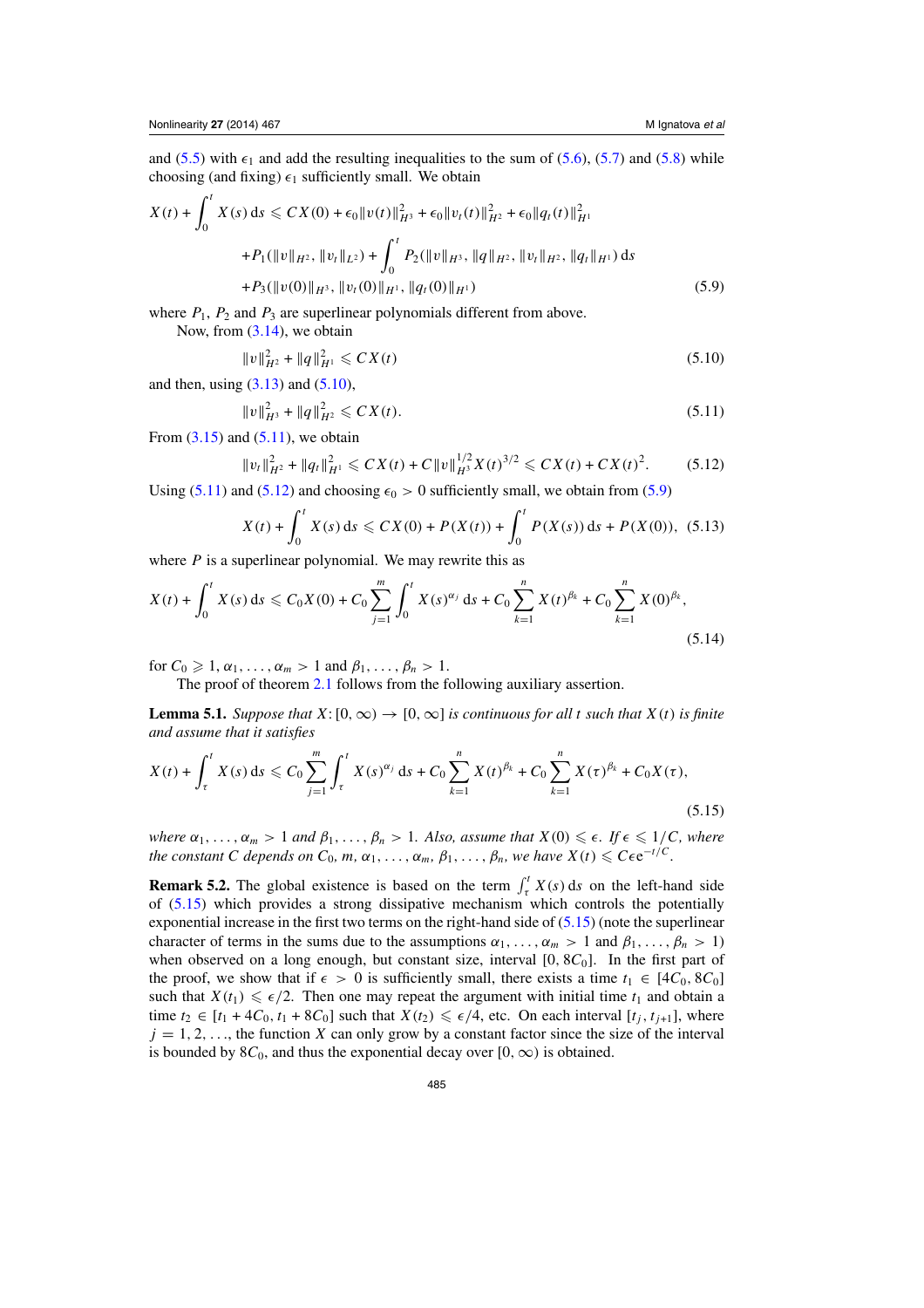**Proof of lemma [5.1.](#page-19-0)** First we show that the time of existence can be made arbitrarily large if  $\epsilon > 0$  is sufficiently small. Let  $X(0) \leq \epsilon$  for  $\epsilon \in (0, 1/2]$ . Also, let *T* be the time such that  $X(t) < 2C_0 \epsilon$  for  $t \in [0, T)$  and  $X(T) = 2C_0 \epsilon$ . Then, by [\(5.15\)](#page-19-0), we obtain

$$
X(t) \leq C_0 \sum_{j=1}^m \int_0^t X(s)^{\alpha_j} ds + C_0 \sum_{k=1}^n X(t)^{\beta_k} + C_0 \sum_{k=1}^n \epsilon^{\beta_k} + C_0 \epsilon, \qquad t \in [0, T], \qquad (5.16)
$$

which at time  $t = T$  gives

$$
C_0 \epsilon \leq C_0 \sum_{j=1}^m (2C_0 \epsilon)^{\alpha_j} T + C_0 \sum_{k=1}^n (2C_0 \epsilon)^{\beta_k} + C_0 \sum_{k=1}^n \epsilon^{\beta_k}.
$$
 (5.17)

Using  $\alpha_1, \ldots, \alpha_m > 1$  and  $\beta_1, \ldots, \beta_n > 1$ , we obtain

$$
T \geqslant \frac{1}{C\epsilon^k} \tag{5.18}
$$

with positive constants *C* and *k* depending on  $C_0$ ,  $m$ ,  $\alpha_1$ , ...,  $\alpha_m$ , and  $\beta_1$ , ...,  $\beta_n$ . Thus, if  $\epsilon \to 0$ , we have  $T \to \infty$ .

Next, we show that if  $\epsilon > 0$  is sufficiently small,  $X(t)$  eventually equals  $\epsilon/2$  and we also estimate from above the time *t* when this happens. First, let  $T = 8C_0$ ; we claim that there exists  $t \in [T/2, T]$  such that  $X(t) \leq \epsilon/2$  provided  $\epsilon > 0$  is sufficiently small (specified below). For the sake of obtaining a contradiction, assume that

$$
X(t) > \epsilon/2, \qquad t \in \left[\frac{T}{2}, T\right],\tag{5.19}
$$

where  $T = 8C_0$ . By the first part of this proof, we may choose  $\epsilon > 0$  so small that

$$
X(t) \leq 2C_0\epsilon, \qquad t \in [0, T]. \tag{5.20}
$$

Then the inequality [\(5.15\)](#page-19-0) used with  $t = T$  and  $\tau = 0$  combined with (5.19) and (5.20) gives

$$
\frac{T}{2} \frac{\epsilon}{2} \leq C_0 T \sum_{j=1}^m (2C_0 \epsilon)^{\alpha_j} + C_0 \sum_{k=1}^n (2C_0 \epsilon)^{\beta_k} + C_0 \sum_{k=1}^n \epsilon^{\beta_k} + C_0 \epsilon \tag{5.21}
$$

which, dividing the equation by  $\epsilon$  and using  $T = 8C_0$ , may be rewritten as

$$
C_0 \leq 8C_0^2 \sum_{j=1}^m (2C_0)^{\alpha_j} \epsilon^{\alpha_j - 1} + C_0 \sum_{k=1}^n (2C_0)^{\beta_k} \epsilon^{\beta_k - 1} + C_0 \sum_{k=1}^n \epsilon^{\beta_k - 1}.
$$
 (5.22)

This leads to a contradiction if  $\epsilon > 0$  is sufficiently small. Clearly, the upper bound for  $\epsilon > 0$ when this happens can be easily obtained. This contradiction shows that  $X(t_1) \leq \epsilon/2$  for some *t*<sub>1</sub> ∈ [4*C*<sub>0</sub>*,* 8*C*<sub>0</sub>]. Repeating this argument, we obtain the existence of *t*<sub>2</sub> ∈ [*t*<sub>1</sub> + 4*C*<sub>0</sub>*, t*<sub>1</sub> + 8*C*<sub>0</sub>] such that  $X(t_2) \leq \epsilon/4$ . Continuing the procedure by mathematical induction yields finiteness and an exponential decay for  $X(t)$ .

**Proof of theorem [2.1.](#page-4-0)** We fix  $T = 8C_0$  as in the proof of lemma [5.1.](#page-19-0) Then  $X(t) \leq 2C_0 \epsilon$  for all *t* ∈ [0, *T*] and by lemma [5.1](#page-19-0) there exists  $t_1$  ∈ [*T*/2, *T*] such that  $X(t_1) \le \epsilon/2$ . By [\(3.13\)](#page-7-0), we have

$$
||v(t)||_{H^3}^2 \leqslant CX(t) \leqslant C\epsilon
$$
\n<sup>(5.23)</sup>

for all  $t \in [0, T]$ . In particular, the two assertions in part (viii) of lemma [3.1](#page-6-0) hold for all  $t \in [0, T]$ . Indeed, for the first estimate in part (viii), we obtain

$$
\|\delta_{jk} - a_k^j(t)\|_{H^2}^2 \leq T \int_0^T \|\partial_t a_k^j(s)\|_{H^2}^2 ds \leq CT \int_0^T \|v(s)\|_{H^3}^2 ds \leq C\epsilon
$$
 (5.24)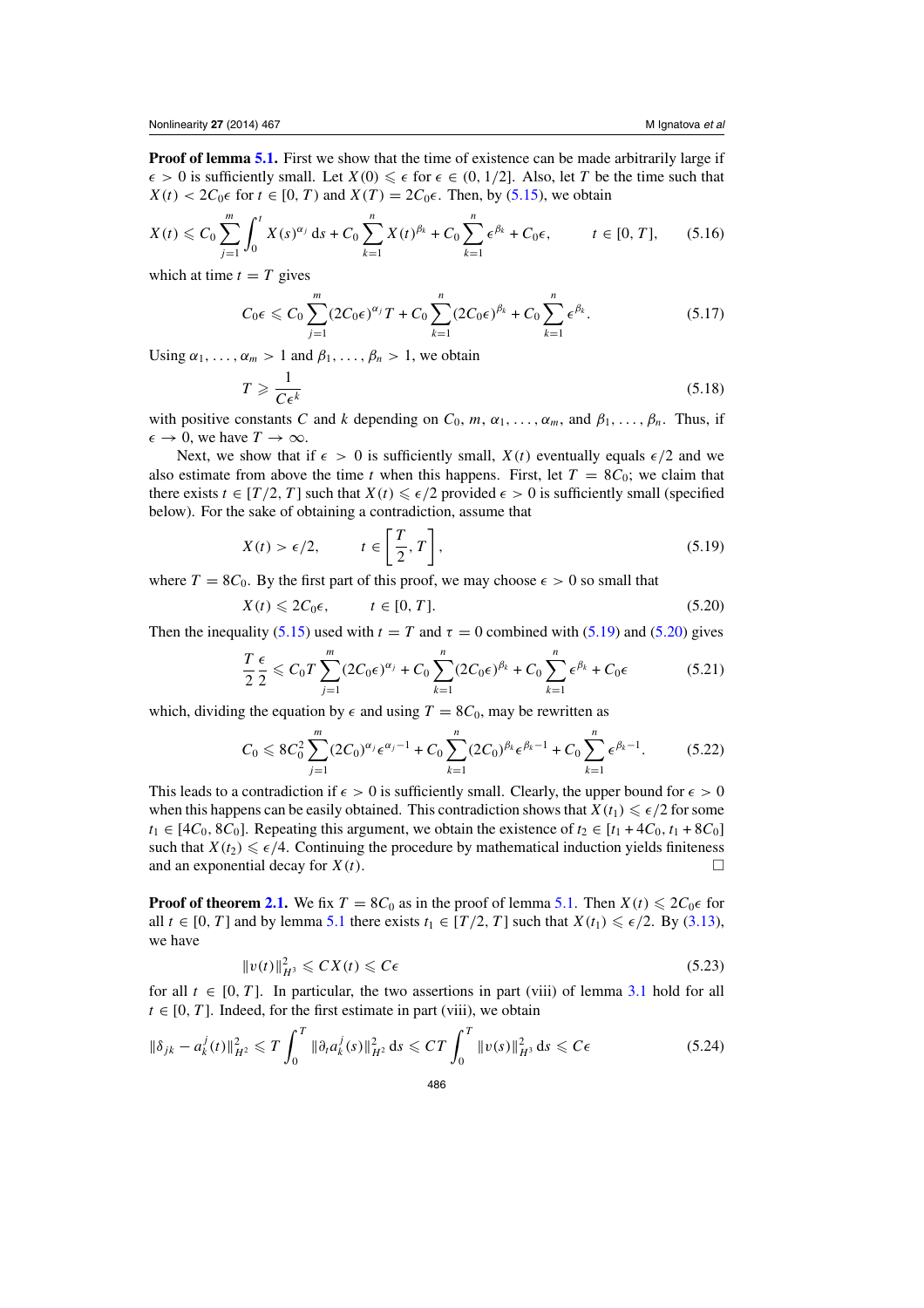<span id="page-21-0"></span>for all  $t \in [0, T]$ . Thus, we may establish the validity of  $(5.15)$  and by the inductive argument from the end of the proof of lemma [5.1,](#page-19-0) we conclude that  $||v(t)||_{H^3}^2 \leq C\epsilon e^{-t/C}$ and  $\|\delta_{jk} - a_k^j(t)\|_{H^2}^2 \le C\epsilon$  for all *t* > 0. □

# **6. Construction of solutions**

We first construct solutions in lemma 6.1 to the linear problem for given matrix *a* with coefficients  $a_j^i = \delta_{ij}$  for *i*,  $j = 1, 2, 3$ , and for given nonzero forcing *f*, nonzero divergence condition *g* and nonzero difference of stresses *h* on the common boundary  $\Gamma_c$ . Then, in the general case of given smooth elliptic matrix  $a(x, t)$ , we apply a fixed point technique to the perturbed linear system  $(6.4)$ – $(6.6)$  where

$$
f^{i} = -\partial_{j} \left( (\delta_{jk} - a_{l}^{j} a_{l}^{k}) \partial_{k} v^{i} \right) + \partial_{k} \left( (\delta_{ik} - a_{i}^{k}) q \right), \tag{6.1}
$$

$$
g = (\delta_{jk} - a_j^k) \partial_k v^j, \tag{6.2}
$$

$$
h^{i} = (\delta_{jk} - a_{l}^{j} a_{l}^{k}) \partial_{k} v^{i} N_{j} + (\delta_{ik} - a_{i}^{k}) q N_{k}
$$
\n
$$
(6.3)
$$

for  $i = 1, 2, 3$ .

**Lemma 6.1.** *Let*  $\alpha \geq 0$ ,  $\beta > 0$  *and*  $\gamma > 0$ *. Consider the linear coupled Stokes-wave system* 

$$
v_t - \Delta v + \nabla q = f \qquad \text{in } \Omega_f \times (0, T) \tag{6.4}
$$

$$
\nabla \cdot v = g \qquad \text{in } \Omega_f \times (0, T) \tag{6.5}
$$

$$
w_{tt} - \Delta w + \alpha w_t + \beta w = 0 \qquad \text{in } \Omega_e \times (0, T) \tag{6.6}
$$

*with the boundary conditions*

$$
\nabla w \cdot N = \gamma^{-1}(v - w_t) \qquad \text{on } \Gamma_c \times (0, T) \tag{6.7}
$$

$$
v = 0 \qquad \text{on } \Gamma_f \times (0, T) \tag{6.8}
$$

$$
\nabla v \cdot N - qN = \nabla w \cdot N + h \qquad \text{on } \Gamma_c \times (0, T). \tag{6.9}
$$

*Assume that*  $(v_0, w_0, w_1) \in (V \cap H^4(\Omega_f)) \times H^3(\Omega_e) \times H^2(\Omega_e)$  *is subject to the compatibility conditions*

$$
w_1 = v_0 - \gamma \nabla w_0 \cdot N \qquad \text{on } \Gamma_c \tag{6.10}
$$

$$
\frac{\partial w_0}{\partial N} \cdot \tau = \frac{\partial v_0}{\partial N} \cdot \tau - h(0) \cdot \tau \qquad \text{on } \Gamma_c \tag{6.11}
$$

$$
v_0 = 0 \qquad \text{on } \Gamma_f,\tag{6.12}
$$

*with*

$$
w_{tt}(0) = v_t(0) - \gamma \nabla w_1 \cdot N \qquad \text{on } \Gamma_c \tag{6.13}
$$

$$
\frac{\partial w_1}{\partial N} \cdot \tau = \frac{\partial v_t(0)}{\partial N} \cdot \tau - h_t(0) \cdot \tau \qquad \text{on } \Gamma_c \tag{6.14}
$$

$$
v_t(0) = 0 \qquad \text{on } \Gamma_f,\tag{6.15}
$$

*and*

$$
w_{ttt}(0) = v_{tt}(0) - \gamma \nabla w_{tt}(0) \cdot N \qquad \text{on } \Gamma_c \tag{6.16}
$$

$$
\frac{\partial w_{tt}(0)}{\partial N} \cdot \tau = \frac{\partial v_{tt}(0)}{\partial N} \cdot \tau - h_{tt}(0) \cdot \tau \qquad \text{on } \Gamma_c \tag{6.17}
$$

$$
v_{tt}(0) = 0 \qquad \text{on } \Gamma_f,
$$
\n(6.18)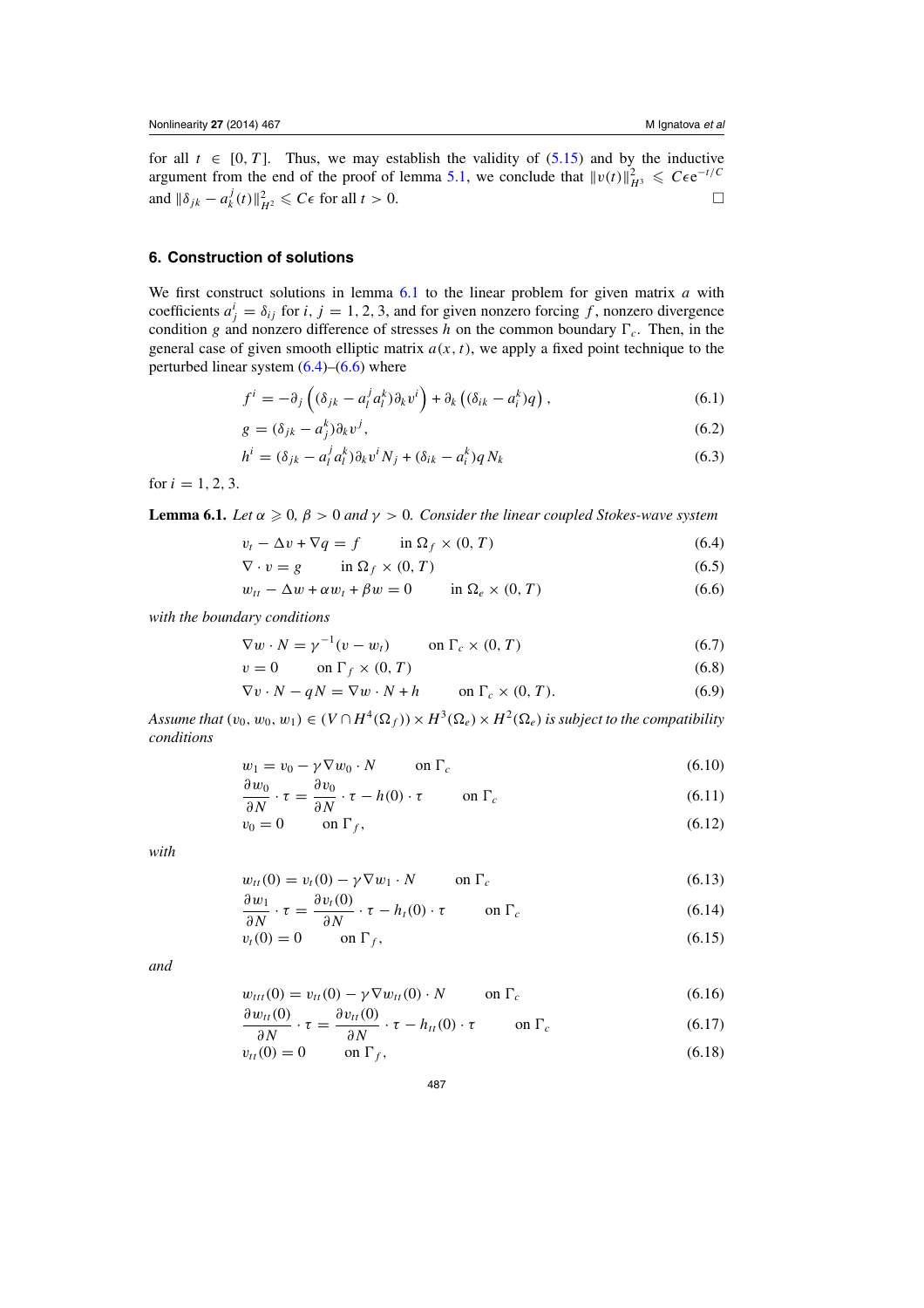and  $f \in L^{\infty}([0, T]; H^1(\Omega_f))$ ,  $f_t \in L^{\infty}([0, T]; L^2(\Omega_f))$ ,  $f_{tt} \in L^2([0, T]; H^{-1}(\Omega_f))$ ,  $g \in C([0, T]; H^2(\Omega_f)), g_t \in L^{\infty}([0, T]; H^1(\Omega_f)), g_t \in L^2([0, T]; L^2(\Omega_f))$  $L^{\infty}([0, T]; H^{-1}(\Omega_f)), h \in L^{\infty}([0, T]; H^{3/2}(\Gamma_c)), h_t \in L^{\infty}([0, T]; H^{1/2}(\Gamma_c)), h_t \in$  $L^2([0, T]; H^{-1/2}(\Gamma_c))$  for some time  $T > 0$  with  $g(0) = 0$ . Then there exists a unique *solution (v, w, q) satisfying*

> $v \in L^{\infty}([0, T]; H^3(\Omega_f)), \qquad v_t \in L^{\infty}([0, T]; H^2(\Omega_f)),$  $v_{tt} \in L^{\infty}([0, T]; L^2(\Omega_f)),$  $(\Omega_f)$ ,  $\nabla v_{tt} \in L^2([0, T]; L^2(\Omega_f))$  $\partial_t^j w \in C([0, T]; H^{3-j}(\Omega_e)), \qquad j = 0, 1, 2, 3$  $q \in L^{\infty}([0, T]; H^2(\Omega_f)), \qquad q_t \in L^{\infty}([0, T]; H^1(\Omega_f)).$

Note that the pressure  $q_0$  solves the elliptic problem

$$
\Delta q_0 = -\partial_i v_0^k \partial_k v_0^i + \text{div} f(0) \quad \text{in } \Omega_f
$$
  
\n
$$
\nabla q_0 \cdot N = \Delta v_0 \cdot N + f(0) \cdot N \quad \text{on } \Gamma_f
$$
  
\n
$$
q_0 = \partial_j v_0^i N_j N_i - \partial_j w_0^i N_j N_i - h^i(0) N_i \quad \text{on } \Gamma_c.
$$

**Proof of lemma [6.1.](#page-21-0)** We change variables  $u = v - z$ , where  $z = z_1 + z_2 + z_3$ . Let  $E: H^{s}(\Omega_{f}) \to H^{s}(\mathbb{R}^{3})$  be the extension operator which is continuous for  $s = -1, 0, 1, 2$ and satisfies  $Eg = g$  in  $\Omega_f$ . We define the variable  $z_1$  on the whole space  $\mathbb{R}^3$  as the unique solution to the stationary Stokes problem with nonzero divergence

 $-\Delta z_1 + \nabla q_1 = 0$  in  $\mathbb{R}^3 \times (0, T)$  (6.19)

$$
\nabla \cdot z_1 = Eg \qquad \text{in } \mathbb{R}^3 \times (0, T). \tag{6.20}
$$

The existence and uniqueness of the solution  $(z_1, q_1)$  to  $(6.19)$  and  $(6.20)$  is classical. Also, the estimate

$$
||z_1||_{L^{\infty}([0,T];H^3(\Omega_f))} + ||q_1||_{L^{\infty}([0,T];H^2(\Omega_f))} \leq C ||Eg||_{L^{\infty}([0,T];H^2(\mathbb{R}^3))}
$$
(6.21)

is valid for  $E_g \in L^{\infty}([0, T]; H^2(\mathbb{R}^3))$ . Differentiating the system (6.19) and (6.20) in time, we have

$$
\|(z_1)_t\|_{L^{\infty}([0,T];H^2(\Omega_f))} + \|(q_1)_t\|_{L^{\infty}([0,T];H^1(\Omega_f))} \leq C \|E g_t\|_{L^{\infty}([0,T];H^1(\mathbb{R}^3))}.
$$
\n
$$
(6.22)
$$

Also, by differentiating twice in time,

 $||(z_1)_{tt}||_{L^2([0,T];H^1(\Omega_f))} + ||(q_1)_{tt}||_{L^2([0,T];L^2(\Omega_f))} \leq C ||E g_{tt}||_{L^2([0,T];L^2(\mathbb{R}^3))}$  (6.23) and

$$
||(z_1)_{tt}||_{L^{\infty}([0,T];L^2(\Omega_f))} \leq C||Eg_{tt}||_{L^{\infty}([0,T];H^{-1}(\mathbb{R}^3))}.
$$
\n(6.24)

Using the continuity of *E*, we have

| $  E g  _{H^2(\mathbb{R}^3)} \leq C   g  _{H^2(\Omega_f)},$           | $  E g_t  _{H^1(\mathbb{R}^3)} \leqslant C   g_t  _{H^1(\Omega_f)},$        |
|-----------------------------------------------------------------------|-----------------------------------------------------------------------------|
| $  E g_{tt}  _{L^2(\mathbb{R}^3)} \leq C   g_{tt}  _{L^2(\Omega_f)},$ | $  E g_{tt}  _{H^{-1}(\mathbb{R}^3)} \leq C   g_{tt}  _{H^{-1}(\Omega_f)}.$ |

Thus we conclude that  $z_1 \in L^\infty([0, T]; H^3(\Omega_f))$ ,  $(z_1)_t \in L^\infty([0, T]; H^2(\Omega_f))$ ,  $(z_1)_{tt} \in$  $L^2([0, T]; H^1(\Omega_f))$  ∩  $L^\infty([0, T]; L^2(\Omega_f))$ . In particular, the normal trace of  $(z_1)_{tt}$  is well defined and

$$
(z_1)_{tt} \cdot N \in L^2([0, T]; H^{1/2}(\Gamma_f \cup \Gamma_c)). \tag{6.25}
$$

We define  $z_2$  as the solution of the Stokes problem with Dirichlet boundary data

$$
-\Delta z_2 + \nabla q_2 = 0 \qquad \text{in } \Omega_f \times (0, T) \tag{6.26}
$$

$$
\nabla \cdot z_2 = 0 \qquad \text{in } \Omega_f \times (0, T) \tag{6.27}
$$

$$
z_2 = -z_1 + \lambda \psi \qquad \text{on } \Gamma_c \times (0, T), \tag{6.28}
$$

$$
z_2 = -z_1 \qquad \text{on } \Gamma_f \times (0, T), \tag{6.29}
$$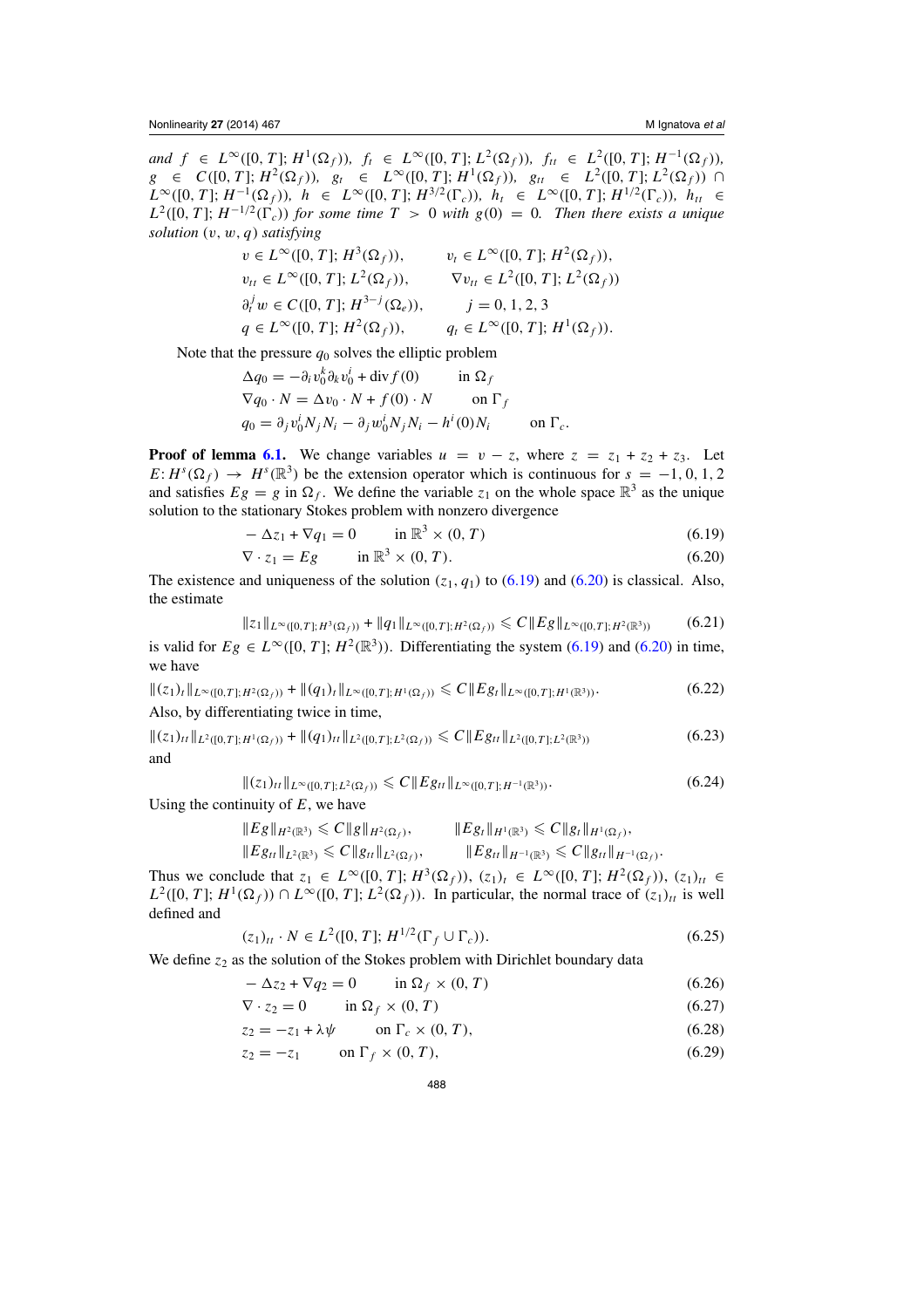<span id="page-23-0"></span>
$$
-\Delta(z_1 + z_2) + \nabla(q_1 + q_2) = 0 \qquad \text{in } \Omega_f \times (0, T) \tag{6.30}
$$

$$
\nabla \cdot (z_1 + z_2) = g \qquad \text{in } \Omega_f \times (0, T) \tag{6.31}
$$

$$
z_1 + z_2 = \lambda \psi \qquad \text{on } \Gamma_c \times (0, T), \tag{6.32}
$$

$$
z_1 + z_2 = 0 \qquad \text{on } \Gamma_f \times (0, T), \tag{6.33}
$$

with the smooth boundary data  $\lambda \psi$  on  $\Gamma_c \times (0, T)$ . The variable  $z_3$  is defined as the solution of the Stokes system with zero divergence

$$
(z_3)_t - \Delta z_3 + \nabla q_3 = -(z_1)_t - (z_2)_t \qquad \text{in } \Omega_f \times (0, T) \tag{6.34}
$$

$$
\nabla \cdot z_3 = 0 \qquad \text{in } \Omega_f \times (0, T) \tag{6.35}
$$

$$
z_3 = 0 \qquad \text{on } \Gamma_c \cup \Gamma_f \times (0, T) \tag{6.36}
$$

with the initial data  $z_3(\cdot, 0) = 0$ .

The existence and uniqueness of the solution to  $(6.30)$ – $(6.33)$  is well-known (see [\[Te,](#page-33-0) theorem I.2.4]). Thus, we may conclude  $z_1 + z_2 \in L^{\infty}([0, T]; H^3(\Omega_f))$ ,  $(z_1 + z_2)_t \in$  $L^{\infty}([0, T]; H^2(\Omega_f)), (z_1 + z_2)_{tt} \in L^2([0, T]; H^1(\Omega_f)).$ 

Next, denote by  $A = -P\Delta$  the Stokes operator, where *P* is the Leray projection on the space of divergence-free functions. Then, we may rewrite the system  $(6.34)$  and  $(6.35)$  for  $z_3$ in the equivalent form

$$
(z3)t + Az3 = -P((z1)t + (z2)t).
$$
\n(6.37)

Note that

$$
e^{tA}
$$
:  $D(A^{\theta}) \to L^2((0, T); D(A^{\theta+1/2})) \cap C([0, T], D(A^{\theta}))$ 

for  $\theta \in [0, 1]$ . The solution of (6.37) is given by

$$
z_3(t) = -\int_0^t e^{(s-t)A} P((z_1)_t(s) + (z_2)_t(s)) ds + e^{-tA} z_3(0)
$$
\n(6.38)

$$
= -\int_0^t e^{(s-t)A} P((z_1)_t(s) + (z_2)_t(s)) ds,
$$
\n(6.39)

as  $z_3(0) = 0$ . Similarly, by differentiating (6.34) in time and using that the Stokes operator commutes with time derivatives, we obtain

$$
(z_3)_t(t) = -\int_0^t e^{(s-t)A} P((z_1)_{tt}(s) + (z_2)_{tt}(s)) ds + e^{-tA}(z_3)_t(0)
$$
 (6.40)

and

$$
(z_3)_{tt}(t) = -\int_0^t e^{(s-t)A} P((z_1)_{ttt}(s) + (z_2)_{ttt}(s)) ds + e^{-tA}(z_3)_{tt}(0).
$$
 (6.41)

We note that  $(z_3)_t(0) \in D(A)$ . Indeed, from  $(6.34)$  and  $z_3(0) = 0$  we obtain  $(z_3)_t(0) + \nabla q_3(0) = -(z_1 + z_2)_t(0) \in H^2(\Omega_f)$  supplemented by  $\nabla \cdot (z_3)_t(0) = 0$  in  $\Omega_f$  and  $(z_3)_t(0) = 0$  on  $\Gamma_f \cup \Gamma_c$ . Now, we observe that  $q_3(0)$  solves  $\Delta q_3(0) = -\nabla \cdot (z_1 + z_2)_t(0)$  ∈ *H*<sup>1</sup>( $\Omega_f$ ) with Neumann data of  $\nabla q_3(0) \cdot N = -(z_1 + z_2)_t(0) \cdot N \in H^{3/2}(\Gamma_f \cup \Gamma_c)$ . By standard elliptic regularity, we also have  $q_3(0) \in H^3(\Omega_f)$ . Thus, we conclude  $(z_3)_t(0) \in D(A)$ .

By the maximal regularity of the Stokes semigroup, we have that the singular integral on the right side of (6.40) is a mapping from the space  $L^2([0, T]; D(A^{1/2}))$  to  $L^2([0, T]; D(A^{3/2}))$  ∩  $C([0, T]; D(A))$ . Thus, by the embeddings of  $D(A^{3/2})$  in  $H^3$  and  $D(A)$  in  $H^2$ , it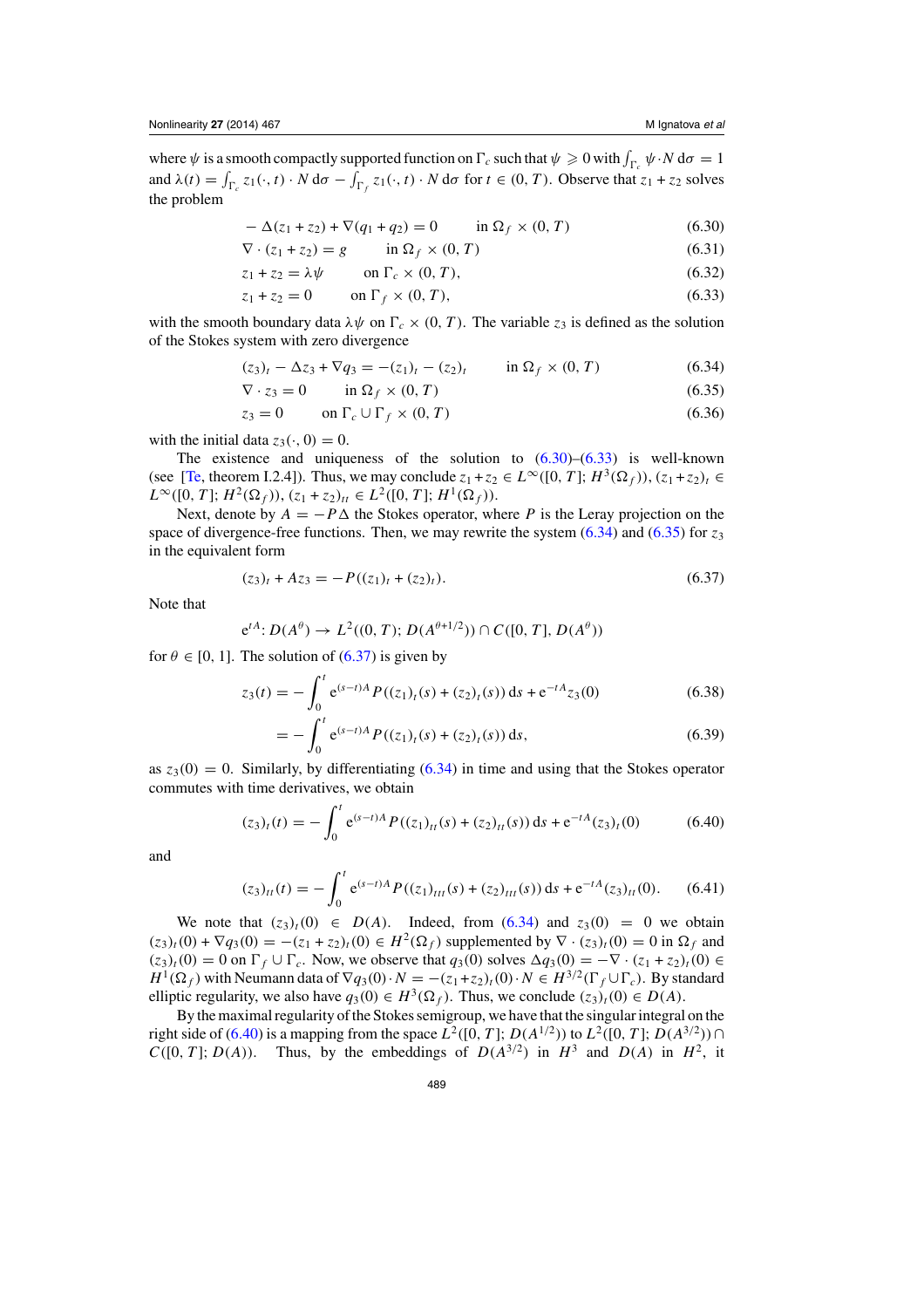<span id="page-24-0"></span>follows that  $(z_3)_t \in L^2([0, T]; H^3(\Omega_f)) \cap C([0, T]; H^2(\Omega_f))$ . In particular, we have *z*<sub>3</sub> ∈ *L*∞([0*, T*]; *H*<sup>3</sup>( $\Omega$ <sub>f</sub>)) since *z*<sub>3</sub> ∈ *H*<sup>1</sup>([0*, T*]; *H*<sup>3</sup>( $\Omega$ <sub>f</sub>)). Now, integrating [\(6.41\)](#page-23-0) by parts in time, we obtain

$$
-\int_0^t e^{(s-t)A} P((z_1)_{ttt}(s) + (z_2)_{ttt}) ds
$$
\n
$$
= -\int_0^t A e^{(s-t)A} P((z_1)_{tt}(s) + (z_2)_{tt}(s)) ds - P((z_1)_{tt}(t) + (z_2)_{tt}(t))
$$
\n
$$
+ e^{-tA} P((z_1)_{tt}(0) + (z_2)_{tt}(0)),
$$
\n(6.42)

whence

$$
(z_3)_{tt}(t) = -\int_0^t A e^{(s-t)A} P((z_1)_{tt}(s) + (z_2)_{tt}(s)) ds - P((z_1)_{tt}(t) + (z_2)_{tt}(t)) + e^{-tA}(z_{tt}(0))
$$
\n(6.43)

and, by the maximal regularity of the Stokes semigroup,  $(z_3)_{tt} \in L^2([0, T]; H^1(\Omega_f))$ .

Here we utilized  $z_{tt}(0) \in H$ . We note that from  $(6.40)$  it follows  $(z_3)_{tt}(0) + A(z_3)_{t}(0) =$  $-(z_1 + z_2)_{tt}(0)$ . Since we already have that  $(z_3)_t(0) \in D(A)$ , we may conclude  $(z_3)_{tt}(0)$  +  $(z_1 + z_2)_{tt}(0) \in H$  which is equivalent to  $z_{tt}(0) \in H$ .

Observe that  $(z, \bar{q})$  satisfies the Stokes system

$$
z_t - \Delta z + \nabla \bar{q} = 0 \qquad \text{in } \Omega_f \times (0, T) \tag{6.44}
$$

$$
\nabla \cdot z = g \qquad \text{in } \Omega_f \times (0, T) \tag{6.45}
$$

$$
z = \lambda \psi \qquad \text{on } \Gamma_c \times (0, T) \tag{6.46}
$$

$$
z = 0 \qquad \text{on } \Gamma_f \times (0, T) \tag{6.47}
$$

with  $z(\cdot, 0) = 0$ , and we have

$$
z \in L^{\infty}([0, T]; H^3(\Omega_f)), \quad z_t \in L^{\infty}([0, T]; H^2(\Omega_f)), \quad z_{tt} \in L^2([0, T]; H^1(\Omega_f)),
$$
\n(6.48)

since  $z = z_1 + z_2 + z_3$  and  $\bar{q} = q_1 + q_2 + q_3$ .

In terms of the new variable *u* we obtain the divergence-free linear Stokes-wave system

$$
u_t - \Delta u + \nabla q = \tilde{f} \qquad \text{in } \Omega_f \times (0, T) \tag{6.49}
$$

$$
\nabla \cdot u = 0 \qquad \text{in } \Omega_f \times (0, T) \tag{6.50}
$$

$$
w_{tt} - \Delta w + \alpha w_t + \beta w = 0 \qquad \text{in } \Omega_e \times (0, T) \tag{6.51}
$$

with boundary conditions

$$
\nabla w \cdot N = \gamma^{-1} (u + z - w_t) \qquad \text{on } \Gamma_c \times (0, T) \tag{6.52}
$$

$$
u = 0 \qquad \text{on } \Gamma_f \times (0, T) \tag{6.53}
$$

$$
\nabla u \cdot N - qN = \nabla w \cdot N + \tilde{h} \qquad \text{on } \Gamma_c \times (0, T), \tag{6.54}
$$

where  $\tilde{f} = f + \nabla \bar{q}$  and  $\tilde{h} = h - \nabla z \cdot N$ .

Now, we employ Galerkin's method to a suitable variational form. Namely, we assume that  $\phi_s = \phi_s(x)$  and  $\psi_s = \psi_s(x)$  are smooth functions such that  $\{\phi_s\}_{s=1}^{\infty}$  is an orthogonal basis of *V* and  $\{\psi\}_{s=1}^{\infty}$  is an orthogonal basis of  $H^1(\Omega_e)$ , respectively. For any  $n = 1, 2, \ldots$ , we define the approximate solutions

$$
u_n(t) = \sum_{s=1}^n g_{sn}(t)\phi_s
$$
\n(6.55)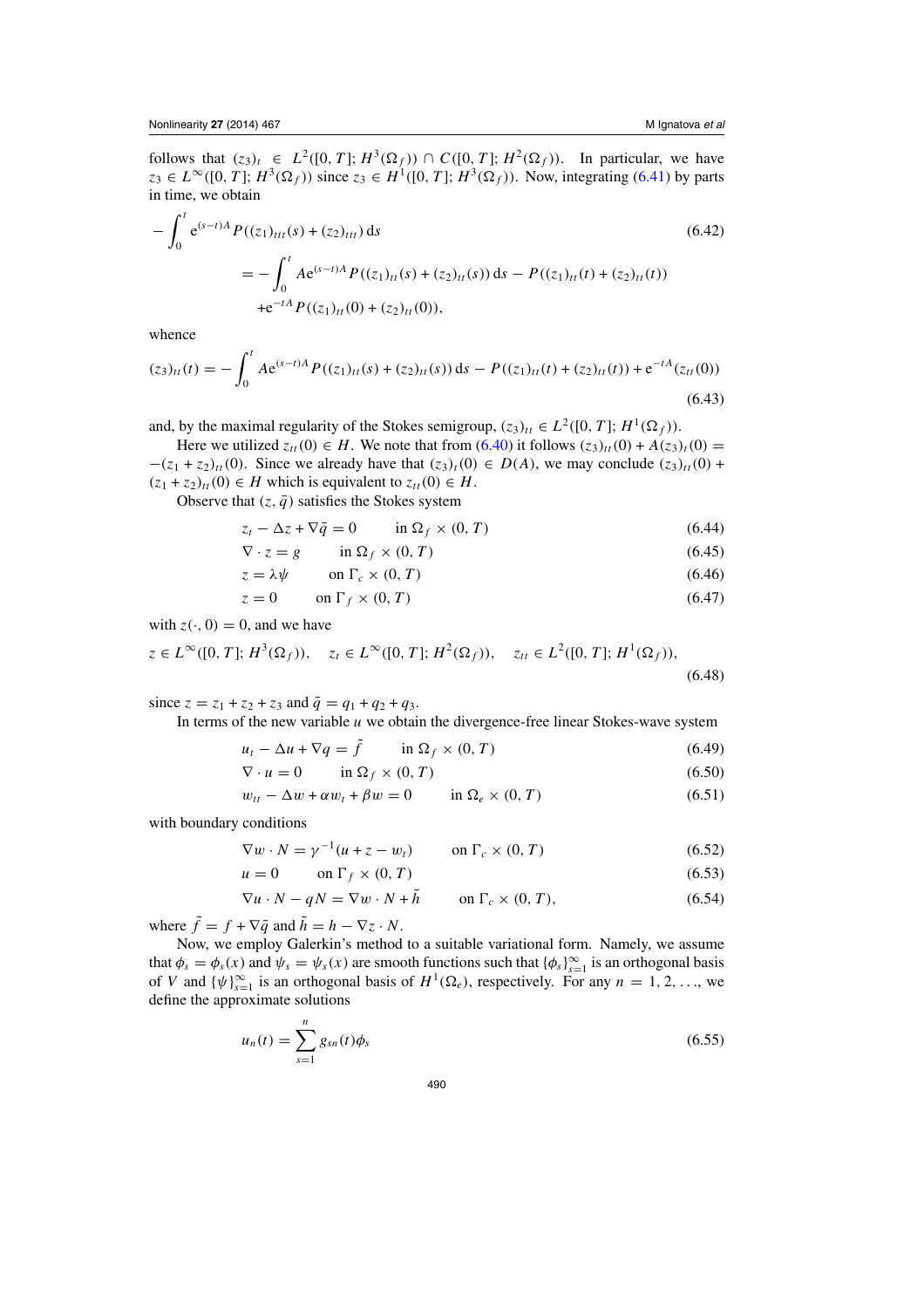<span id="page-25-0"></span>and

$$
w_n(t) = \sum_{s=1}^n d_{sn}(t)\psi_s,
$$
\n(6.56)

where the coefficients  $g_{sn}(t)$  and  $d_{sn}(t)$  for  $s = 1, \ldots, n$  and  $t \in [0, T]$  can be determined uniquely (by the standard ODE theory) such that

$$
(u'_{n}(t), \phi_{s}) + (\nabla u_{n}(t), \nabla \phi_{s}) + \gamma^{-1} (u_{n}(t) - w'_{n}(t), \phi_{s})_{\Gamma_{c}}
$$
  
=  $(\tilde{f}_{n}(t), \phi_{s}) - (\tilde{h}_{n}(t), \phi_{s})_{\Gamma_{c}} - \gamma^{-1} (z_{n}(t), \phi_{s})_{\Gamma_{c}}$  (6.57)

and

$$
(w_n''(t), \psi_s) + (\nabla w_n(t), \nabla \psi_s) + \alpha (w_n'(t), \psi_s) + \beta (w_n(t), \psi_s) - \gamma^{-1} (u_n(t) - w_n'(t), \psi_s)_{\Gamma_c}
$$
  
=  $\gamma^{-1} (z_n(t), \psi_s)_{\Gamma_c}$  (6.58)

for  $t \in (0, T)$ , and  $g_{sn}(0) = (u_0, \phi_s)$ ,  $d_{sn}(0) = (w_0, \psi_s)$ , and  $d'_{sn}(0) = (w_1, \psi_s)$  for all  $s = 1, \ldots, n$ .

Multiply equation (6.57) by  $g_{sn}(t)$  and sum for  $s = 1, \ldots, n$ . Similarly, multiply equation (6.58) by  $d'_{sn}(t)$  and sum for  $s = 1, \ldots, n$ . Adding the resulting equations and integrating in time gives the first level energy estimate

$$
\frac{1}{2} \left( \|u_n(t)\|_{L^2}^2 + \beta \|w_n(t)\|_{L^2}^2 + \|w'_n(t)\|_{L^2}^2 + \|\nabla w_n(t)\|_{L^2}^2 \right) \n+ \int_0^t \left( \|\nabla u_n\|_{L^2}^2 + \alpha \|w'_n\|_{L^2}^2 + \gamma^{-1} \|u_n - w'_n\|_{L^2(\Gamma_c)}^2 \right) ds \n\leq \int_0^t (\tilde{f}_n(s), u_n(s)) ds - \int_0^t (\tilde{h}_n(s), u_n(s))_{\Gamma_c} ds - \gamma^{-1} \int_0^t (z_n(s), u_n(s) - w'_n(s))_{\Gamma_c} ds + E(0).
$$
\n(6.59)

Thus, we obtain that the sequence  $\{u_n\}$  remains in a bounded set of  $L^\infty(0, T; H) \cap L^2(0, T; V)$ , the sequence  $\{w_n\}$  remains in a bounded set of  $L^{\infty}(0, T; H^1(\Omega_e))$ , and the sequence  $\{w'_n\}$ remains in a bounded set of  $L^{\infty}(0, T; L^2(\Omega_e)) \cap L^2(0, T; L^2(\Omega_e))$ . In particular, (6.59) implies an upper bound on  $\int_0^t \|w'_n\|_{L^2(\Gamma_c)}^2 ds$ . Passing to the limit in the variational form (6.57), (6.58), we may conclude

$$
(u_t(t), \phi) + (\nabla u(t), \nabla \phi) + \gamma^{-1} (u(t) - w_t(t), \phi)_{\Gamma_c}
$$
  
\n
$$
= (\tilde{f}(t), \phi) - (\tilde{h}(t), \phi)_{\Gamma_c} - \gamma^{-1} (z(t), \phi)_{\Gamma_c}
$$
  
\n
$$
(w_{tt}(t), \psi) + (\nabla w(t), \nabla \psi) + \alpha (w_t(t), \psi) + \beta (w(t), \psi) - \gamma^{-1} (u(t) - w_t(t), \psi)_{\Gamma_c}
$$
  
\n
$$
= \gamma^{-1} (z(t), \psi)_{\Gamma_c}
$$
\n(6.61)

for all  $\phi \in V$  and  $\psi \in H^1(\Omega_e)$ .

Next, we obtain the regularity on the time derivatives  $u_t(0)$  and  $w_{tt}(0)$ . We integrate by parts in (6.60) and (6.61) and take the limit as  $t \to 0^+$  to obtain

$$
(u_t(0), \phi) - (\Delta u_0, \phi) - (\nabla u_0 \cdot N, \phi)_{\Gamma_c} + \gamma^{-1} (u_0 - w_1, \phi)_{\Gamma_c} = (\tilde{f}(0), \phi) - (\tilde{h}(0), \phi)_{\Gamma_c}
$$
\n
$$
(6.62)
$$
\n
$$
(w_{tt}(0), \psi) - (\Delta w_0, \psi) + (\nabla w_0 \cdot N, \psi)_{\Gamma_c} + \alpha (w_1, \psi) + \beta (w_0, \psi) - \gamma^{-1} (u_0 - w_1, \psi)_{\Gamma_c} = 0.
$$
\n
$$
(6.63)
$$

Using the compatibility conditions  $(6.10)$  and  $(6.11)$ , all the terms on the common interface *c* vanish. Indeed, by [\(6.10\)](#page-21-0) and [\(6.11\)](#page-21-0), we have  $(\nabla w_0 \cdot N, \phi)_{\Gamma_c} = \gamma^{-1} (u_0 - w_1, \phi)_{\Gamma_c}$  and  $(\nabla w_0 \cdot N - \nabla u_0 \cdot N + \tilde{h}(0), \phi)_{\Gamma_c} = 0$  for all  $\phi \in V$ , from where  $(\nabla u_0 \cdot N, \phi)_{\Gamma_c} = (\gamma^{-1}(u_0 - \phi))_{\Gamma_c}$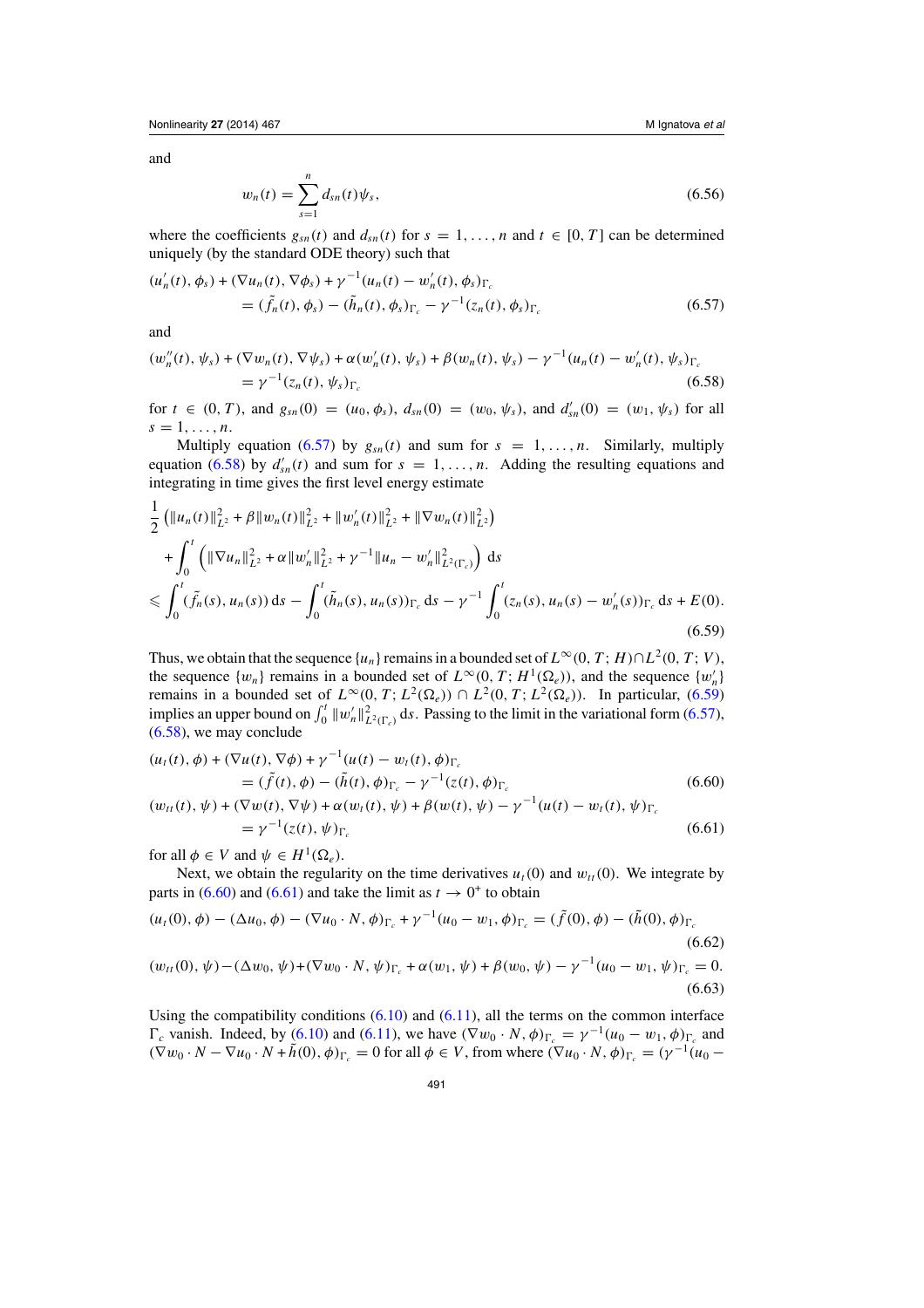$w_1$  +  $h(0), \phi$ <sub>)</sub><sub> $\Gamma_c$ </sub>. Here we utilized that  $g(0) = 0$ , so that  $z_0 = 0$ ,  $u_0 = v_0$ ,  $h(0) = h(0)$  and  $\tilde{f}(0) = f(0)$ . Similarly, by [\(6.10\)](#page-21-0), we have  $(\nabla w_0 \cdot N, \psi)_{\Gamma_c} = \gamma^{-1}(u_0 - w_1, \psi)_{\Gamma_c}$  for all  $\psi \in H^1(\Omega_e)$ . From [\(6.62\)](#page-25-0) and [\(6.63\)](#page-25-0), we deduce

$$
(u_t(0), \phi) = (\Delta u_0, \phi) + (\tilde{f}(0), \phi)
$$
  

$$
(w_{tt}(0), \psi) = (\Delta w_0, \psi) - \alpha(w_1, \psi) - \beta(w_0, \psi)
$$

for all  $\phi \in V$  and  $\psi \in H^1(\Omega_e)$ . By density of *V* in *H*, this leads to

$$
\|u_t(0)\|_{L^2(\Omega_f)} \leq C \|u_0\|_{H^2(\Omega_f)} + C \|\tilde{f}(0)\|_{L^2(\Omega_f)}
$$
  

$$
\|w_{tt}(0)\|_{L^2(\Omega_e)} \leq C \|w_0\|_{H^2(\Omega_e)} + C \|w_1\|_{L^2(\Omega_e)}.
$$

Therefore, we conclude  $u_t(0) \in H$  and  $w_{tt}(0) \in L^2(\Omega_e)$ .

Our next step is to reconstruct the system  $(6.49)$ – $(6.51)$ . Taking test functions  $\phi \in V$  and  $\psi \in H^1(\Omega_e)$  vanishing on the common boundary  $\Gamma_c$ , we obtain

$$
(u_t, \phi) - (\Delta u, \phi) = (\tilde{f}, \phi) \tag{6.64}
$$

$$
(w_{tt}, \psi) - (\Delta w, \psi) + \alpha(w_t, \psi) + \beta(w, \psi) = 0.
$$
\n(6.65)

By  $(6.64)$ , we obtain

$$
u_t = \Delta u + \tilde{f} \text{ in } H^{\perp}(\Omega_f), \tag{6.66}
$$

where we denoted  $H^{\perp}(\Omega_f) = \{u \in L^2(\Omega_f) : u = \nabla q, q \in H^1(\Omega_f), q|_{\Gamma_f} = \text{const}\}.$  This leads to

$$
u_t = \Delta u - \nabla q + \tilde{f} \tag{6.67}
$$

for some  $q \in H^1(\Omega_f)$ . From (6.65), we have

$$
w_{tt} = \Delta w - \alpha w_t - \beta w. \tag{6.68}
$$

Now, in order to recover the boundary conditions, we integrate by parts in [\(6.60\)](#page-25-0) and use relation  $(6.67)$  to obtain

$$
(-\nabla u \cdot N + qN + \gamma^{-1}(u + z - w_t) + \tilde{h}, g)_{\Gamma_c} = 0
$$
\n(6.69)

for all  $g = \phi_{\mid \Gamma_c}$  with  $\phi \in V$ . Similarly, we obtain

$$
(\nabla w \cdot N - \gamma^{-1}(u + z - w_t), h)_{\Gamma_c} = 0 \tag{6.70}
$$

for all  $h = \psi_{|\Gamma_c}$  with  $\psi \in H^1(\Omega_e)$ . Using the last two equalities we can reconstruct the boundary conditions

$$
\nabla w \cdot N = \gamma^{-1}(u + z - w_t) \tag{6.71}
$$

$$
\nabla u \cdot N - qN = \nabla w \cdot N + \tilde{h} \tag{6.72}
$$

on  $\Gamma_c \times (0, T)$ .

Next, we show that the limit solutions  $(u, w, q)$  belong to the functional spaces stated in lemma [6.1.](#page-21-0) Indeed, from the first level energy estimate [\(6.59\)](#page-25-0), we have

$$
u \in L^{\infty}([0, T]; L^{2}(\Omega_{f})) \cap L^{2}([0, T]; H^{1}(\Omega_{f})),
$$
  
\n
$$
w \in L^{\infty}([0, T]; H^{1}(\Omega_{e})),
$$
  
\n
$$
w_{t} \in L^{\infty}([0, T]; L^{2}(\Omega_{e})).
$$

Using the same arguments on the time differentiated linear systems together with the compatibility conditions  $(6.13)$ – $(6.15)$  and  $(6.16)$ – $(6.18)$ , we obtain the higher level energy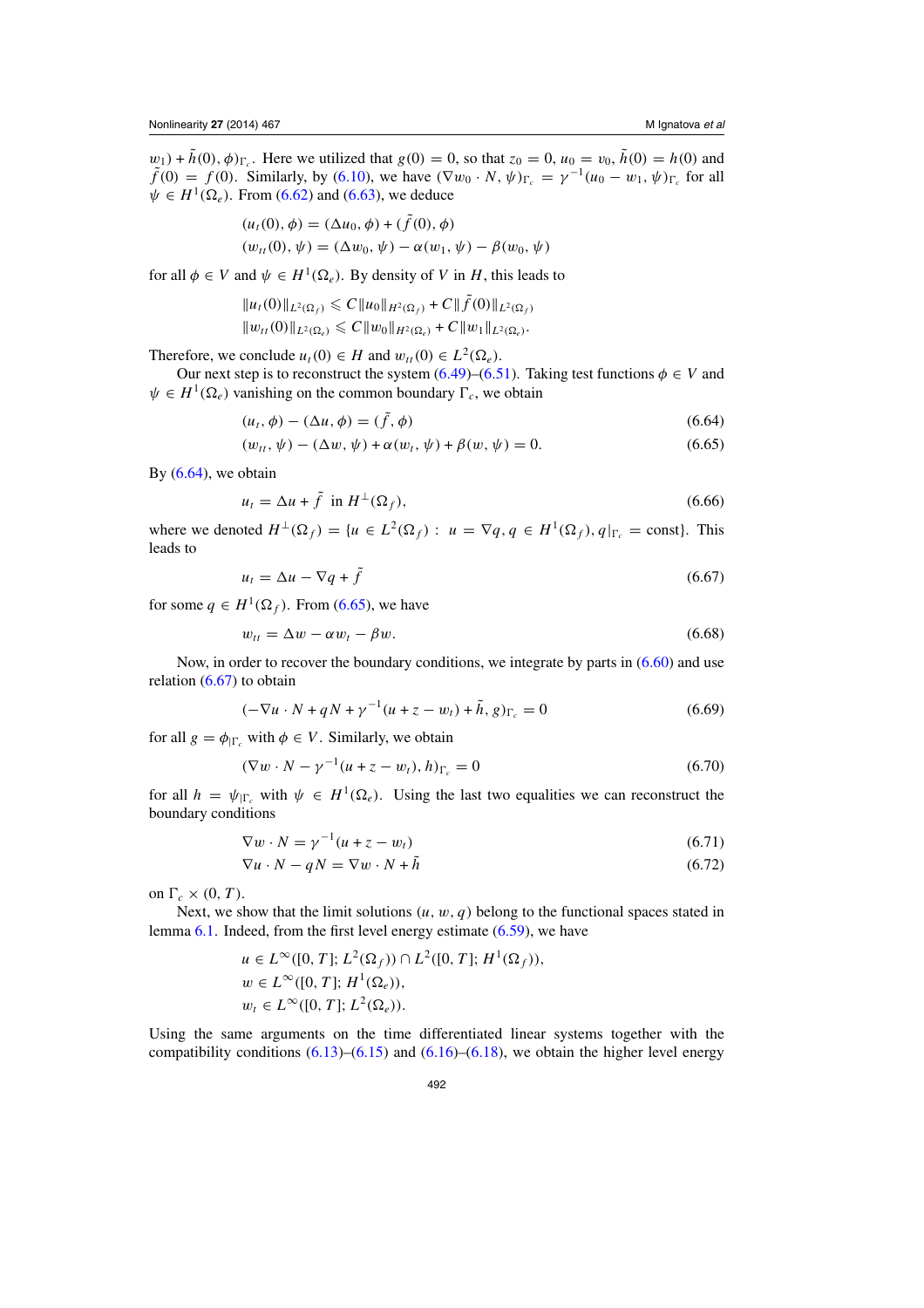<span id="page-27-0"></span>
$$
u_t \in L^{\infty}([0, T]; L^2(\Omega_f)) \cap L^2([0, T]; H^1(\Omega_f)),
$$
  
\n
$$
w_t \in L^{\infty}([0, T]; H^1(\Omega_e)),
$$
  
\n
$$
w_{tt} \in L^{\infty}([0, T]; L^2(\Omega_e))
$$

and

$$
u_{tt} \in L^{\infty}([0, T]; L^{2}(\Omega_{f})) \cap L^{2}([0, T]; H^{1}(\Omega_{f})),
$$
  
\n
$$
w_{tt} \in L^{\infty}([0, T]; H^{1}(\Omega_{e})),
$$
  
\n
$$
w_{tt} \in L^{\infty}([0, T]; L^{2}(\Omega_{e})).
$$

We also use the pointwise Stokes estimates

$$
\|u\|_{H^{s+2}(\Omega_f)} + \|q\|_{H^{s+1}(\Omega_f)} \leq C \|u_t\|_{H^s(\Omega_f)} + C \|\tilde{f}\|_{H^s(\Omega_f)} + C \left\|\frac{\partial w}{\partial N}\right\|_{H^{s+1/2}(\Gamma_c)} + C \|\tilde{h}\|_{H^{s+1/2}(\Gamma_c)} \tag{6.73}
$$

for  $s = 0$ , 1 and

$$
\|u_t\|_{H^2(\Omega_f)} + \|q_t\|_{H^1(\Omega_f)} \leq C \|u_{tt}\|_{L^2(\Omega_f)} + C \|\tilde{f}_t\|_{L^2(\Omega_f)} + C \left\|\frac{\partial w_t}{\partial N}\right\|_{H^{1/2}(\Gamma_c)} + C \|\tilde{h}_t\|_{H^{1/2}(\Gamma_c)},
$$
\n(6.74)

which are obtained as in lemma [3.2.](#page-6-0) Observe that  $\tilde{f} \in L^{\infty}([0, T]; H^{1}(\Omega_{f}))$ ,  $\tilde{h} \in$  $L^{\infty}([0, T]; H^{3/2}(\Gamma_c)), \tilde{f}_t \in L^{\infty}([0, T]; L^2(\Omega_f)), \tilde{h}_t \in L^{\infty}([0, T]; H^{1/2}(\Gamma_c)),$  which follows by the assumptions on *f* and *h* and the regularity of the Stokes problem [\(6.44\)](#page-24-0)–[\(6.46\)](#page-24-0) for the variable *z*. Thus, we obtain

$$
u \in L^{\infty}([0, T]; H^{3}(\Omega_{f})), \qquad u_{t} \in L^{\infty}([0, T]; H^{2}(\Omega_{f}))
$$
  

$$
q \in L^{\infty}([0, T]; H^{2}(\Omega_{f})), \qquad q_{t} \in L^{\infty}([0, T]; H^{1}(\Omega_{f})).
$$

Finally, the elliptic estimates for the wave equation are given by  $(3.11)$  and  $(3.12)$ , leading to

$$
w \in L^{\infty}([0, T]; H^3(\Omega_e)), \qquad w_t \in L^{\infty}([0, T]; H^2(\Omega_e)).
$$

Therefore, the limit solution  $(u, w, q)$  is regular and lies in the space given in the statement of lemma [6.1.](#page-21-0)

We would like to point out that, by the construction of the solution  $(v, w, q)$ , the fluid velocity  $v = u + z$  belongs to the functional spaces

$$
v \in L^{\infty}([0, T]; H^3(\Omega_f)), \quad v_t \in L^{\infty}([0, T]; H^2(\Omega_f)), \quad \nabla v_{tt} \in L^2([0, T]; L^2(\Omega_f)).
$$
  
In addition, we obtain  $v_{tt} \in L^{\infty}([0, T]; L^2(\Omega_f))$  from the third level *a priori* energy estimate (4.53). Therefore, the proof of the lemma is established.

Now, we consider the case of given time-dependent matrix  $a(x, t)$  with smooth coefficients  $a_i^k(x, t) \in C^\infty(\Omega_f \times [0, T])$ . We assume that  $a(x, t)$  is a small perturbation of the identity matrix satisfying

$$
\|\delta_{jk} - a_j^k\|_{H^2}^2 \le \epsilon, \qquad \|\partial_t(\delta_{jk} - a_j^k)\|_{H^2}^2 \le \epsilon, \qquad \|\partial_{tt}(\delta_{jk} - a_j^k)\|_{L^3}^2 \le \epsilon, \|\partial_{tt}(\delta_{jk} - a_j^k)\|_{L^2}^2 \le \epsilon
$$
\n(6.75)

and

$$
\|\delta_{jk} - a_l^j a_l^k\|_{H^2}^2 \le \epsilon, \qquad \|\partial_t(\delta_{jk} - a_l^j a_l^k)\|_{H^2}^2 \le \epsilon, \qquad \|\partial_{tt}(\delta_{jk} - a_l^j a_l^k)\|_{L^3}^2 \le \epsilon, \|\partial_{tt}(\delta_{jk} - a_l^j a_l^k)\|_{L^2}^2 \le \epsilon
$$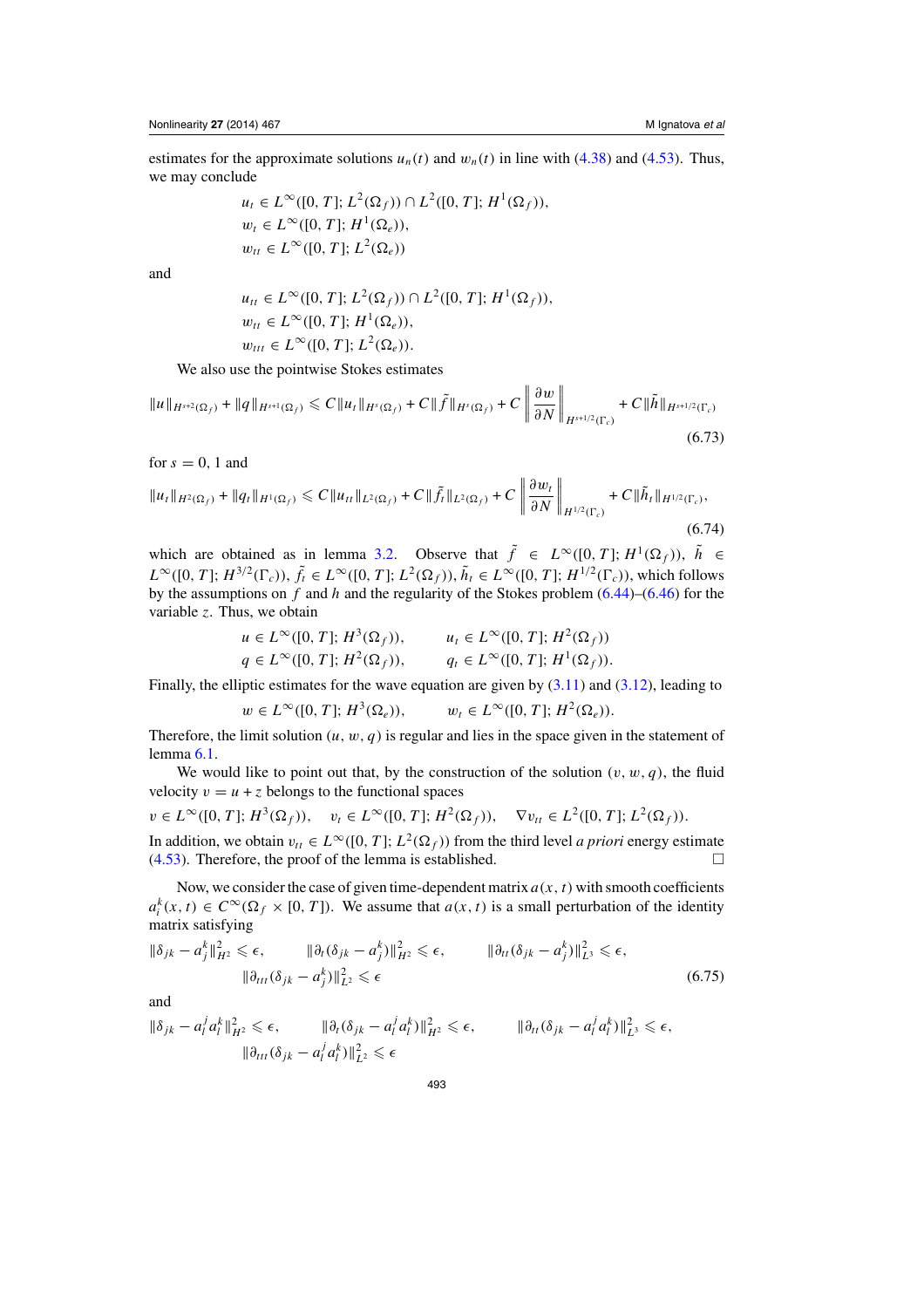<span id="page-28-0"></span>for all  $t \in [0, T]$  with *T* sufficiently small. In particular, the ellipticity condition  $a_i^j a_i^k \xi_j^i \xi_k^i \geq$  $(1/C)|\xi|^2$  holds for  $\xi \in \mathbb{R}^3 \times \mathbb{R}^3$  and  $t \in [0, T]$ .

We use a fixed point argument for the perturbed system

$$
v_t^{(n+1)} - \Delta v^{(n+1)} + \nabla q^{(n+1)} = f^{(n)} \qquad \text{in } \Omega_f \times (0, T) \tag{6.76}
$$

$$
\nabla \cdot v^{(n+1)} = g^{(n)} \qquad \text{in } \Omega_f \times (0, T) \tag{6.77}
$$

$$
w_{tt}^{(n+1)} - \Delta w^{(n+1)} + \alpha w_t^{(n+1)} + \beta w^{(n+1)} = 0 \qquad \text{in } \Omega_e \times (0, T) \tag{6.78}
$$

with the boundary conditions

$$
\frac{\partial w^{(n+1)}}{\partial N} = \gamma^{-1} (v^{(n+1)} - w_t^{(n+1)}) \qquad \text{on } \Gamma_c \times (0, T) \tag{6.79}
$$

$$
v^{(n+1)} = 0 \qquad \text{on } \Gamma_f \times (0, T) \tag{6.80}
$$

$$
\frac{\partial v^{(n+1)}}{\partial N} - q^{(n+1)} \cdot N = \frac{\partial w^{(n+1)}}{\partial N} + h^{(n)} \qquad \text{on } \Gamma_c \times (0, T), \tag{6.81}
$$

where

$$
f^{i(n)} = -\partial_j \left( (\delta_{jk} - a_l^j a_l^k) \partial_k v^{i(n)} \right) + \partial_k \left( (\delta_{ik} - a_i^k) q^{(n)} \right),
$$
\n
$$
f^{(n)}(s, \delta_{jk}) = f^{(n)}(s, \delta_{jk})
$$
\n
$$
f^{(n)}(s, \delta_{jk}) = f^{(n)}(s, \delta_{jk})
$$
\n
$$
f^{(n)}(s, \delta_{jk}) = f^{(n)}(s, \delta_{jk})
$$
\n
$$
f^{(n)}(s, \delta_{jk}) = f^{(n)}(s, \delta_{jk})
$$
\n
$$
f^{(n)}(s, \delta_{jk}) = f^{(n)}(s, \delta_{jk})
$$
\n
$$
f^{(n)}(s, \delta_{jk}) = f^{(n)}(s, \delta_{jk})
$$
\n
$$
f^{(n)}(s, \delta_{jk}) = f^{(n)}(s, \delta_{jk})
$$
\n
$$
f^{(n)}(s, \delta_{jk}) = f^{(n)}(s, \delta_{jk})
$$
\n
$$
f^{(n)}(s, \delta_{jk}) = f^{(n)}(s, \delta_{jk})
$$
\n
$$
f^{(n)}(s, \delta_{jk}) = f^{(n)}(s, \delta_{jk})
$$
\n
$$
f^{(n)}(s, \delta_{jk}) = f^{(n)}(s, \delta_{jk})
$$
\n
$$
f^{(n)}(s, \delta_{jk}) = f^{(n)}(s, \delta_{jk})
$$
\n
$$
f^{(n)}(s, \delta_{jk}) = f^{(n)}(s, \delta_{jk})
$$
\n
$$
f^{(n)}(s, \delta_{jk}) = f^{(n)}(s, \delta_{jk})
$$
\n
$$
f^{(n)}(s, \delta_{jk}) = f^{(n)}(s, \delta_{jk})
$$
\n
$$
f^{(n)}(s, \delta_{jk}) = f^{(n)}(s, \delta_{jk})
$$
\n
$$
f^{(n)}(s, \delta_{jk}) = f^{(n)}(s, \delta_{jk})
$$
\n
$$
f^{(n)}(s, \delta_{jk}) = f^{(n)}(s, \delta_{jk})
$$
\n
$$
f^{(n)}(s, \delta_{jk}) = f^{(n
$$

$$
g^{(n)} = (\delta_{jk} - a_j^k) \partial_k v^{j(n)},\tag{6.83}
$$

$$
h^{i(n)} = (\delta_{jk} - a_l^j a_l^k) \partial_k v^{i(n)} N_j + (\delta_{ik} - a_i^k) q^{(n)} N_k
$$
\n(6.84)

for  $i = 1, 2, 3$ . As in the proof of lemma [6.1,](#page-21-0) we change variables  $u^{(n+1)} = v^{(n+1)} - z^{(n+1)}$ , where  $(z^{(n+1)}, \bar{q}^{(n+1)})$  satisfies the Stokes system

$$
z_t^{(n+1)} - \Delta z^{(n+1)} + \nabla \bar{q}^{(n+1)} = 0 \qquad \text{in } \Omega_f \times (0, T) \tag{6.85}
$$

$$
\nabla \cdot z^{(n+1)} = g^{(n)} \qquad \text{in } \Omega_f \times (0, T) \tag{6.86}
$$

$$
z^{(n+1)} = \lambda^{(n)} \psi^{(n)} \qquad \text{on } \Gamma_c \times (0, T), \tag{6.87}
$$

$$
z^{(n+1)} = 0 \qquad \text{on } \Gamma_f \times (0, T), \tag{6.88}
$$

with the initial data  $z^{(n+1)}(\cdot, 0) = 0$ , where  $z^{(n+1)} = z_1^{(n+1)} + z_2^{(n+1)} + z_3^{(n+1)}$ ,  $\lambda^{(n)}$  and  $\psi^{(n)}$  are defined as in the proof of lemma  $6.1$ . Then  $u^{(n+1)}$  satisfies the divergence-free Stokes-wave system

$$
u_t^{(n+1)} - \Delta u^{(n+1)} + \nabla q^{(n+1)} = f^{(n)} + \nabla \bar{q}^{(n+1)} \qquad \text{in } \Omega_f \times (0, T), \quad i = 1, 2, 3 \tag{6.89}
$$
  

$$
\nabla \cdot u^{(n+1)} = 0 \qquad \text{in } \Omega_f \times (0, T) \tag{6.90}
$$

$$
w_{tt}^{(n+1)} - \Delta w_{t}^{(n+1)} + \alpha w_{t}^{(n+1)} + \beta w_{t}^{(n+1)} = 0 \qquad \text{in } \Omega_e \times (0, T) \tag{6.91}
$$

with the boundary conditions

$$
\frac{\partial w^{(n+1)}}{\partial N} = \gamma^{-1} (u^{(n+1)} + z^{(n+1)} - w_t^{(n+1)}) \qquad \text{on } \Gamma_c \times (0, T) \tag{6.92}
$$

$$
u^{(n+1)} = 0 \qquad \text{on } \Gamma_f \times (0, T) \tag{6.93}
$$

$$
\frac{\partial u^{(n+1)}}{\partial N} - q^{(n+1)} \cdot N = \frac{\partial w^{(n+1)}}{\partial N} + h^{(n)} + \nabla z^{(n+1)} \cdot N \qquad \text{on } \Gamma_c \times (0, T), \tag{6.94}
$$

where

$$
f^{i(n)} = -\partial_j \left( (\delta_{jk} - a_l^j a_l^k) \partial_k v^{i(n)} \right) + \partial_k \left( (\delta_{ik} - a_i^k) q^{(n)} \right), \tag{6.95}
$$

$$
h^{i(n)} = (\delta_{jk} - a_l^j a_l^k) \partial_k v^{i(n)} N_j + (\delta_{ik} - a_i^k) q^{(n)} N_k
$$
\n(6.96)

for  $i = 1, 2, 3$ .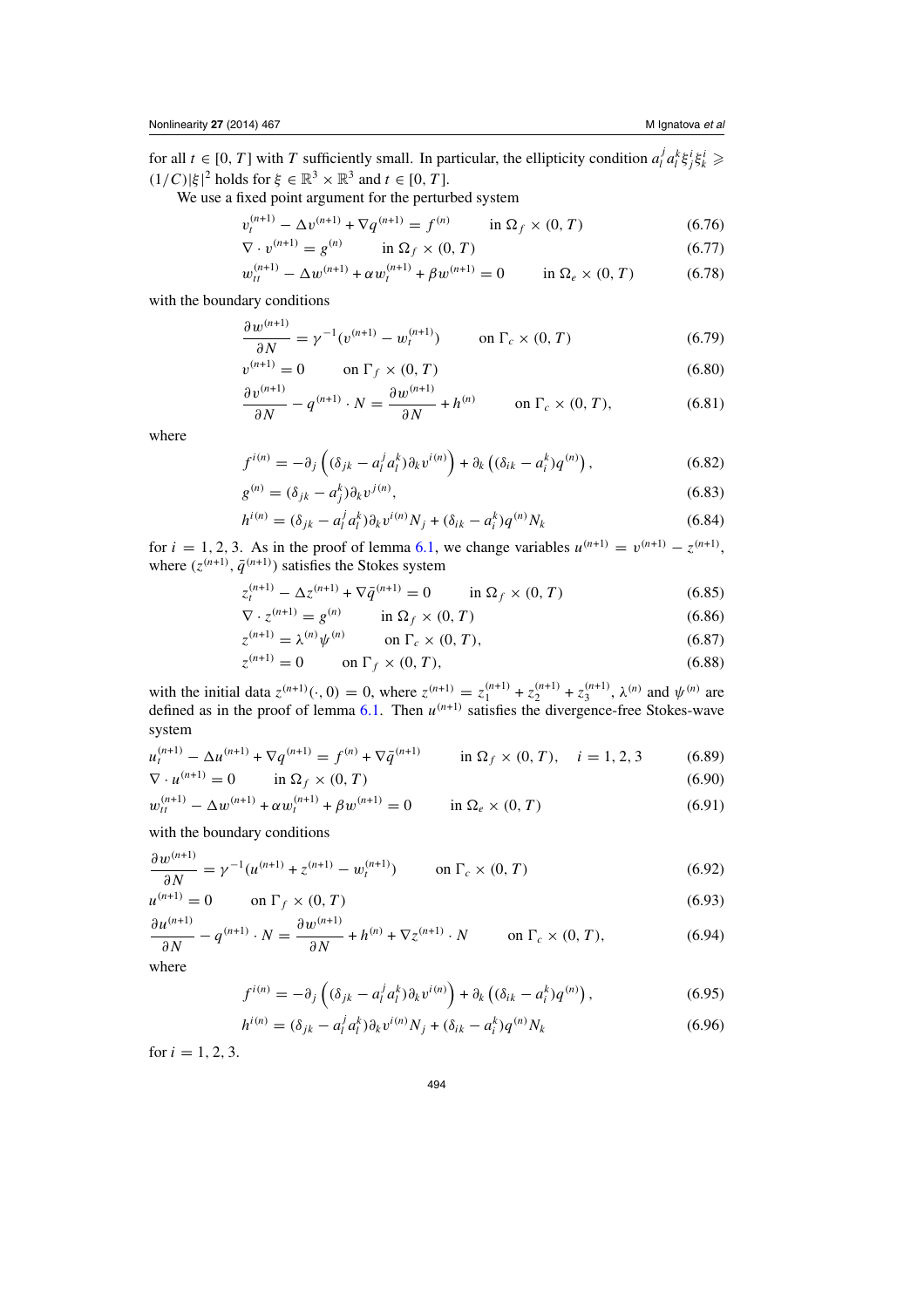<span id="page-29-0"></span>Recall that the proof of lemma [6.1](#page-21-0) gives the existence and uniqueness of  $z^{(n+1)}$  satisfying  $(6.85)$ – $(6.88)$  with  $z^{(n+1)}(0) = 0$  and such that

$$
z^{(n+1)} \in L^{\infty}([0, T]; H^3(\Omega_f)),
$$
  
\n
$$
z_t^{(n+1)} \in L^{\infty}([0, T]; H^2(\Omega_f)),
$$
  
\n
$$
z_{tt}^{(n+1)} \in L^2([0, T]; H^1(\Omega_f)).
$$

We conclude the construction of solutions by the following auxiliary assertion.

**Lemma 6.2.** Assume the initial data  $(u_0, w_0, w_1)$  is small, that is  $||u_0||^2_{H^3(\Omega_f)}, ||u_t(0)||^2_{H^1(\Omega_f)}, ||u_{tt}(0)||^2_{L^2(\Omega_f)}, ||w_0||^2_{H^3(\Omega_e)}, ||w_1||^2_{H^2(\Omega_e)} \leq$  *,* (6.97) *where*  $\epsilon > 0$  *is a small parameter. Then, the map* 

$$
\Lambda: (u^{(n)}, w^{(n)}, q^{(n)}) \to (u^{(n+1)}, w^{(n+1)}, q^{(n+1)})
$$

*is a contraction in the norms*

$$
u \in L^{\infty}([0, T]; H^{3}(\Omega_{f})), \qquad u_{t} \in L^{\infty}([0, T]; H^{2}(\Omega_{f})), \qquad (6.98)
$$
  
\n
$$
u_{tt} \in L^{\infty}([0, T]; L^{2}(\Omega_{f})), \qquad \nabla u_{tt} \in L^{2}([0, T]; L^{2}(\Omega_{f}))
$$
  
\n
$$
\partial_{t}^{j} w \in C([0, T]; H^{3-j}(\Omega_{e})), \qquad j = 0, 1, 2, 3
$$
  
\n
$$
q \in L^{\infty}([0, T]; H^{2}(\Omega_{f})), \qquad q_{t} \in L^{\infty}([0, T]; H^{1}(\Omega_{f}))
$$

*for time*  $T > 0$  *which depends on the given Lagrangian matrix*  $a(x, t)$ *.* 

**Proof of lemma 6.2.** We consider the three energy level estimates for the system [\(6.89\)](#page-28-0)–[\(6.94\)](#page-28-0). For the first level energy  $E^{(n+1)} = (1/2) (\|u^{(n+1)}\|_{L^2}^2 + \beta \|w^{(n+1)}\|_{L^2}^2 + \|\nabla w^{(n+1)}\|_{L^2}^2 + \|w_t^{(n+1)}\|_{L^2}^2),$ we have

$$
E^{(n+1)}(t) + \int_0^t (\|\nabla u^{(n+1)}\|_{L^2}^2 + \alpha \|w_t^{(n+1)}\|_{L^2}^2) ds
$$
  
\n
$$
= E^{(n+1)}(0) + \int_0^t (f^{(n)}(s) + \nabla \bar{q}^{(n+1)}, u^{(n+1)}(s)) ds
$$
  
\n
$$
- \int_0^t (\nabla w^{(n+1)} \cdot N + h^{(n)} + \nabla z^{(n+1)} \cdot N, u^{(n+1)})_{\Gamma_c} ds
$$
  
\n
$$
+ \int_0^t (\nabla w^{(n+1)} \cdot N, u^{(n+1)} + z^{(n+1)} - \gamma \nabla w^{(n+1)} \cdot N)_{\Gamma_c} ds,
$$
\n(6.99)

using  $(6.92)$ – $(6.94)$ , which gives

$$
E^{(n+1)}(t) + \int_0^t D^{(n+1)}(s) ds \leq E^{(n+1)}(0) + C \sum_j \int_0^t \|(\delta_{jk} - a_l^j a_l^k(s)) \partial_k v^{(n)}(s)\|_{L^2}^2 ds
$$
  
+
$$
C \sum_{i,k} \int_0^t \|(\delta_{ik} - a_i^k(s)) q^{(n)}\|_{L^2}^2 ds + C \int_0^t \|(\delta_{jk} - a_j^k) \partial_k v^{j(n)}\|_{L^2}^2 ds
$$
  
+
$$
\epsilon_0 \int_0^t \|\nabla u^{(n+1)}(s)\|_{L^2}^2 ds,
$$
(6.100)

where we denoted by  $D^{(n+1)} = ||\nabla u^{(n+1)}||_{L^2}^2 + \alpha ||w_t^{(n+1)}||_{L^2}^2 + \gamma ||\nabla w^{(n+1)} \cdot N||_{L^2(\Gamma_c)}^2$  the dissipation terms. Absorbing the last term on the right, we obtain

$$
E^{(n+1)}(t) + \int_0^t D^{(n+1)}(s) \, ds \leqslant E^{(n+1)}(0) + C\epsilon \int_0^t \left( \|\nabla v^{(n)}(s)\|_{L^2}^2 + \|q^{(n)}(s)\|_{L^2}^2 \right) \, ds,\tag{6.101}
$$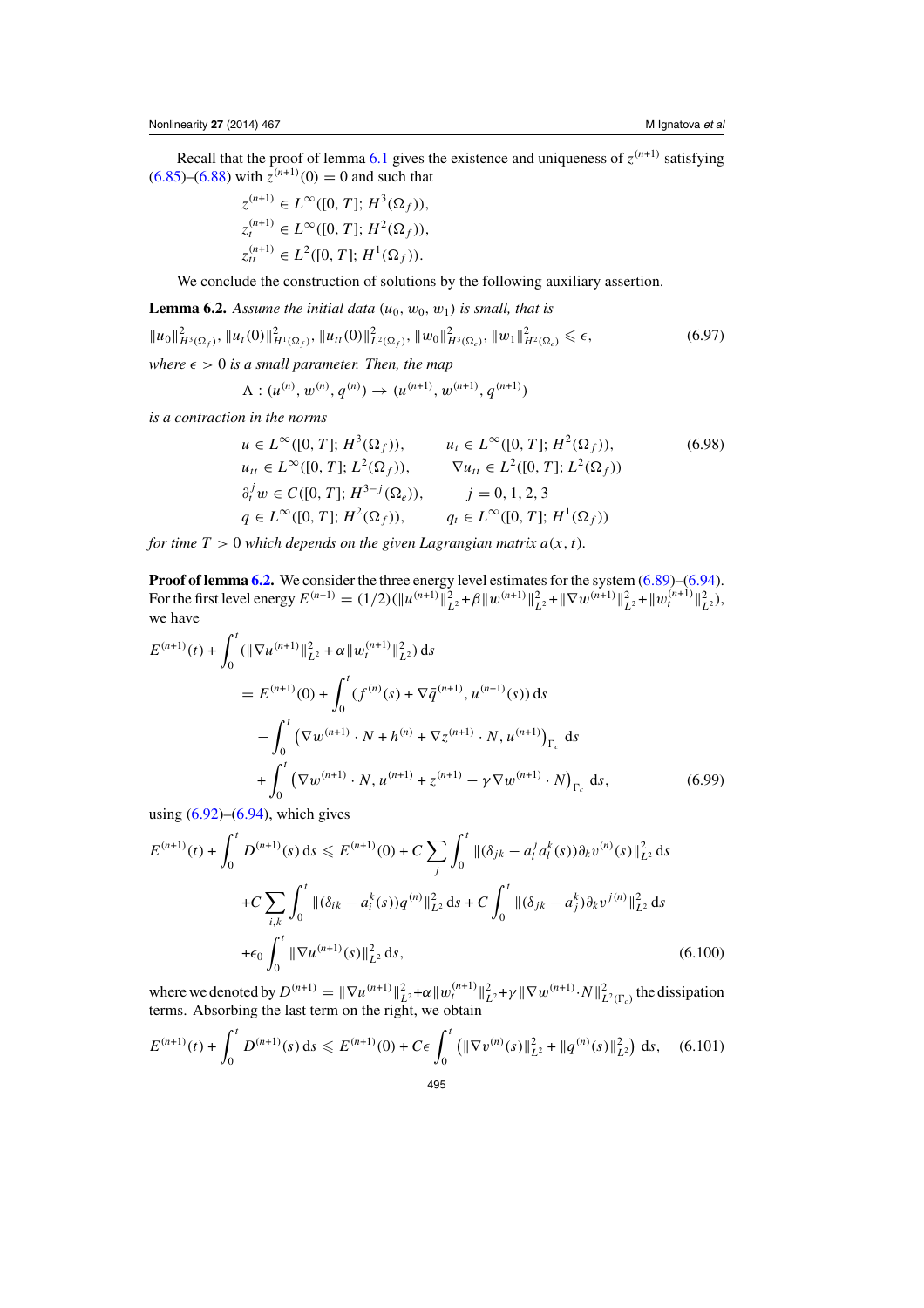as 
$$
\|\delta_{jk} - a_l^j a_l^k\|_{H^2}^2 \le \epsilon
$$
. Similarly, we obtain for the second and the third energy levels  
\n
$$
E_1^{(n+1)}(t) + \int_0^t D_1^{(n+1)}(s) ds \le E_1^{(n+1)}(0) + C \sum_j \int_0^t \|\partial_t \left( (\delta_{jk} - a_l^j a_l^k) \partial_k v^{(n)}(s) \right) \|_{L^2}^2 ds
$$
\n
$$
+ C \sum_{i,k} \int_0^t \|\partial_t \left( (\delta_{ik} - a_i^k(s)) q^{(n)} \right) \|_{L^2}^2 ds + C \int_0^t \|\partial_t \left( (\delta_{jk} - a_j^k) \partial_k v^{(n)} \right) \|_{L^2}^2 ds
$$
\n
$$
+ \epsilon_0 \int_0^t \|\nabla u_t^{(n+1)}(s)\|_{L^2}^2 ds \qquad (6.102)
$$

and

$$
E_2^{(n+1)}(t) + \int_0^t D_2^{(n+1)}(s) ds
$$
  
\n
$$
\leq E_2^{(n+1)}(0) + \int_0^t \int_{\Omega_f} \partial_{tt} \left( (\delta_{jk} - a_i^j(s) a_i^k(s)) \partial_k v^{i(n)} \right) \partial_j u_{tt}^{(n+1)}(s) dx ds \leq E_2^{(n+1)}(0)
$$
  
\n
$$
- \int_0^t \int_{\Omega_f} \partial_{tt} \left( (\delta_{ik} - a_i^k) q^{(n)} \right) \partial_k u_{tt}^{i(n+1)} dx ds + C \int_0^t ||\partial_{tt} \left( (\delta_{jk} - a_j^k) \partial_k v^{j(n)} \right) ||_{L^2}^2 ds
$$
  
\n
$$
+ \epsilon_0 \int_0^t ||\nabla u_{tt}^{(n+1)}(s) ||_{L^2}^2 ds,
$$
\n(6.103)

respectively. We treat the pressure term on the right side as we did in the proof of lemma [4.11.](#page-16-0) Namely, when the two time derivatives fall on *q*, we use the divergence-free condition to write  $(\delta_{ik} - a_i^k) \partial_k u_{tt}^{i(n+1)} = -2 \partial_t (\delta_{ik} - a_i^k) \partial_k u_t^{i(n+1)} - \partial_{tt} (\delta_{ik} - a_i^k) \partial_k u_t^{i(n+1)}$ . From (6.102) and  $(6.103)$ , we have

$$
E_1^{(n+1)}(t) + \int_0^t D_1^{(n+1)}(s) ds
$$
  
\$\leqslant E\_1^{(n+1)}(0) + C\epsilon \int\_0^t \left( \|\nabla v^{(n)}\|\_{L^2}^2 + \|\nabla v\_t^{(n)}\|\_{L^2}^2 + \|q^{(n)}\|\_{L^2}^2 + \|q\_t^{(n)}\|\_{L^2}^2 \right) ds\$ (6.104)

and

$$
E_2^{(n+1)}(t) + \int_0^t D_2^{(n+1)}(s) ds
$$
  
\n
$$
\leq C E_2^{(n+1)}(0) + C \epsilon ||q_t^{(n)}(t)||_{L^6}^2 + \epsilon_0 \left( \|\nabla u_t^{(n+1)}(t)\|_{L^2}^2 + \|\nabla u^{(n+1)}(t)\|_{L^2}^2 \right)
$$
  
\n
$$
+ C \epsilon \int_0^t \left( \|\nabla v^{(n)}\|_{L^6}^2 + \|\nabla v_t^{(n)}\|_{L^2}^2 + \|\nabla v_{tt}^{(n)}\|_{L^2}^2 + \|q^{(n)}\|_{L^6}^2 + \|q_t^{(n)}\|_{L^6}^2 \right) ds
$$
  
\n
$$
+ \epsilon_0 \int_0^t \|\nabla u^{(n+1)}\|_{L^3}^2 ds + \epsilon_0 \int_0^t \left( \|\nabla u_t^{(n+1)}\|_{L^2}^2 + \|\nabla u_{tt}^{(n+1)}\|_{L^2}^2 \right) ds,
$$
\n(6.105)

respectively. The last term on the right side of (6.105) can be absorbed in the dissipation terms. We need the two pointwise estimates

$$
\|\nabla u^{(n+1)}(t)\|_{L^2}^2 \le \|\nabla u^{(n+1)}(0)\|_{L^2}^2 + C \int_0^t \left(D^{(n+1)}(s) + D_1^{(n+1)}(s)\right) ds \tag{6.106}
$$

and

$$
\|\nabla u_t^{(n+1)}(t)\|_{L^2}^2 \le \|\nabla u_t^{(n+1)}(0)\|_{L^2}^2 + C \int_0^t \left(D_1^{(n+1)}(s) + D_2^{(n+1)}(s)\right) \, \mathrm{d}s,\tag{6.107}
$$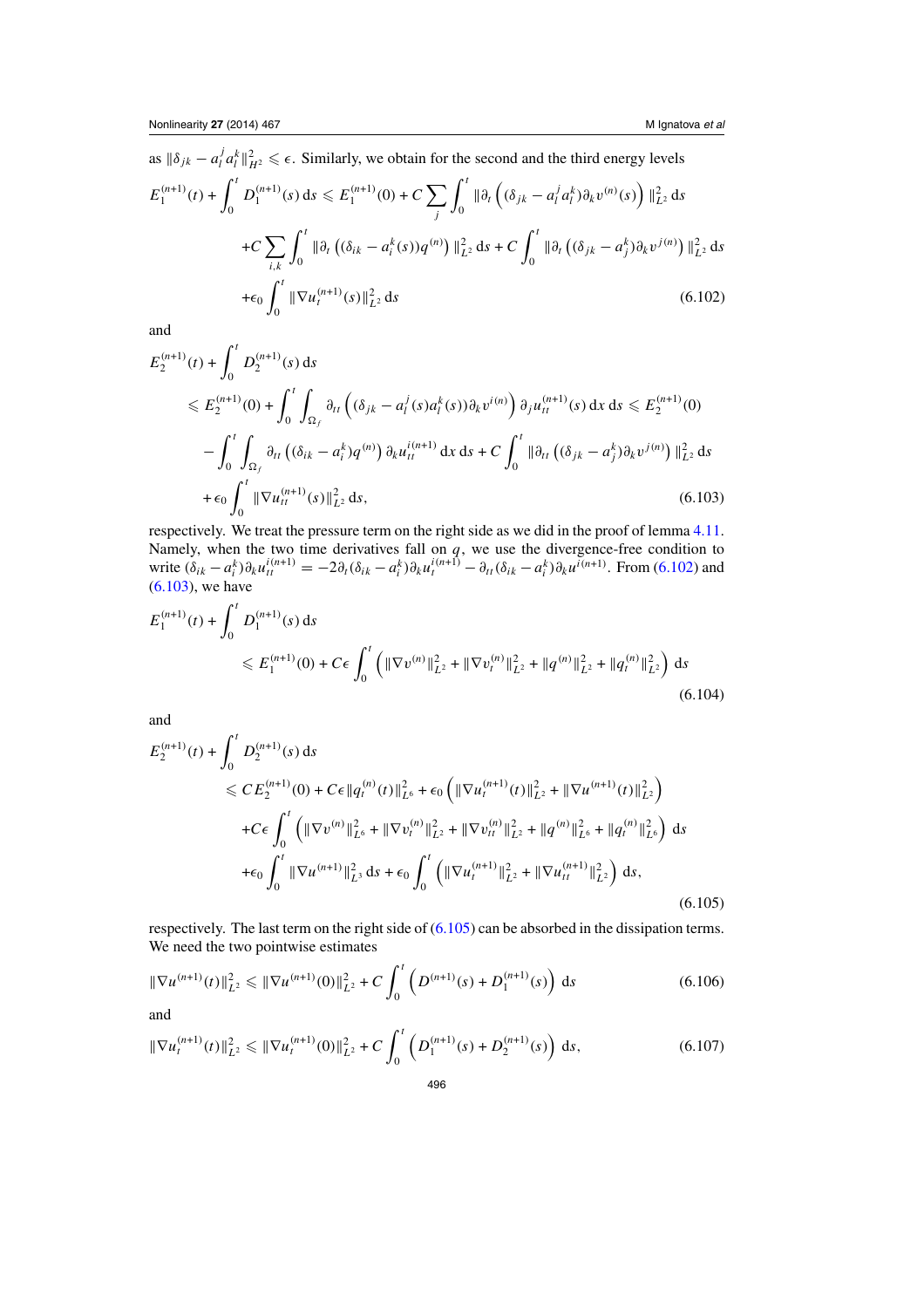which are obtained as in  $(5.3)$  and  $(5.5)$ . Next, using the Stokes estimates  $(6.73)$  and  $(6.74)$ , we obtain

 $||u^{(n+1)}||_{H^{s+2}(\Omega_f)} + ||q^{(n+1)}||_{H^{s+1}(\Omega_f)}$  $\leq C \|u_t^{(n+1)}\|_{H^s(\Omega_f)} + C \|f^{(n)}\|_{H^s(\Omega_f)} + C$ *∂w(n*+1*) ∂N*  $\Bigg\|_{H^{s+1/2}(\Gamma_c)}$  $+C \|h^{(n)}\|_{H^{s+1/2}(\Gamma_c)} + C \|g^{(n)}\|_{H^{s+1}(\Omega_f)}$  (6.108)

for  $s = 0$ , 1 and  $||u_t^{(n+1)}||$ 

$$
|_{H^{2}(\Omega_{f})} + ||q_{t}^{(n+1)}||_{H^{1}(\Omega_{f})} \leq C ||u_{tt}^{(n+1)}||_{L^{2}(\Omega_{f})} + C ||f_{t}^{(n)}||_{L^{2}(\Omega_{f})}
$$
  
+ 
$$
C \left\| \frac{\partial w_{t}^{(n+1)}}{\partial N} \right\|_{H^{1/2}(\Gamma_{c})} + C ||h_{t}^{(n)}||_{H^{1/2}(\Gamma_{c})} + C ||g_{t}^{(n)}||_{H^{1}(\Omega_{f})}.
$$
 (6.109)

We have

$$
|| f^{(n)} ||_{H^s} + ||h^{(n)} ||_{H^{s+1/2}(\Gamma_c)} + ||g^{(n)} ||_{H^{s+1}} \le \epsilon \left( ||v^{(n)} ||_{H^{s+2}} + ||q^{(n)} ||_{H^{s+1}} \right)
$$
(6.110)  
for  $s = 0, 1$ , as  $|| \delta_{jk} - a_j^k ||_{H^2}^2 \le \epsilon$  and  $|| \delta_{jk} - a_j^j a_i^k ||_{H^2}^2 \le \epsilon$ , and  

$$
|| f_t^{(n)} ||_{L^2} + ||h_t^{(n)} ||_{H^{1/2}(\Gamma_c)} + ||g_t^{(n)} ||_{H^1} \le \epsilon \left( ||v_t^{(n)} ||_{H^2} + ||q_t^{(n)} ||_{H^1} + ||v^{(n)} ||_{H^2} + ||q^{(n)} ||_{H^1} \right),
$$
(6.111)

since also  $\|\partial_t(\delta_{jk} - a_j^k)\|_{H^2}^2 \le \epsilon$  and  $\|\partial_t(\delta_{jk} - a_i^j a_l^k)\|_{H^2}^2 \le \epsilon$ . Using the boundary condition  $(6.92)$ , we may write

$$
\left\| \frac{\partial w^{(n+1)}}{\partial N} \right\|_{H^{s+1/2}(\Gamma_c)} \leqslant C \left( \| u^{(n+1)} \|_{H^{s+1}} + \| z^{(n+1)} \|_{H^{s+1}} + \| w_l^{(n+1)} \|_{H^{s+1}} \right) \tag{6.112}
$$

for  $s = 0, 1$ . Thus, we have

 $||u^{(n+1)}||_{H^3(\Omega_f)} + ||q^{(n+1)}||_{H^2(\Omega_f)} \leq C||u_t^{(n+1)}||_{H^1(\Omega_f)}$ 

$$
+C\epsilon \left( \|v^{(n)}\|_{H^3} + \|q^{(n)}\|_{H^2} \right) + C\left( \|u^{(n+1)}\|_{H^2} + \|w_t^{(n+1)}\|_{H^2} \right),\tag{6.113}
$$

as well as

 $||u^{(n+1)}||_{H^2(\Omega_f)} + ||q^{(n+1)}||_{H^1(\Omega_f)} \leq C ||u_t^{(n+1)}||_{L^2(\Omega_f)}$  $+C\epsilon \left( \|v^{(n)}\|_{H^2} + \|q^{(n)}\|_{H^1} \right) + C\left( \|u_t^{(n+1)}\|_{H^1} + \|w_{tt}^{(n+1)}\|_{H^1} \right)$ 

Similarly, we bound the right side of the estimate  $(6.109)$  for the time derivatives  $u_t$  and  $q_t$  to obtain  $||u_t^{(n+1)}||$ 

$$
\|_{H^2(\Omega_f)} + \|q_t^{(n+1)}\|_{H^1(\Omega_f)} \leq C \|u_{tt}^{(n+1)}\|_{L^2(\Omega_f)}
$$
  
+ $C\epsilon \left( \|v_t^{(n)}\|_{H^2} + \|q_t^{(n)}\|_{H^1} + \|v^{(n)}\|_{H^2} + \|q^{(n)}\|_{H^1} \right) + C \left\| w_t^{(n+1)} \right\|_{H^2}.$  (6.115)

Here we also employ the elliptic estimates  $(3.11)$  and  $(3.12)$  for the wave equation:

$$
||w^{(n+1)}||_{H^3} \leq C||w_{tt}^{(n+1)}||_{H^1} + C||w_t^{(n+1)}||_{H^1} + C||w^{(n+1)}||_{H^1} + C\left(||v^{(n+1)}||_{H^2} + ||w_t^{(n+1)}||_{H^2}\right)
$$
\n(6.116)

and

$$
||w_t^{(n+1)}||_{H^2} \leq C||w_{tt}^{(n+1)}||_{L^2} + C||w_{tt}^{(n+1)}||_{L^2} + C||w_t^{(n+1)}||_{L^2} + C\left(||v_t^{(n+1)}||_{H^1} + ||w_{tt}^{(n+1)}||_{H^1}\right).
$$
\n(6.117)

From the above estimates one can see that the map

$$
\Lambda : (u^{(n)}, w^{(n)}, q^{(n)}) \to (u^{(n+1)}, w^{(n+1)}, q^{(n+1)})
$$

is a contraction in the norms  $(6.98)$ , which concludes the proof of the lemma.

*.* (6.114)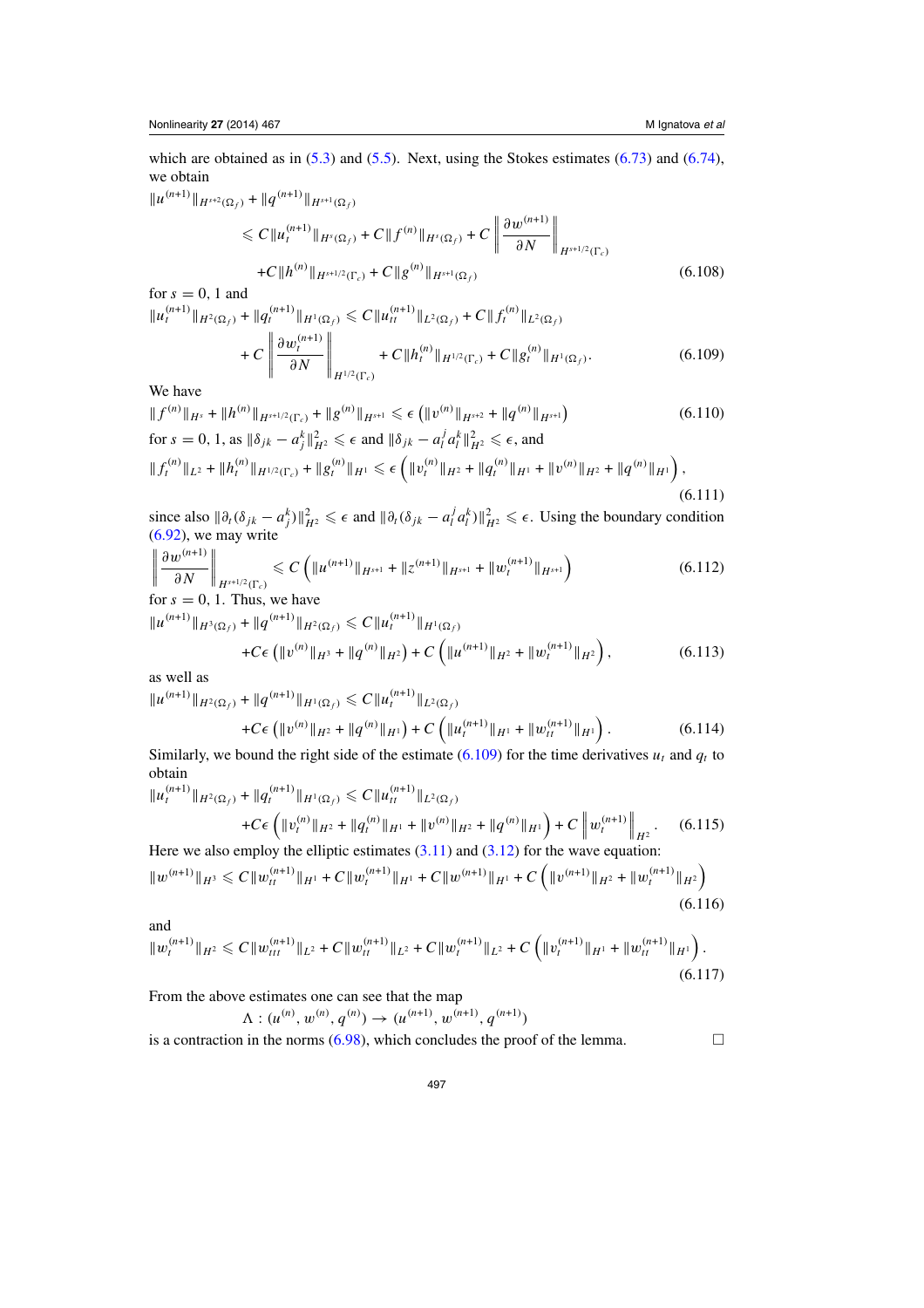#### <span id="page-32-0"></span>**Acknowledgments**

The authors thank both referees for careful reading of the paper, for corrections and useful suggestions. MI was supported in part by the NSF FRG grant DMS-115893, IK was supported in part by the NSF grant DMS-1311943, IL was supported in part by the NSF grant DMS-0104305 and by the Air Force grant OSR FA9550-09-1-0459 and AT was supported in part by the Petroleum Institute Research Grant Reference Number 11014.

# **References**

| [ALT]   | Avalos G, Lasiecka I and Triggiani R 2008 Higher regularity of a coupled parabolic–hyperbolic fluid–<br>structure interactive system Georgian Math. J. 15 403-37                                                                                                            |
|---------|-----------------------------------------------------------------------------------------------------------------------------------------------------------------------------------------------------------------------------------------------------------------------------|
| [AT1]   | Avalos G and Triggiani R 2007 The coupled PDE system arising in fluid/structure interaction: I. Explicit<br>semigroup generator and its spectral properties Fluids and Waves (Contemporary Mathematics<br>vol 440) (Providence, RI: American Mathematical Society) pp 15–54 |
| [AT2]   | Avalos G and Triggiani R 2013 Fluid–structure interaction with and without internal dissipation of the<br>structure: a contrast study in stability Evol. Eqns Control Theory 2 563-98                                                                                       |
| [B]     | Boulakia M 2007 Existence of weak solutions for the three-dimensional motion of an elastic structure<br>in an incompressible fluid <i>J. Math. Fluid Mech.</i> 9 262–94                                                                                                     |
| [BG1]   | Boulakia M and Guerrero S 2010 Regular solutions of a problem coupling a compressible fluid and an<br>elastic structure J. Math. Pures Appl. 94 341-65                                                                                                                      |
| [BG2]   | Boulakia M and Guerrero S 2009 A regularity result for a solid-fluid system associated to the<br>compressible Navier-Stokes equations Ann. Inst. H. Poincaré Anal. Non Linéaire 26 777-813                                                                                  |
| [BGLT1] | Barbu V, Grujić Z, Lasiecka I and Tuffaha A 2007 Existence of the energy-level weak solutions for a<br>nonlinear fluid-structure interaction model Fluids and Waves (Contemporary Mathematics vol 440)<br>(Providence, RI: American Mathematical Society) pp 55–82          |
| [BGLT2] | Barbu V, Grujić Z, Lasiecka I and Tuffaha A 2008 Smoothness of weak solutions to a nonlinear fluid-<br>structure interaction model <i>Indiana Univ. Math. J.</i> 57 1173–207                                                                                                |
| [BL]    | Bucci F and Lasiecka I 2010 Optimal boundary control with critical penalization for a PDE model of<br>fluid-solid interactions Calc. Var. Partial Diff. Eqns 37 217-35                                                                                                      |
| [CS1]   | Coutand D and Shkoller S 2005 Motion of an elastic solid inside an incompressible viscous fluid Arch.<br>Ration. Mech. Anal. 176 25-102                                                                                                                                     |
| [CS2]   | Coutand D and Shkoller S 2006 The interaction between quasilinear elastodynamics and the Navier-<br>Stokes equations Arch. Ration. Mech. Anal. 179 303-52                                                                                                                   |
| [DGHL]  | Du Q, Gunzburger M D, Hou L S and Lee J 2003 Analysis of a linear fluid-structure interaction problem<br>Discrete Contin. Dyn. Syst. 9 633-50                                                                                                                               |
| [GS]    | Grubb G and Solonnikov V A 1991 Boundary value problems for the nonstationary Navier-Stokes<br>equations treated by pseudo-differential methods Math. Scand. 69 217-90                                                                                                      |
| [GGCC]  | Guidoboni G, Glowinski R, Cavallini N and Canic S 2009 Stable loosely-coupled-type algorithm for<br>fluid-structure interaction in blood flow J. Comput. Phys. 228 6916-37                                                                                                  |
| [GGCCL] | Guidoboni G, Glowinski R, Cavallini N, Canic S and Lapin S 2009 A kinematically coupled time-splitting<br>scheme for fluid–structure interaction in blood flow Appl. Math. Lett. 22 684–8                                                                                   |
| [HM]    | Hughes T J R and Marsden J E 1978 Classical elastodynamics as a linear symmetric hyperbolic system<br>J. Elast. 897-110                                                                                                                                                     |
| [IKLT]  | Ignatova M, Kukavica I, Lasiecka I and Tuffaha A 2012 On well-posedness for a free boundary fluid-<br>structure model <i>J. Math. Phys.</i> <b>53</b> 115624-13                                                                                                             |
| [KT1]   | Kukavica I and Tuffaha A 2012 Solutions to a fluid-structure interaction free boundary problem Discrete<br>Contin. Dyn. Syst. 32 1355-89                                                                                                                                    |
| [KT2]   | Kukavica I and Tuffaha A 2012 Regularity of solutions to a free boundary problem of fluid structure<br>interaction Indiana Univ. Math. J. 61 1817-59                                                                                                                        |
| [KT3]   | Kukavica I and Tuffaha A 2012 Well-posedness for the compressible Navier-Stokes-Lamé system with<br>a free interface Nonlinearity 25 3111-37                                                                                                                                |
| [KTZ1]  | Kukavica I, Tuffaha A and Ziane M 2009 Strong solutions to a nonlinear fluid structure interaction<br>system J. Diff. Eqns 247 1452-78                                                                                                                                      |

[KTZ2] Kukavica I, Tuffaha A and Ziane M 2010 Strong solutions for a fluid structure interaction system *Adv. Diff. Eqns* **15** 231–54